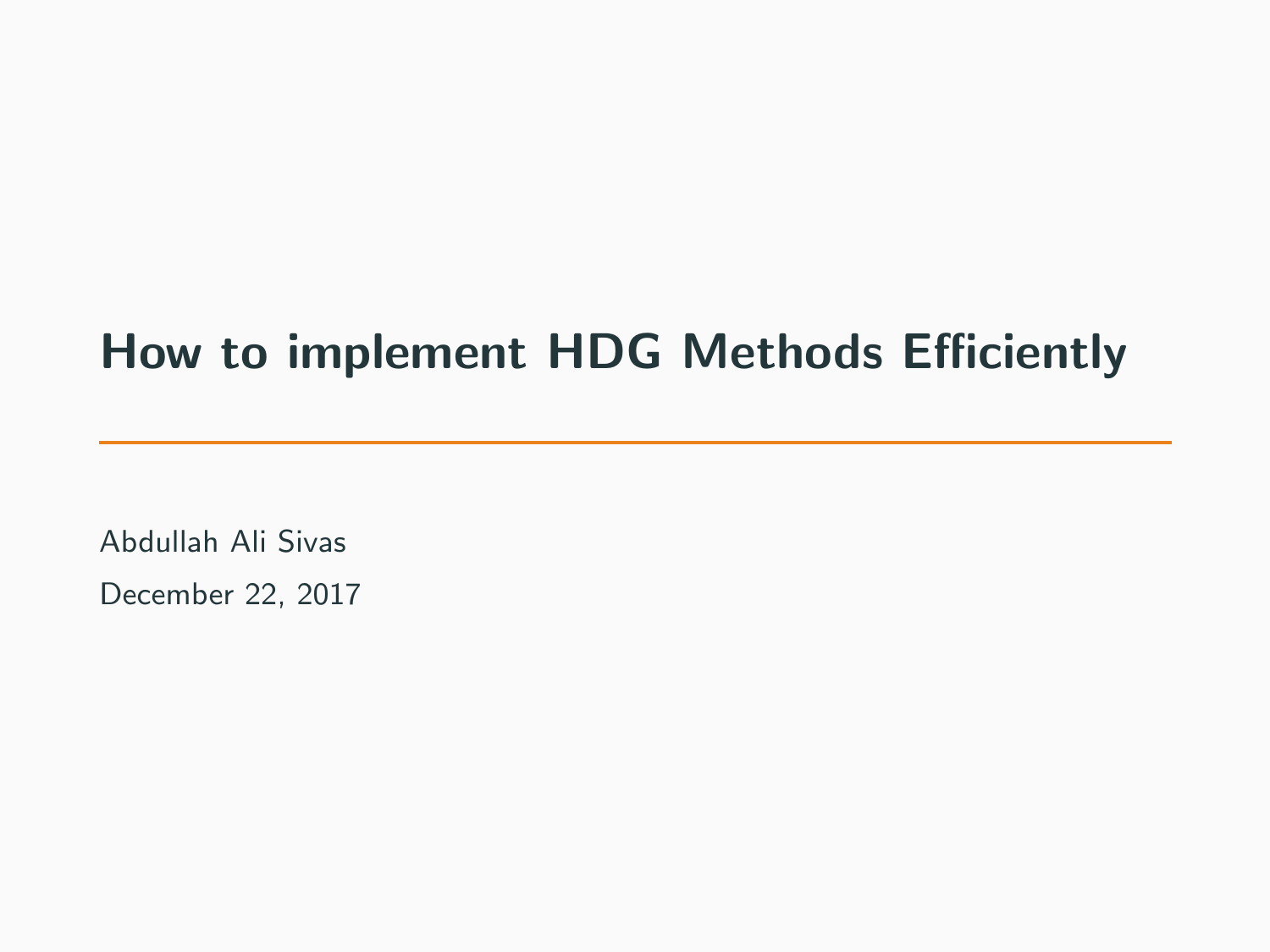- 1. [What is already around?](#page-2-0)
- 2. [What did I do?](#page-28-0)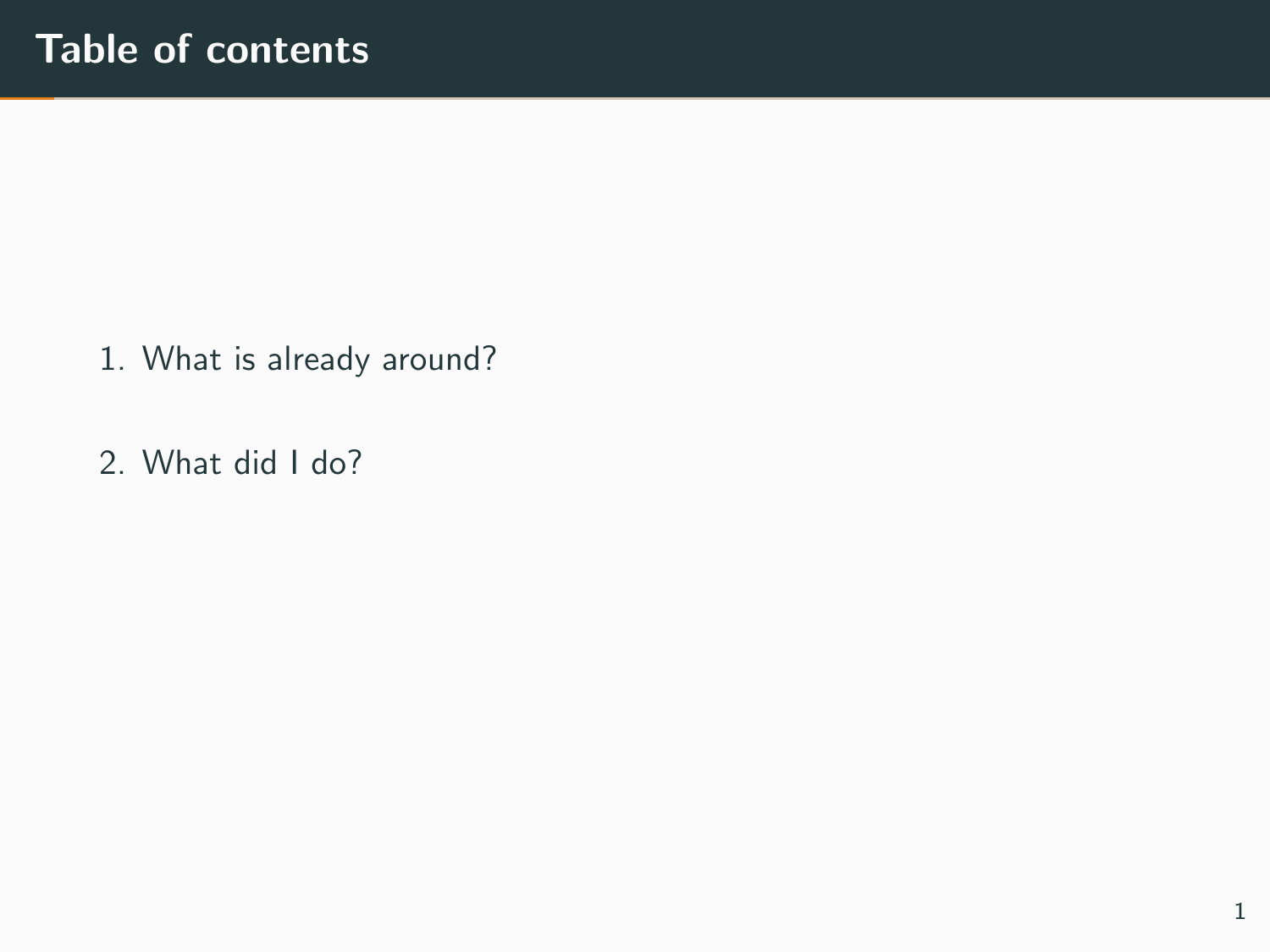# <span id="page-2-0"></span>[What is already around?](#page-2-0)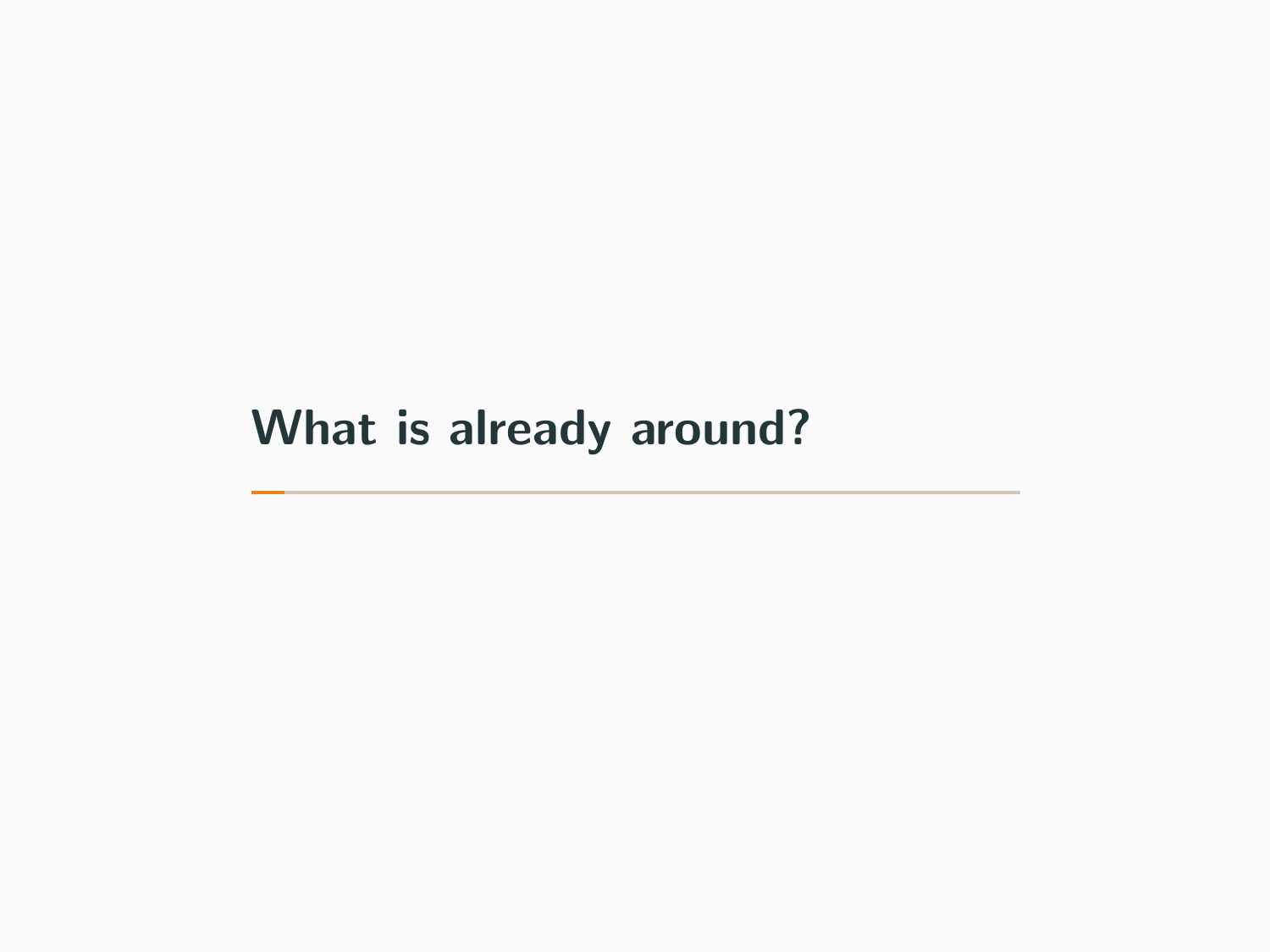# General Scientific Computing Packages

Some tools that are commonly used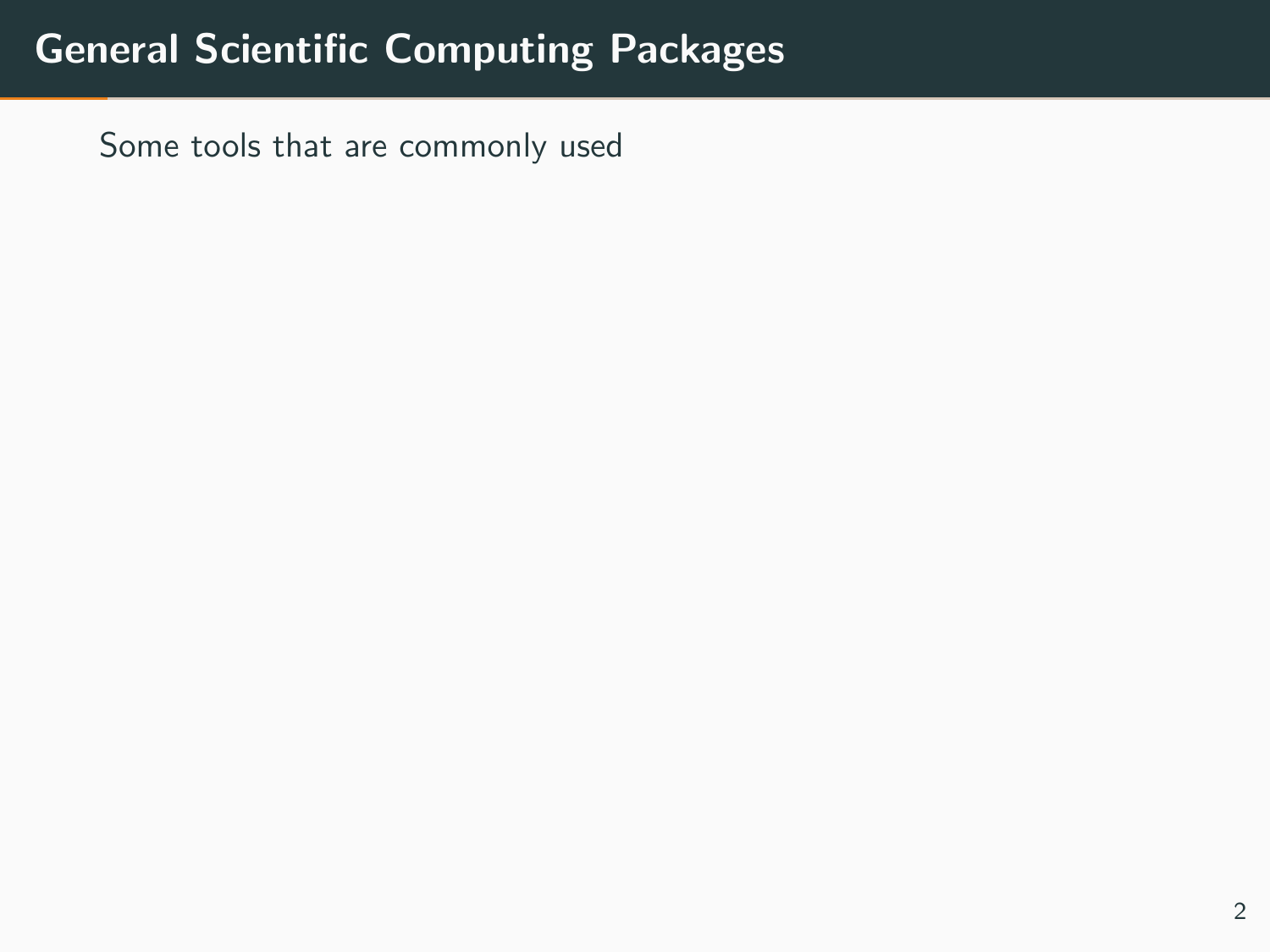PETSc: Parallel library of matrix and vector data structures, preconditioners, iterative solvers, nonlinear solvers, ODE solvers, GPU support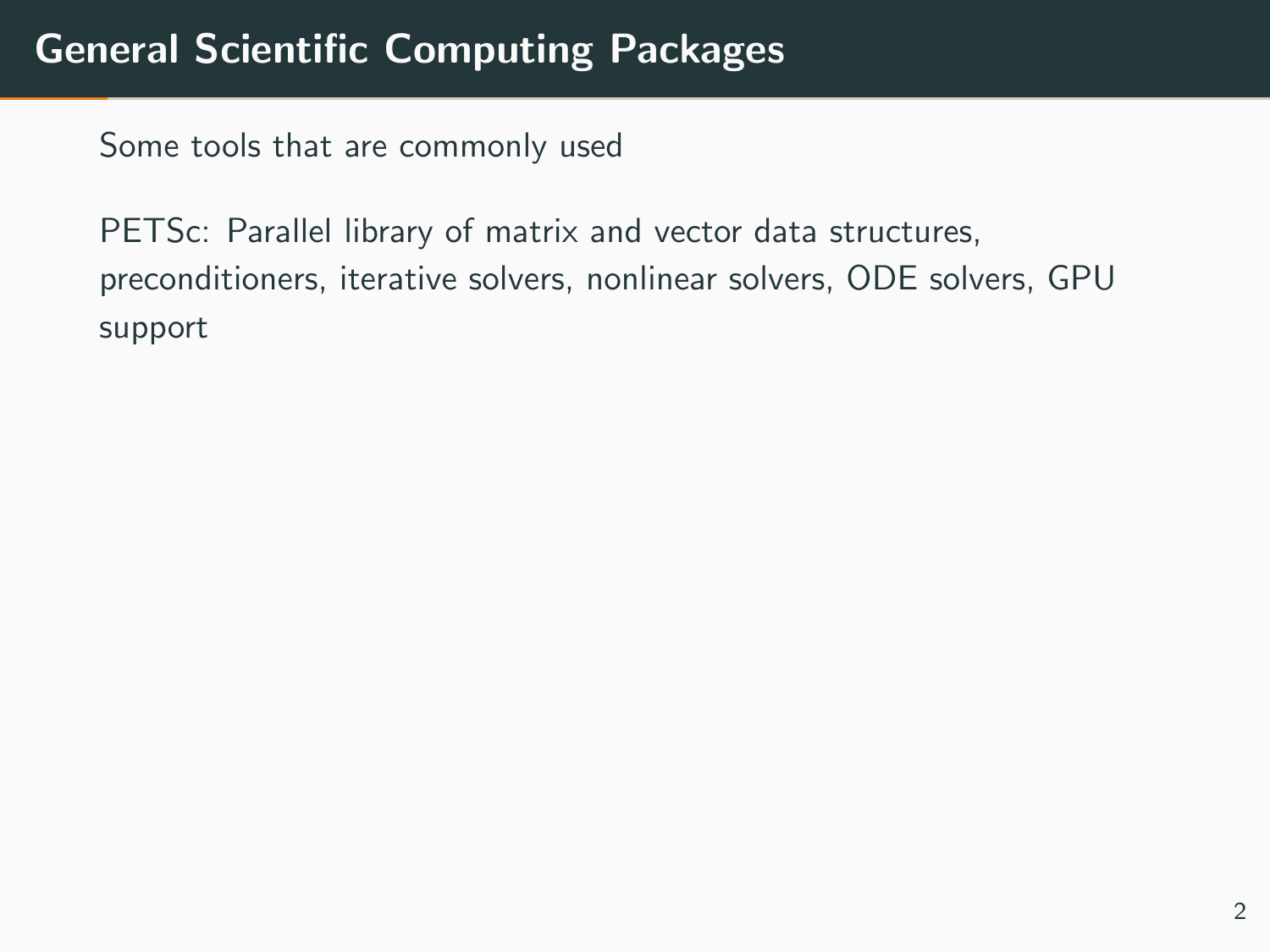PETSc: Parallel library of matrix and vector data structures, preconditioners, iterative solvers, nonlinear solvers, ODE solvers, GPU support

SLEPc: Parallel library for the solution of large sparse eigenproblems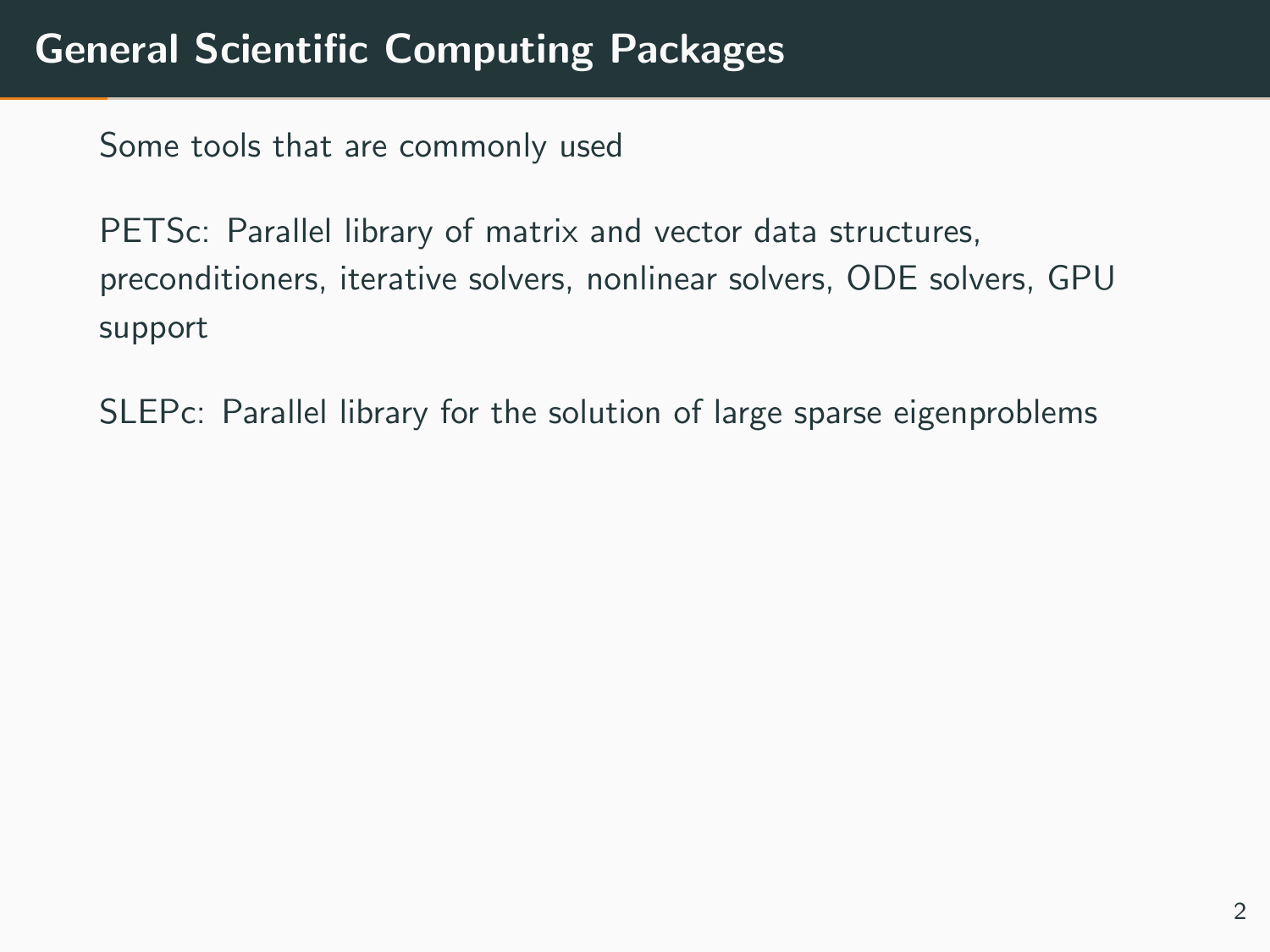PETSc: Parallel library of matrix and vector data structures, preconditioners, iterative solvers, nonlinear solvers, ODE solvers, GPU support

SLEPc: Parallel library for the solution of large sparse eigenproblems

(par)METIS: Graph Partitioning and Fill-reducing Matrix Ordering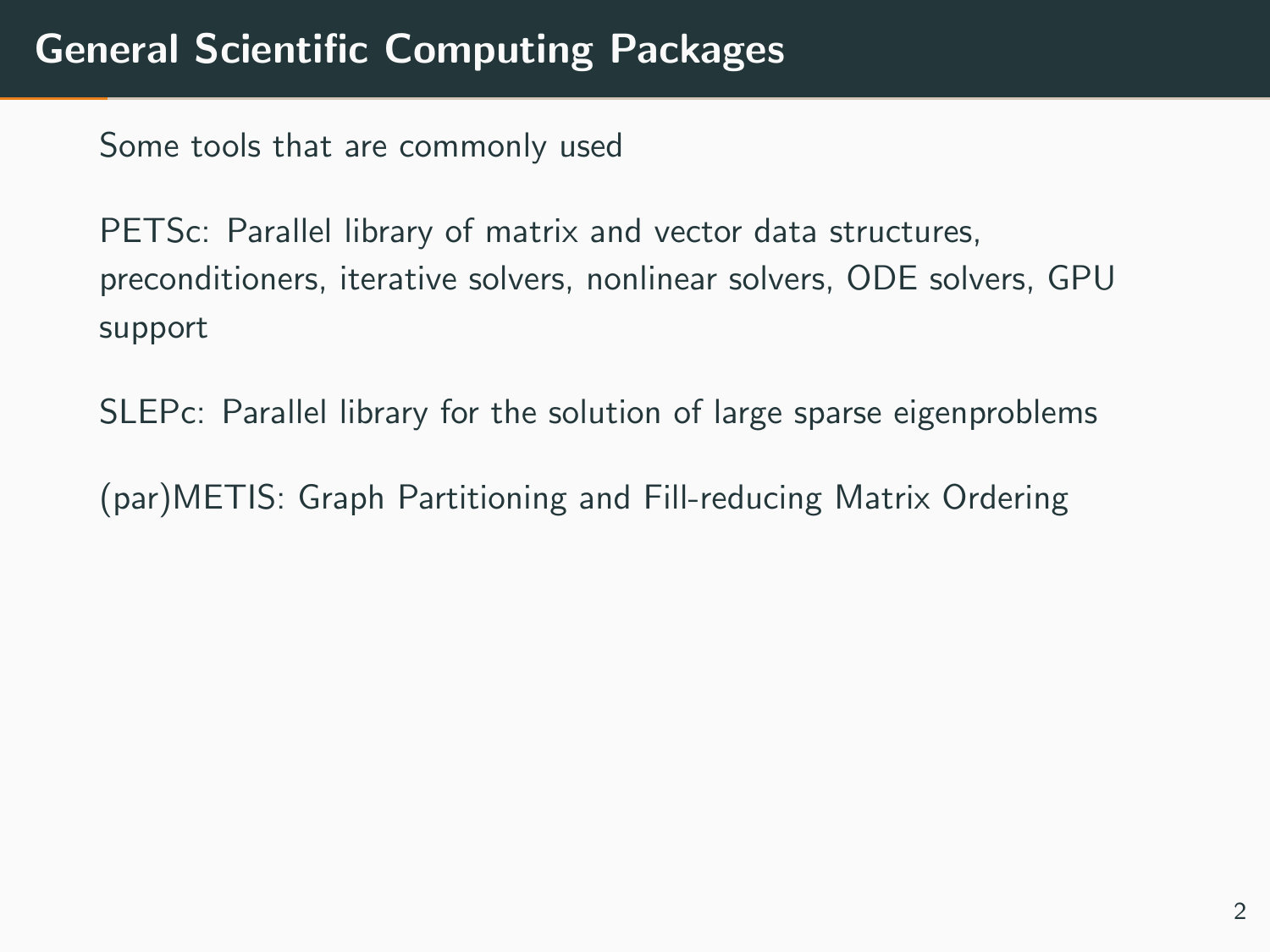PETS<sub>c</sub>: Parallel library of matrix and vector data structures. preconditioners, iterative solvers, nonlinear solvers, ODE solvers, GPU support

SLEPc: Parallel library for the solution of large sparse eigenproblems

(par)METIS: Graph Partitioning and Fill-reducing Matrix Ordering

(p)BLAS, (SCA)LAPACK: Linear algebra routines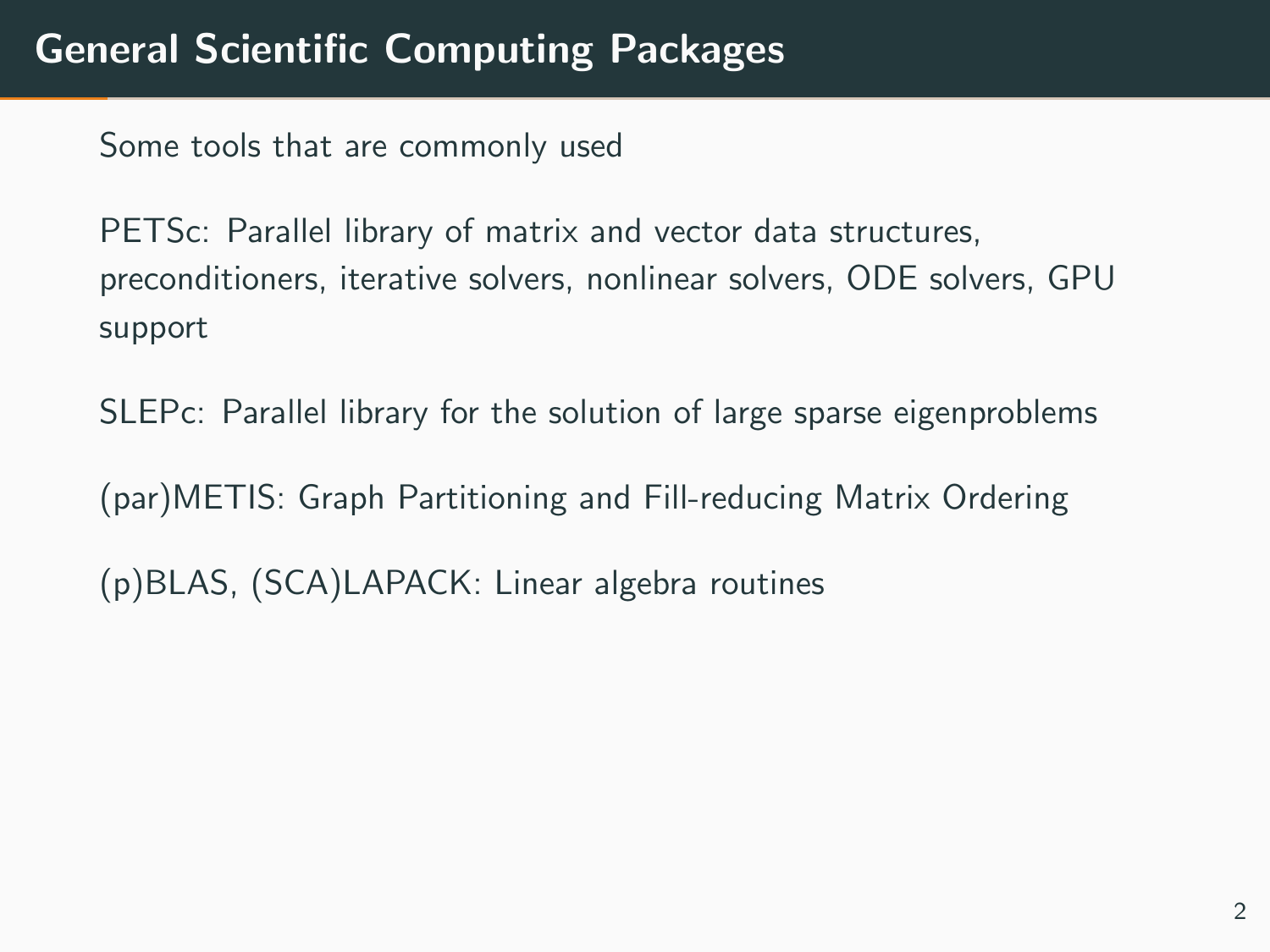PETSc: Parallel library of matrix and vector data structures, preconditioners, iterative solvers, nonlinear solvers, ODE solvers, GPU support

SLEPc: Parallel library for the solution of large sparse eigenproblems

(par)METIS: Graph Partitioning and Fill-reducing Matrix Ordering

(p)BLAS, (SCA)LAPACK: Linear algebra routines

hypre: Parallel library of high performance preconditioners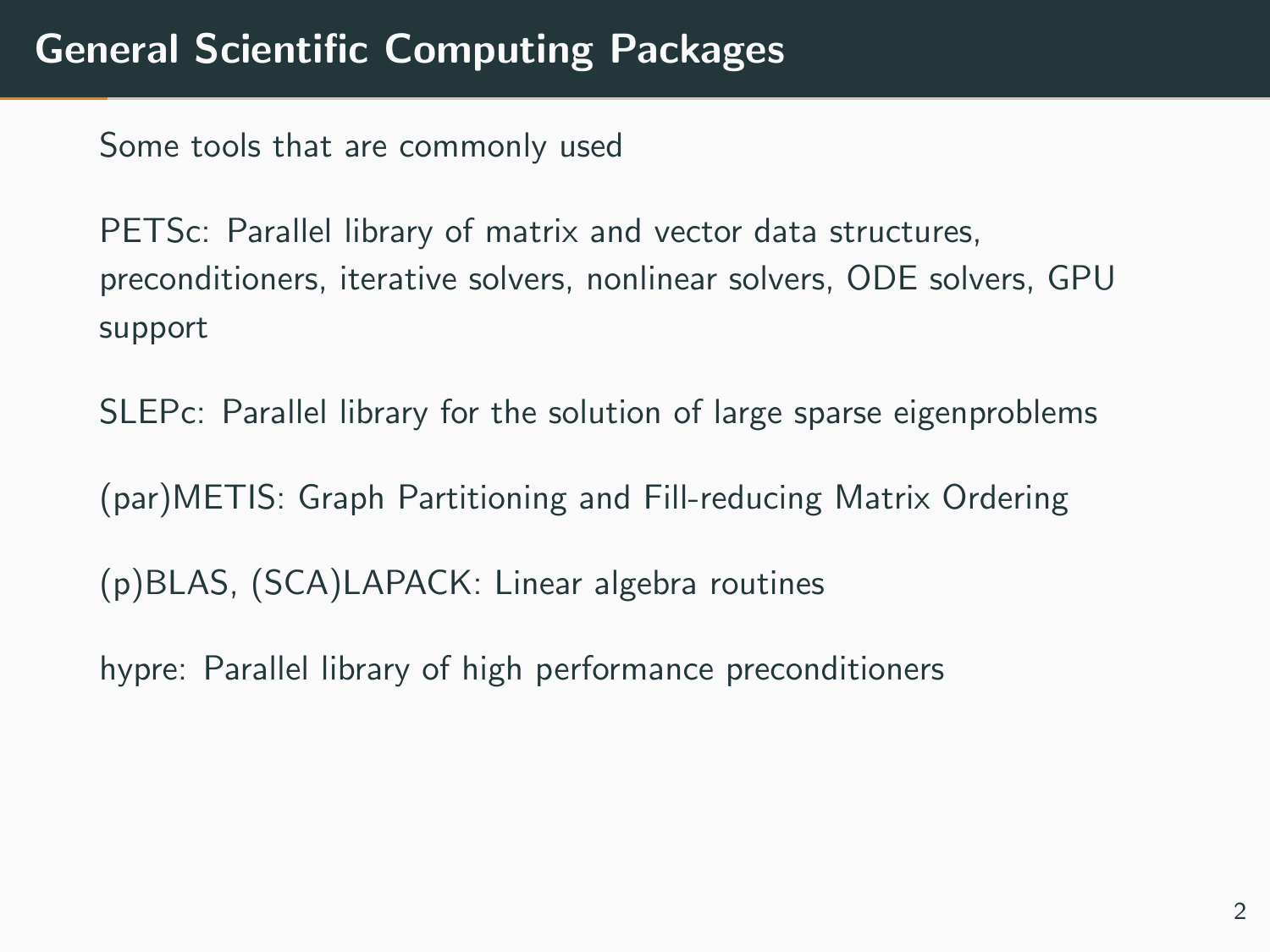PETSc: Parallel library of matrix and vector data structures, preconditioners, iterative solvers, nonlinear solvers, ODE solvers, GPU support

SLEPc: Parallel library for the solution of large sparse eigenproblems

(par)METIS: Graph Partitioning and Fill-reducing Matrix Ordering

(p)BLAS, (SCA)LAPACK: Linear algebra routines

hypre: Parallel library of high performance preconditioners

SUNDIALS: Parallel library of ODE solvers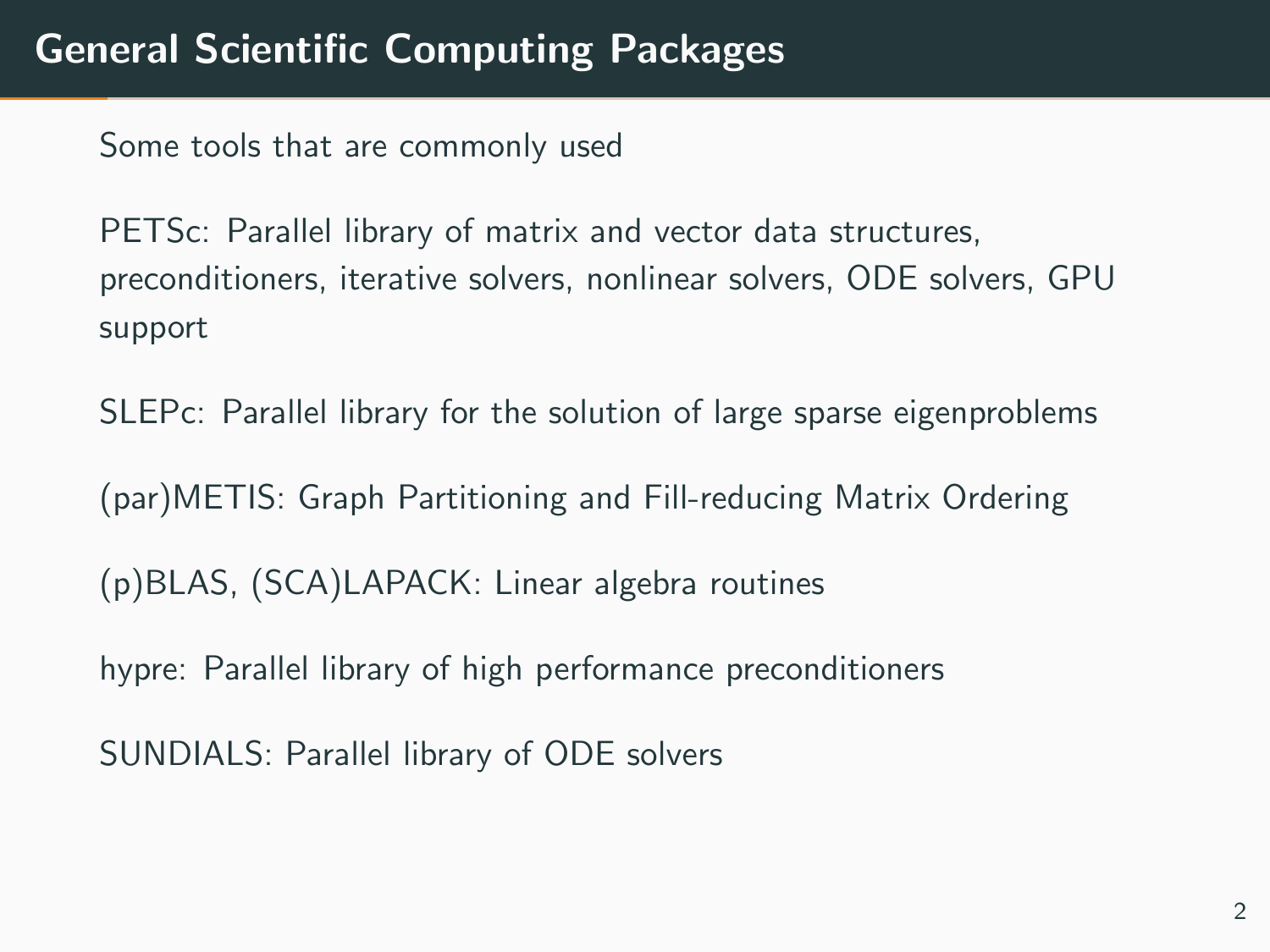PETS<sub>c</sub>: Parallel library of matrix and vector data structures. preconditioners, iterative solvers, nonlinear solvers, ODE solvers, GPU support

SLEPc: Parallel library for the solution of large sparse eigenproblems

(par)METIS: Graph Partitioning and Fill-reducing Matrix Ordering

(p)BLAS, (SCA)LAPACK: Linear algebra routines

hypre: Parallel library of high performance preconditioners

SUNDIALS: Parallel library of ODE solvers

SuiteSparse: GraphBLAS, LU, Cholesky, QR, Matrix reorderings,... MATLAB uses many parts of this package.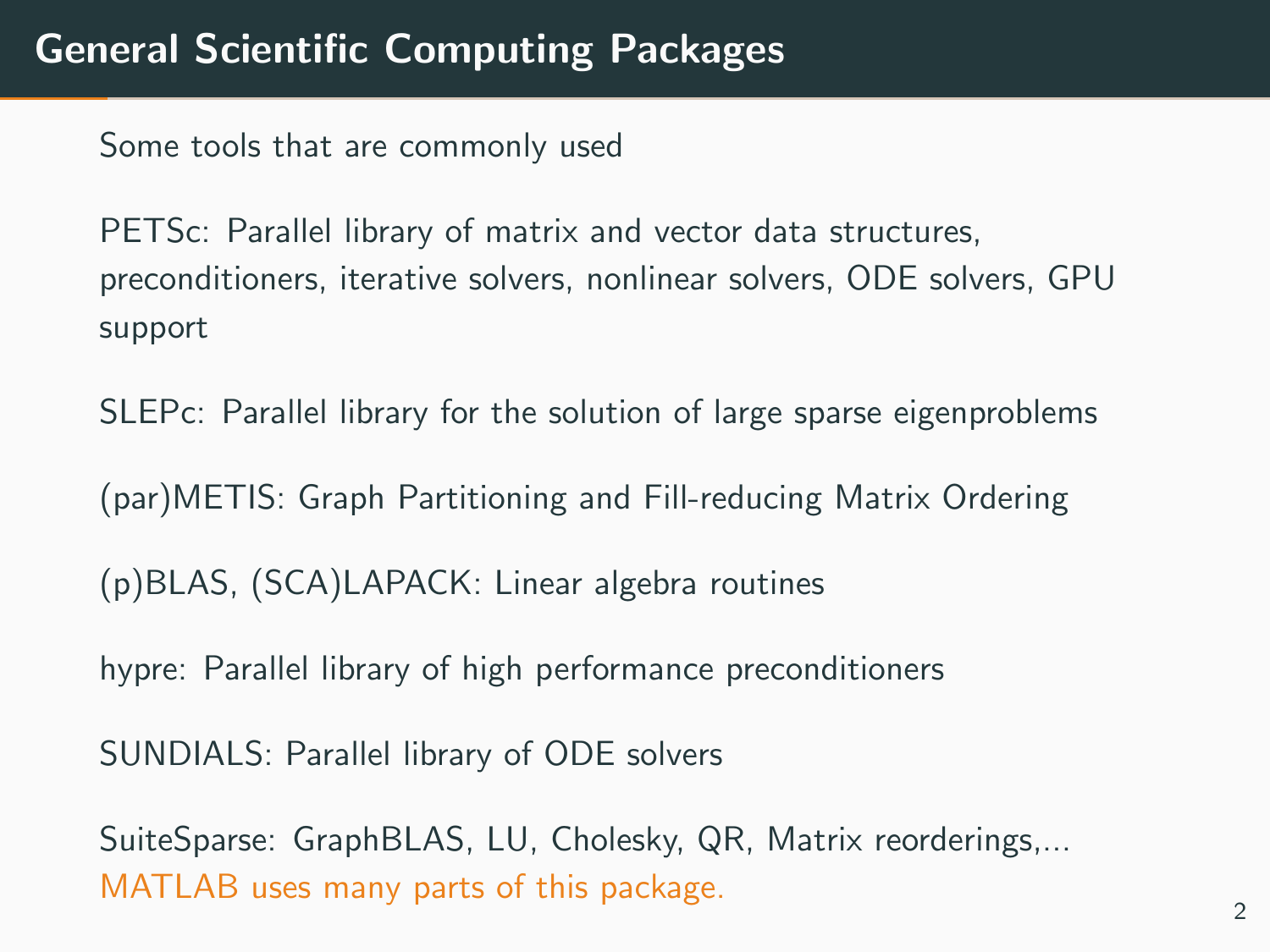## Finite Element Packages

A NON-comprehensive list -everybody seems to have their packages!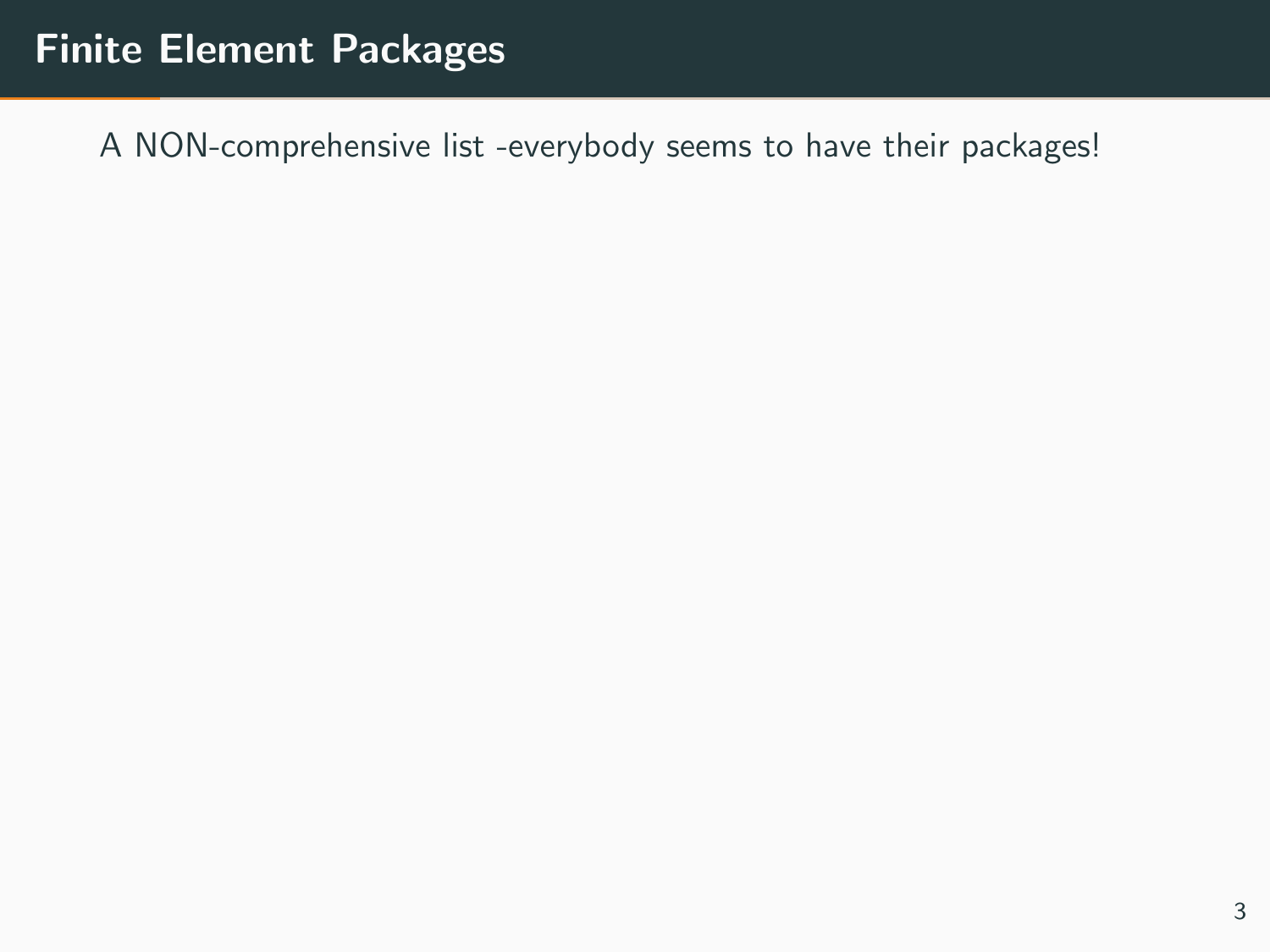Fluidity: Eulerian and Lagrangian description, main focus on fluid dynamics, includes DG. Open source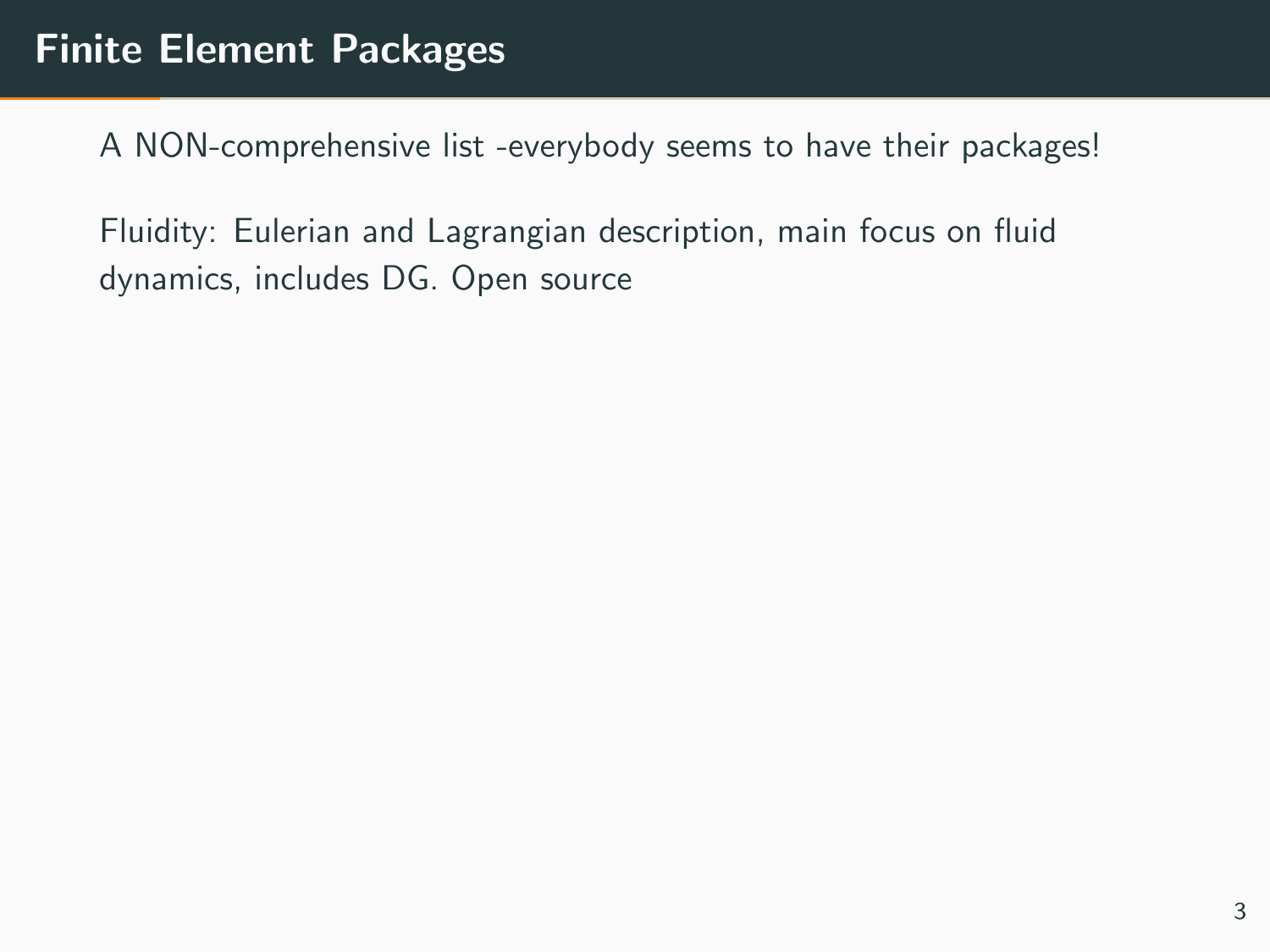Fluidity: Eulerian and Lagrangian description, main focus on fluid dynamics, includes DG. Open source

OOFEM: Object oriented FEM solver, includes XFEM, open source, has full restart support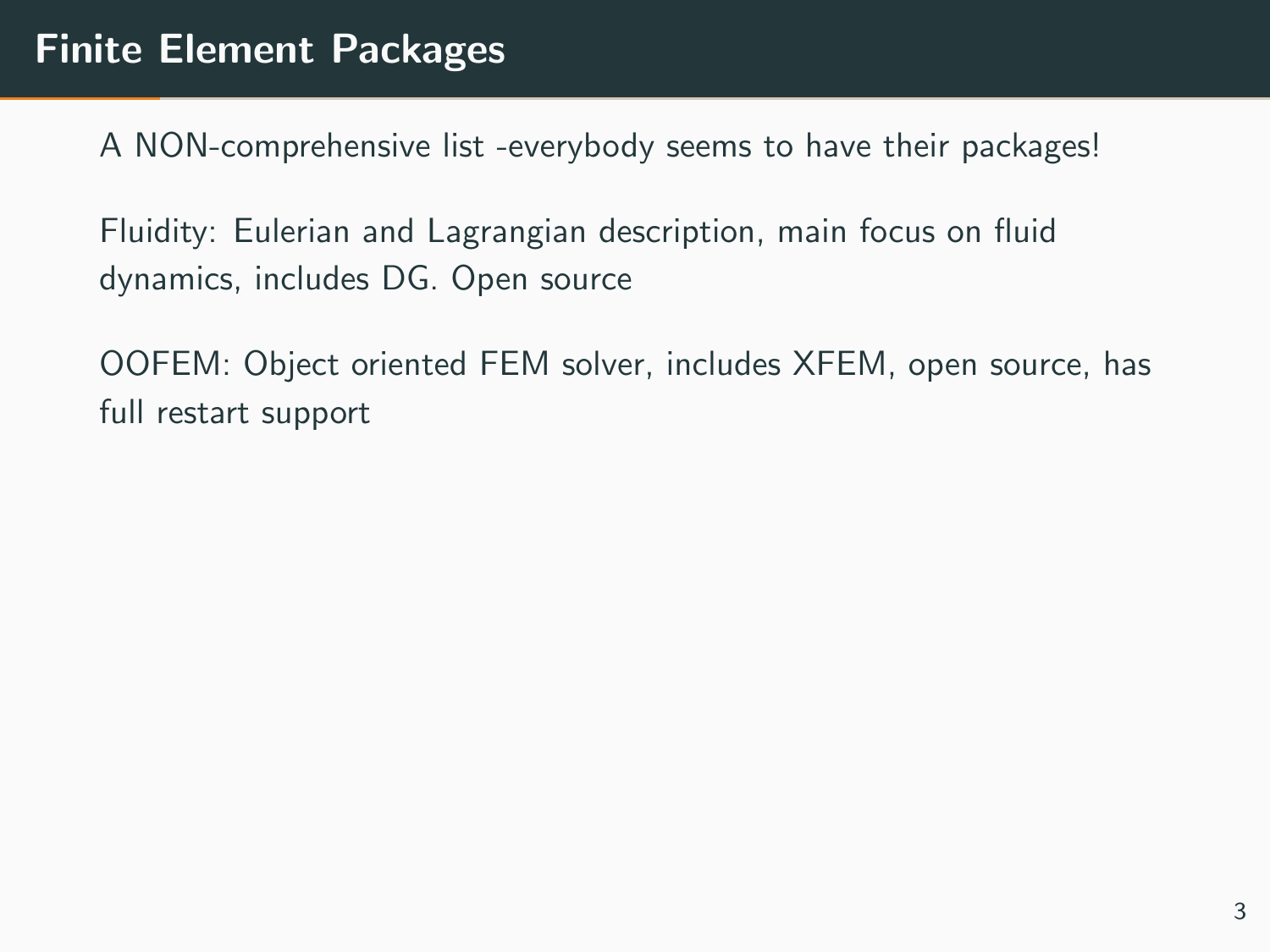Fluidity: Eulerian and Lagrangian description, main focus on fluid dynamics, includes DG. Open source

OOFEM: Object oriented FEM solver, includes XFEM, open source, has full restart support

FEniCS: open source, python based, well-developed, easy to use, includes DG and a high performance version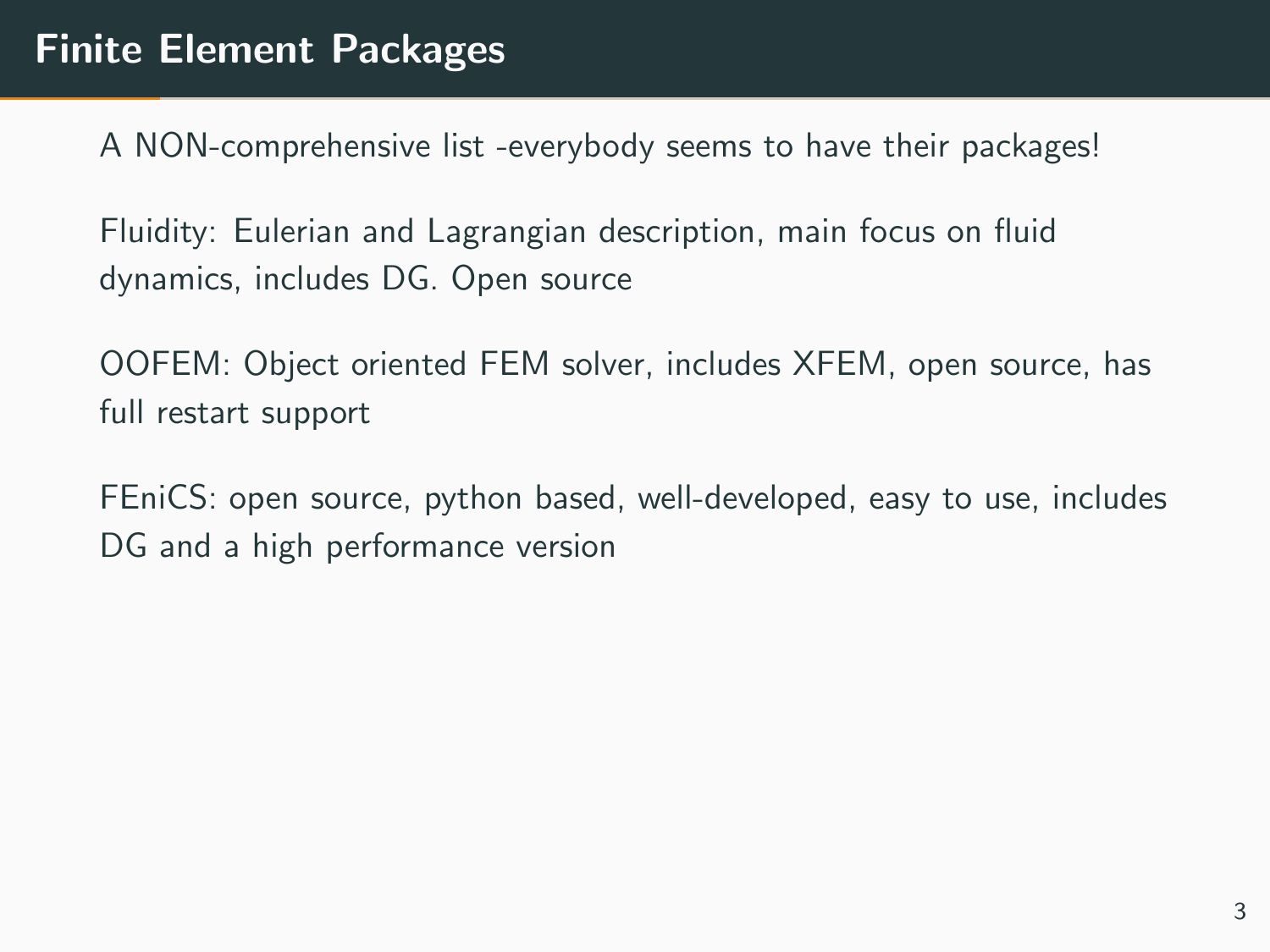Fluidity: Eulerian and Lagrangian description, main focus on fluid dynamics, includes DG. Open source

OOFEM: Object oriented FEM solver, includes XFEM, open source, has full restart support

FEniCS: open source, python based, well-developed, easy to use, includes DG and a high performance version

DEAL.II: open source, well-developed, includes HDG and many others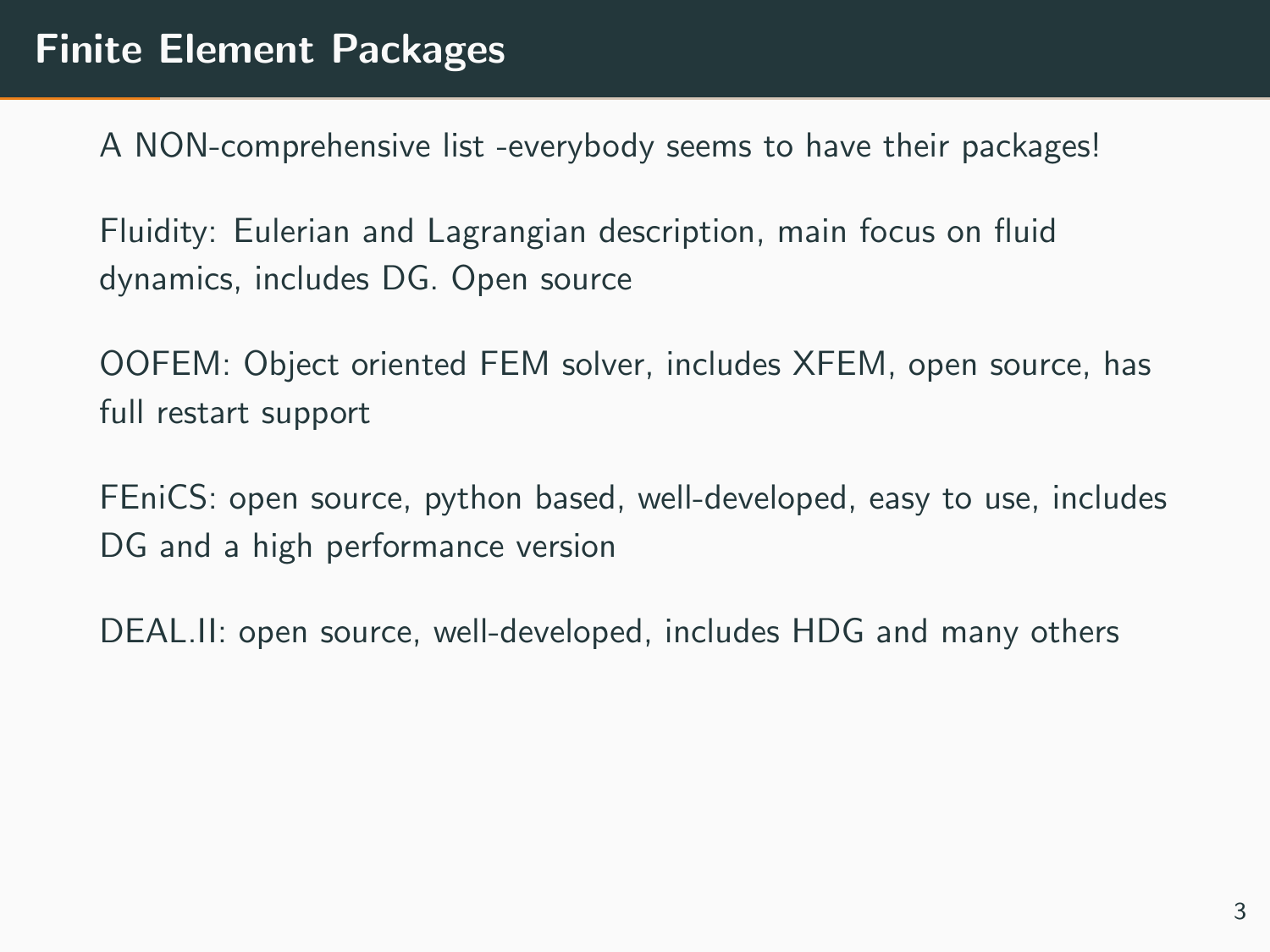Fluidity: Eulerian and Lagrangian description, main focus on fluid dynamics, includes DG. Open source

OOFEM: Object oriented FEM solver, includes XFEM, open source, has full restart support

FEniCS: open source, python based, well-developed, easy to use, includes DG and a high performance version

DEAL.II: open source, well-developed, includes HDG and many others

MFEM: open source, rather recent, HDG is being developed(by us), modular approach with emphasis on exascale computing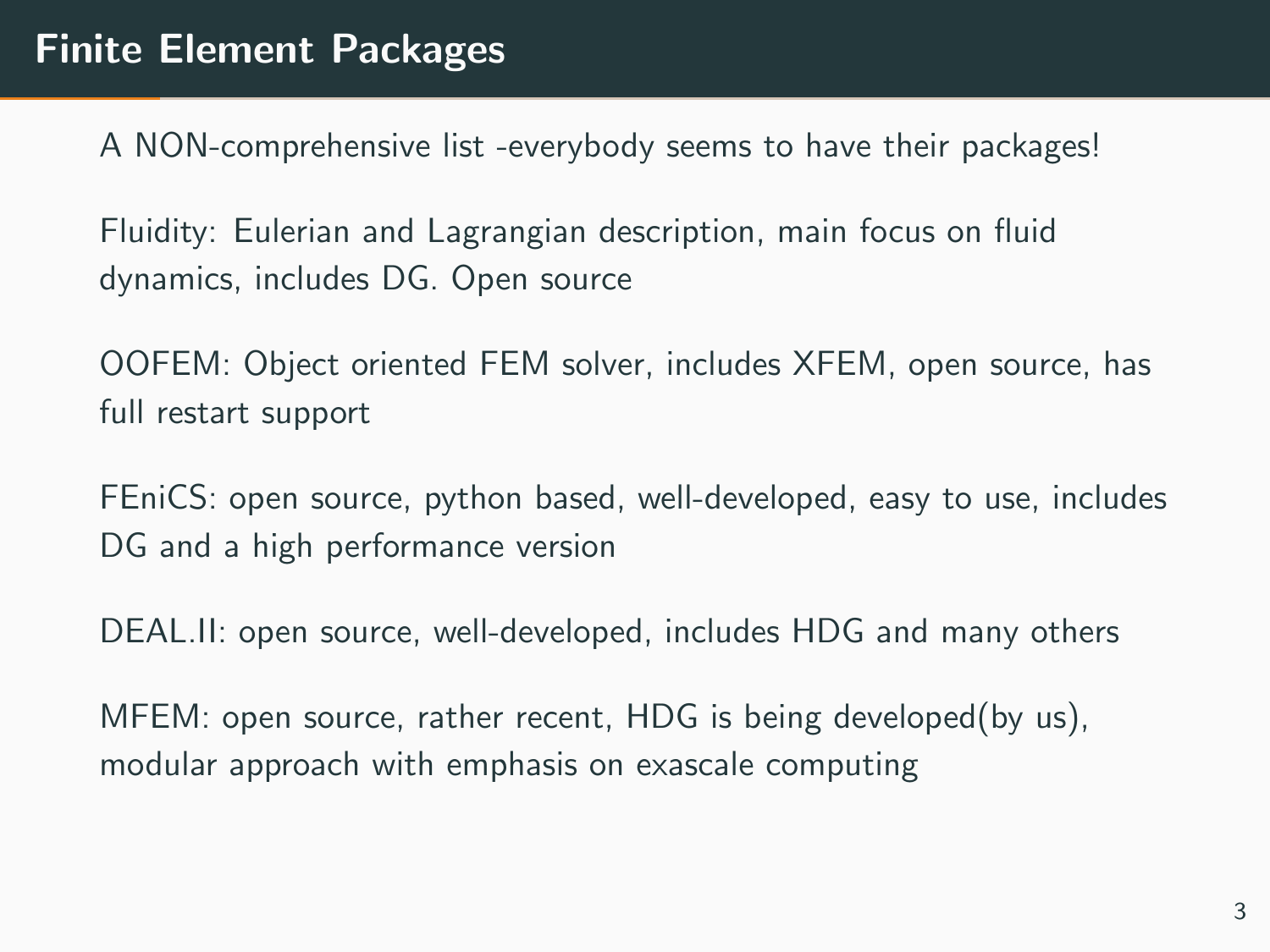Fluidity: Eulerian and Lagrangian description, main focus on fluid dynamics, includes DG. Open source

OOFEM: Object oriented FEM solver, includes XFEM, open source, has full restart support

FEniCS: open source, python based, well-developed, easy to use, includes DG and a high performance version

DEAL.II: open source, well-developed, includes HDG and many others

MFEM: open source, rather recent, HDG is being developed(by us), modular approach with emphasis on exascale computing

FreeFEM++: open source, developed on and off, has own language, has good scalability results, includes RT0 and DG 33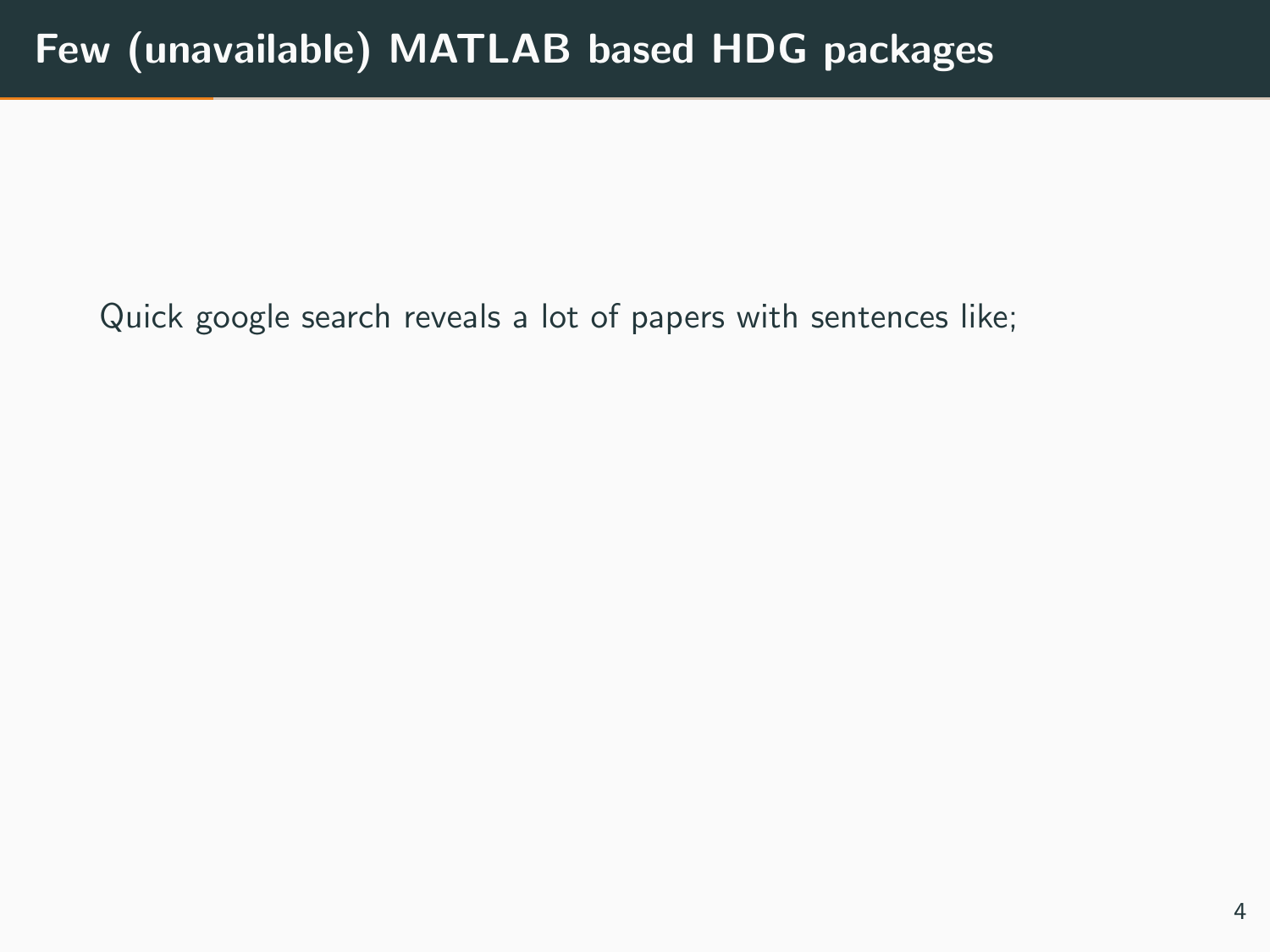"We have developed our MATLAB code on top iFEM package..."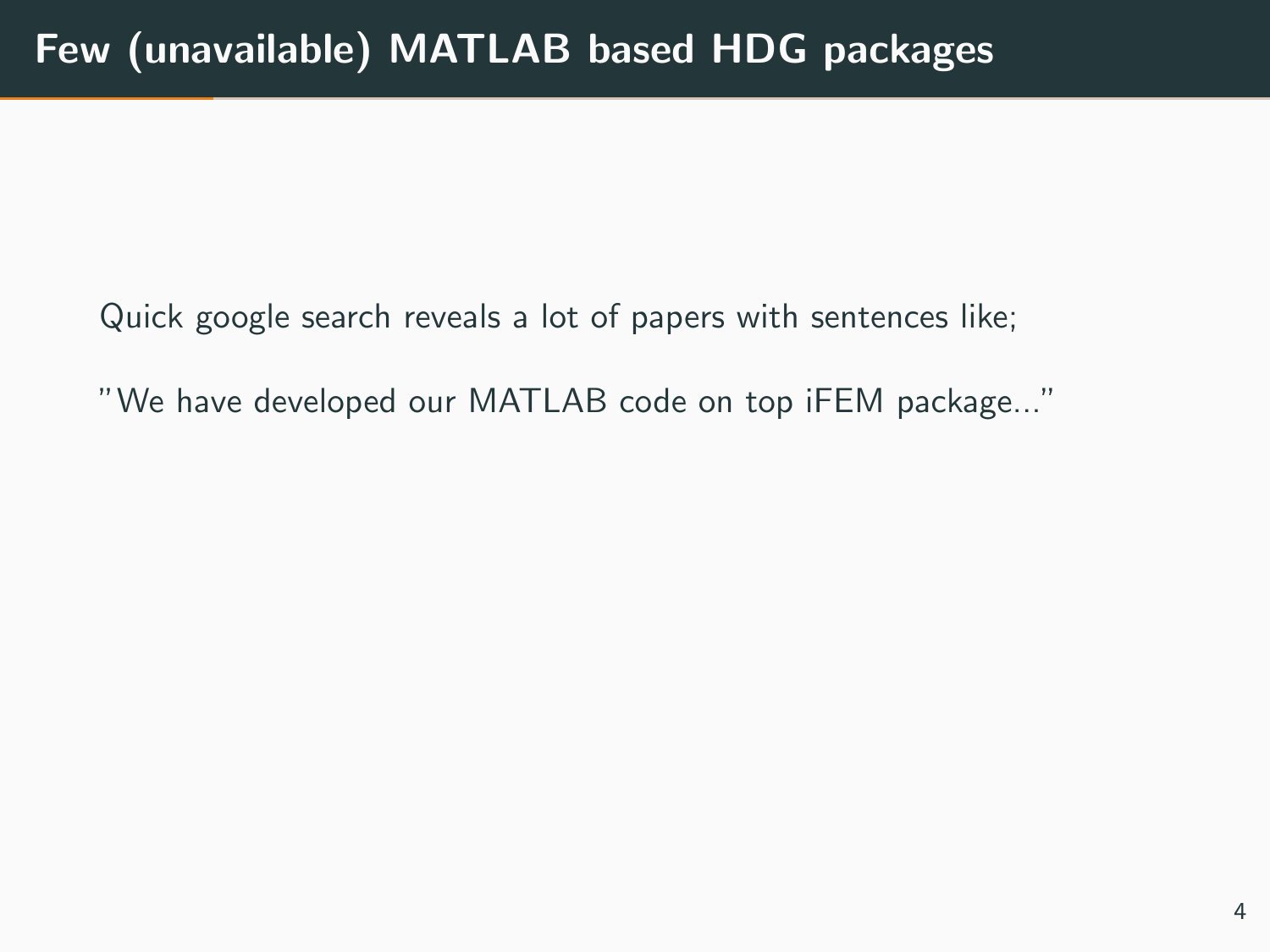"We have developed our MATLAB code on top iFEM package..."

"We used our MATLAB code for these tests..."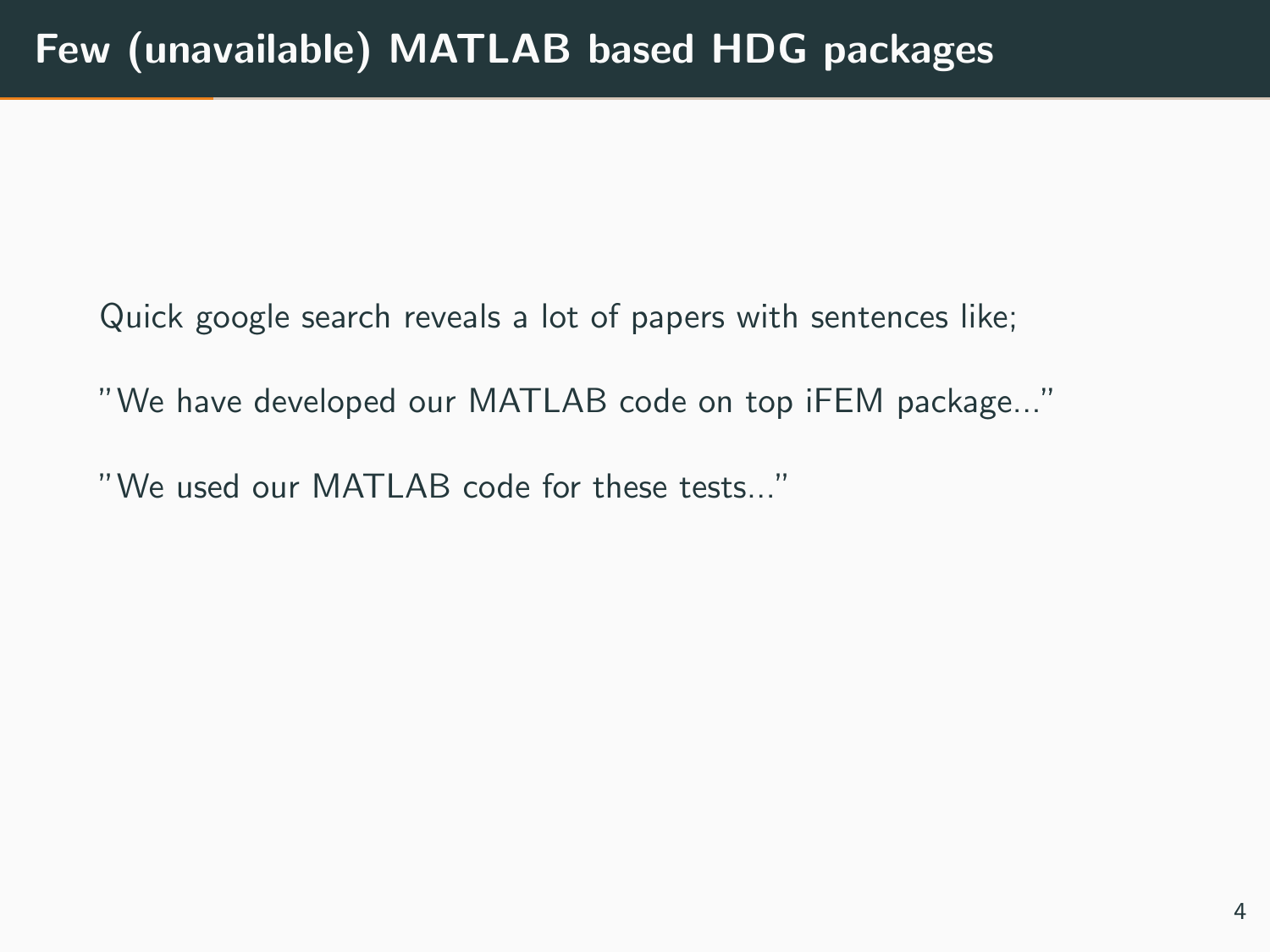"We have developed our MATLAB code on top iFEM package..."

"We used our MATLAB code for these tests..."

"We have implemented this method in MATLAB as a proof of concept..."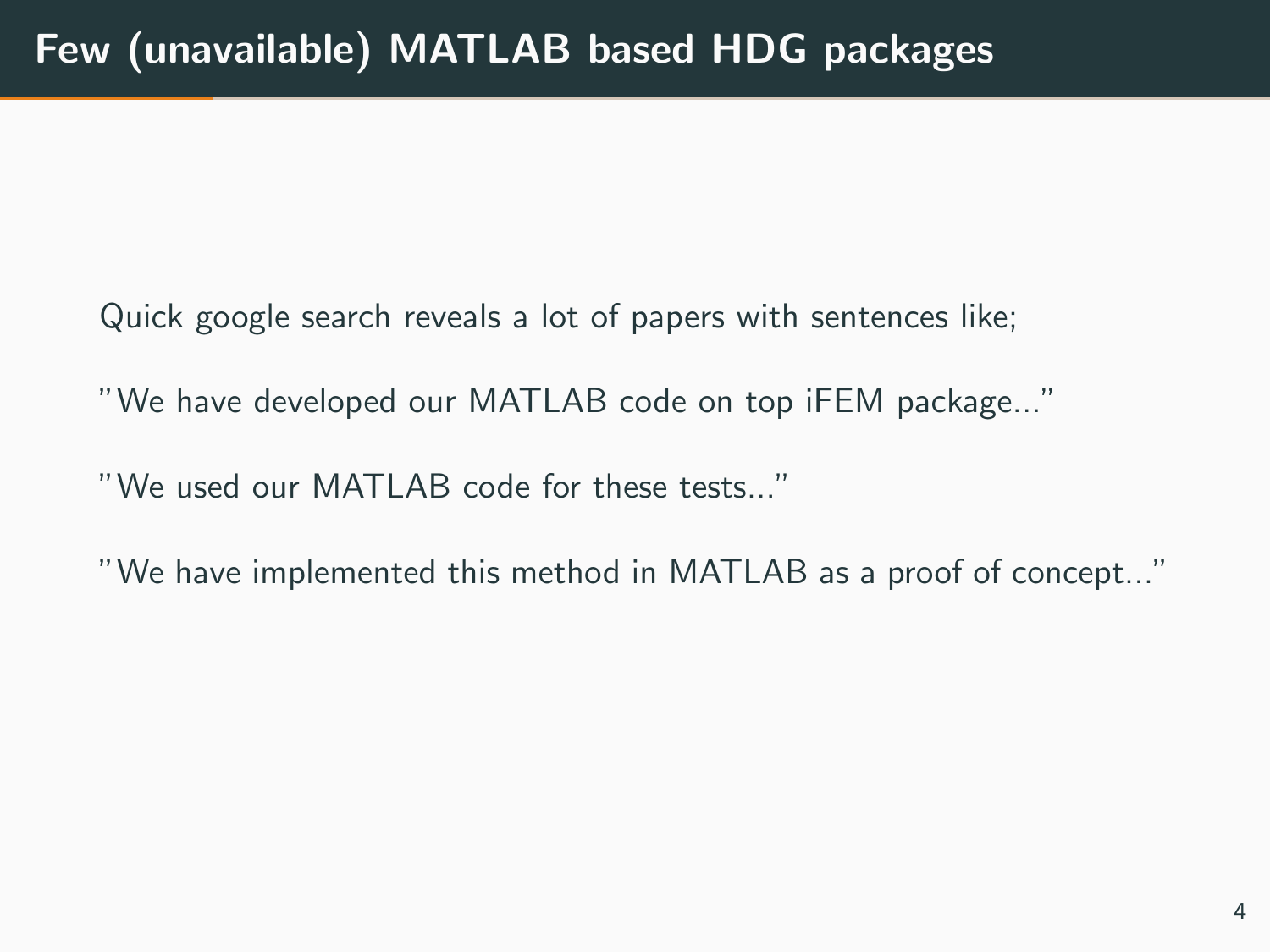- Quick google search reveals a lot of papers with sentences like;
- "We have developed our MATLAB code on top iFEM package..."
- "We used our MATLAB code for these tests..."
- "We have implemented this method in MATLAB as a proof of concept..."
- None available publicly. Another common point,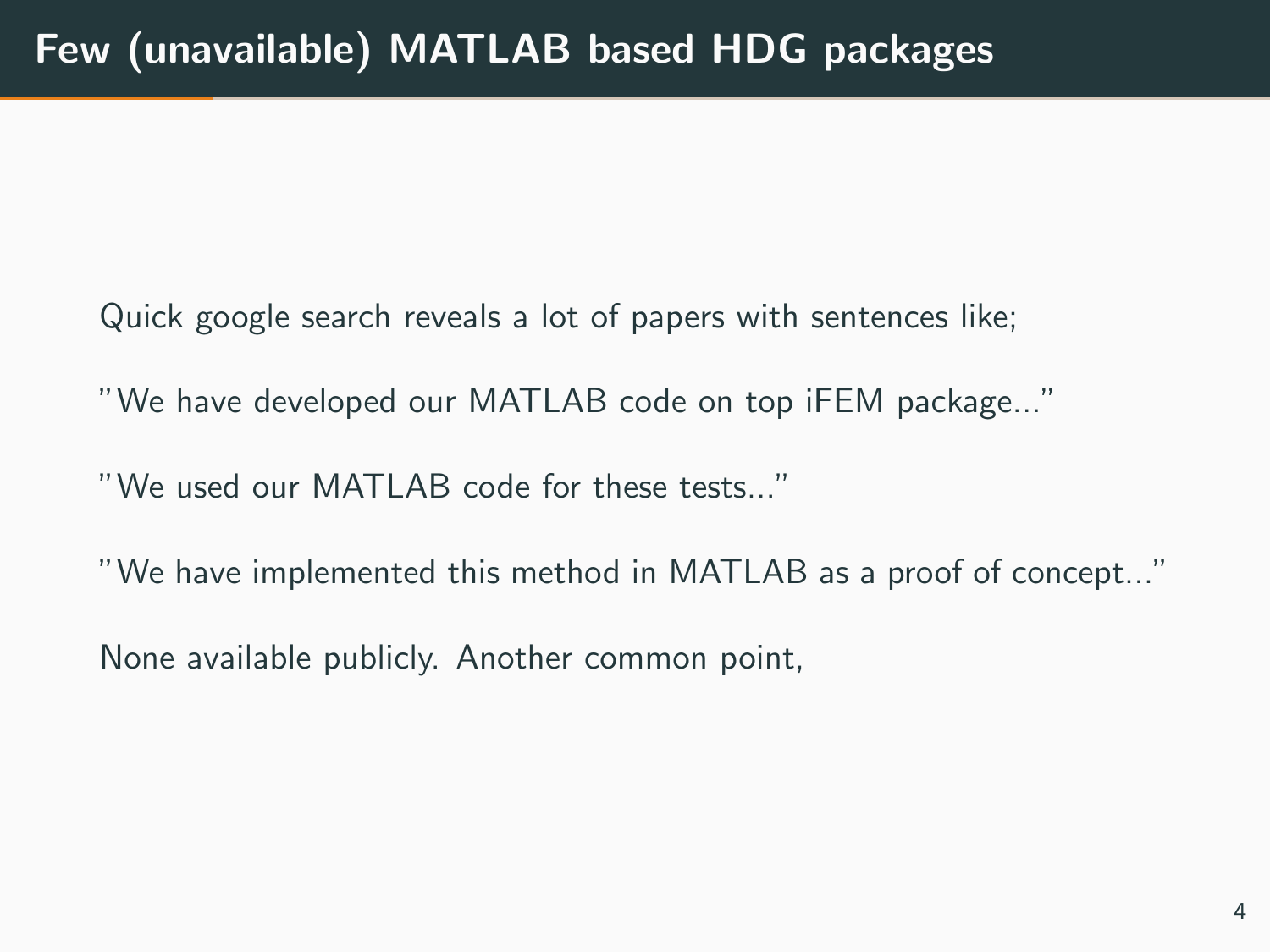- Quick google search reveals a lot of papers with sentences like;
- "We have developed our MATLAB code on top iFEM package..."
- "We used our MATLAB code for these tests..."
- "We have implemented this method in MATLAB as a proof of concept..."
- None available publicly. Another common point, small problem sizes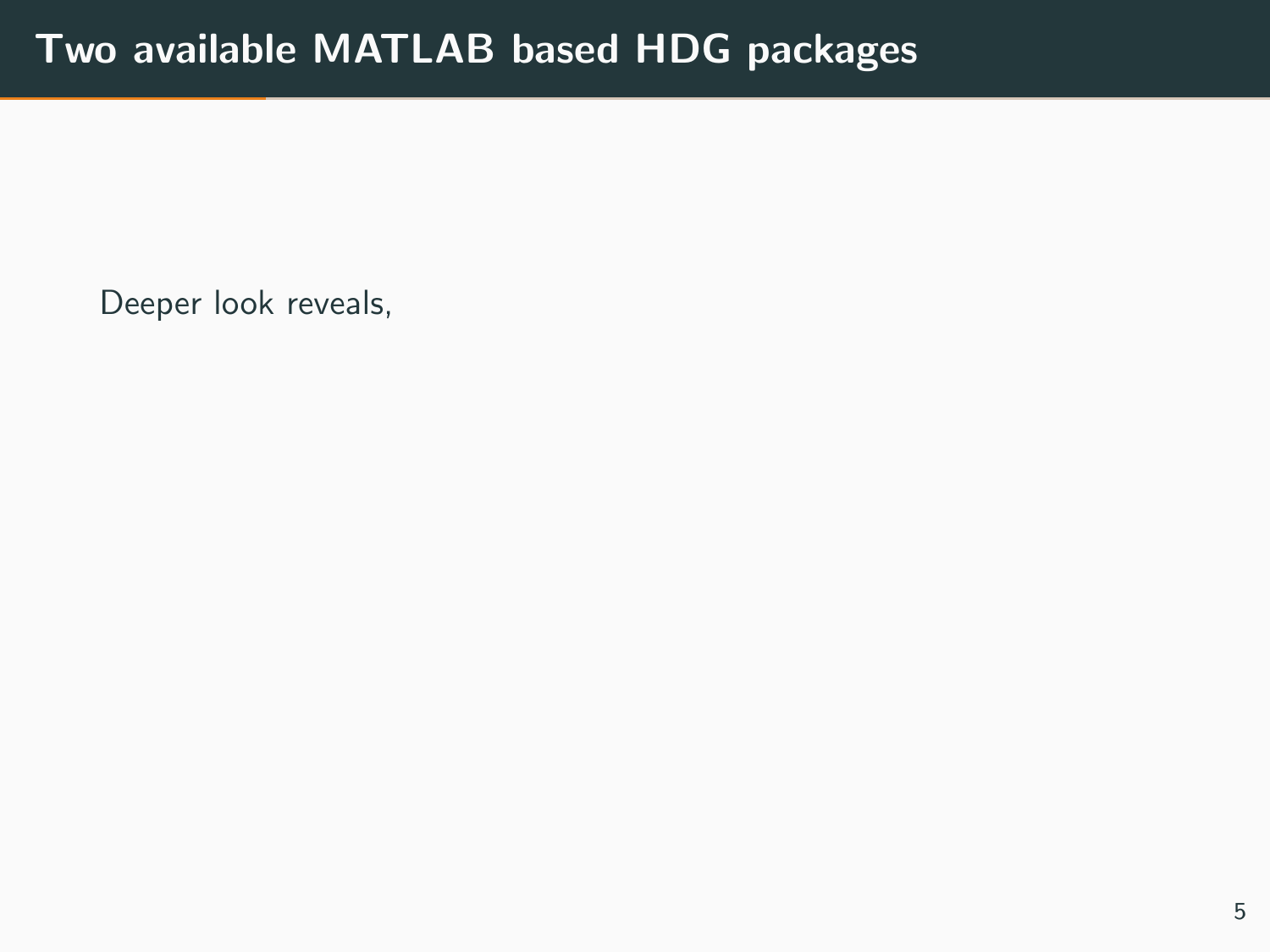HDG3D - http://www.math.udel.edu/˜fjsayas/HDG3D/

I based my implementation upon this one.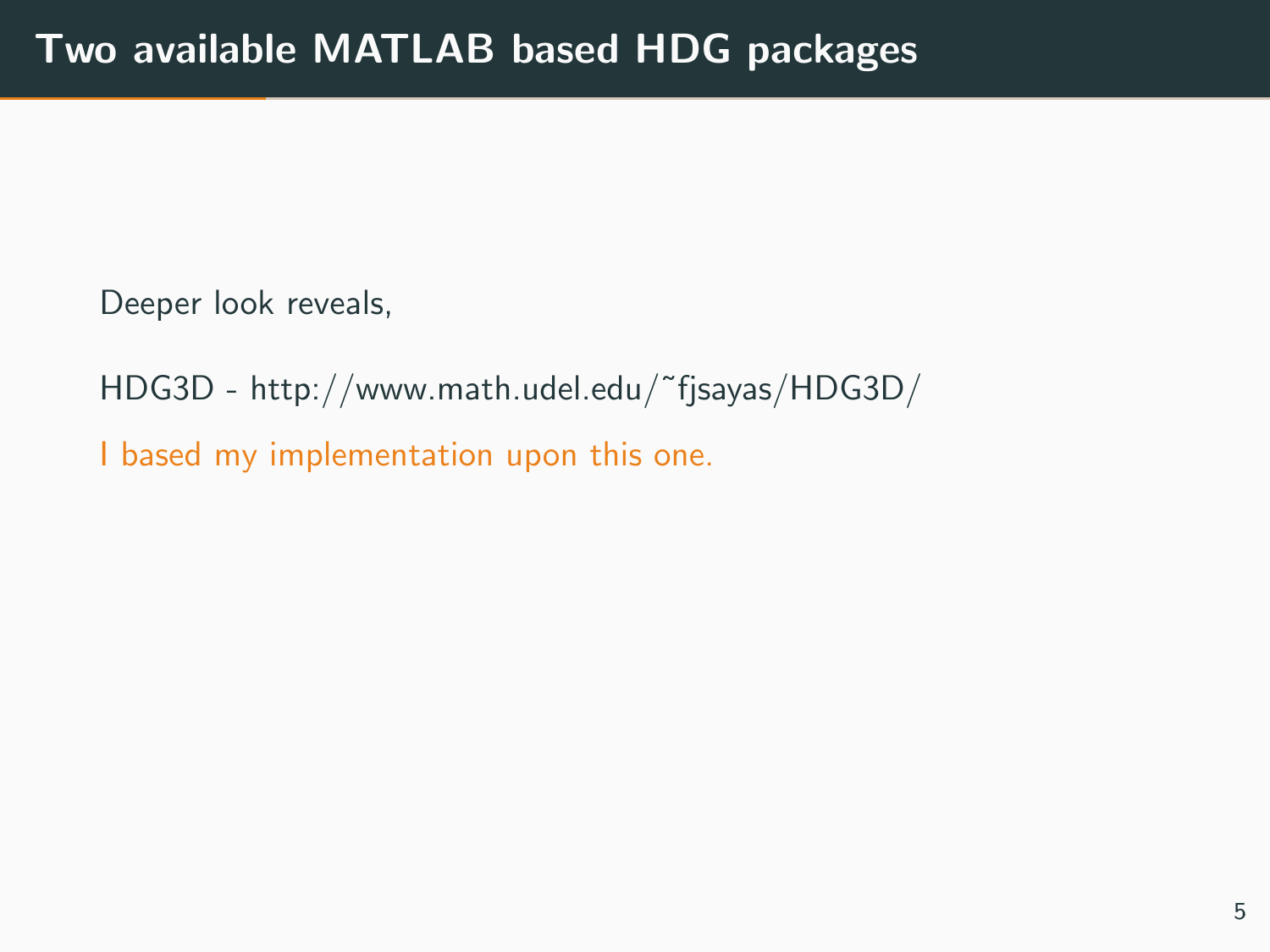HDG3D - http://www.math.udel.edu/˜fjsayas/HDG3D/

I based my implementation upon this one.

FESTUNG - https://github.com/FESTUNG/project

Only implements advection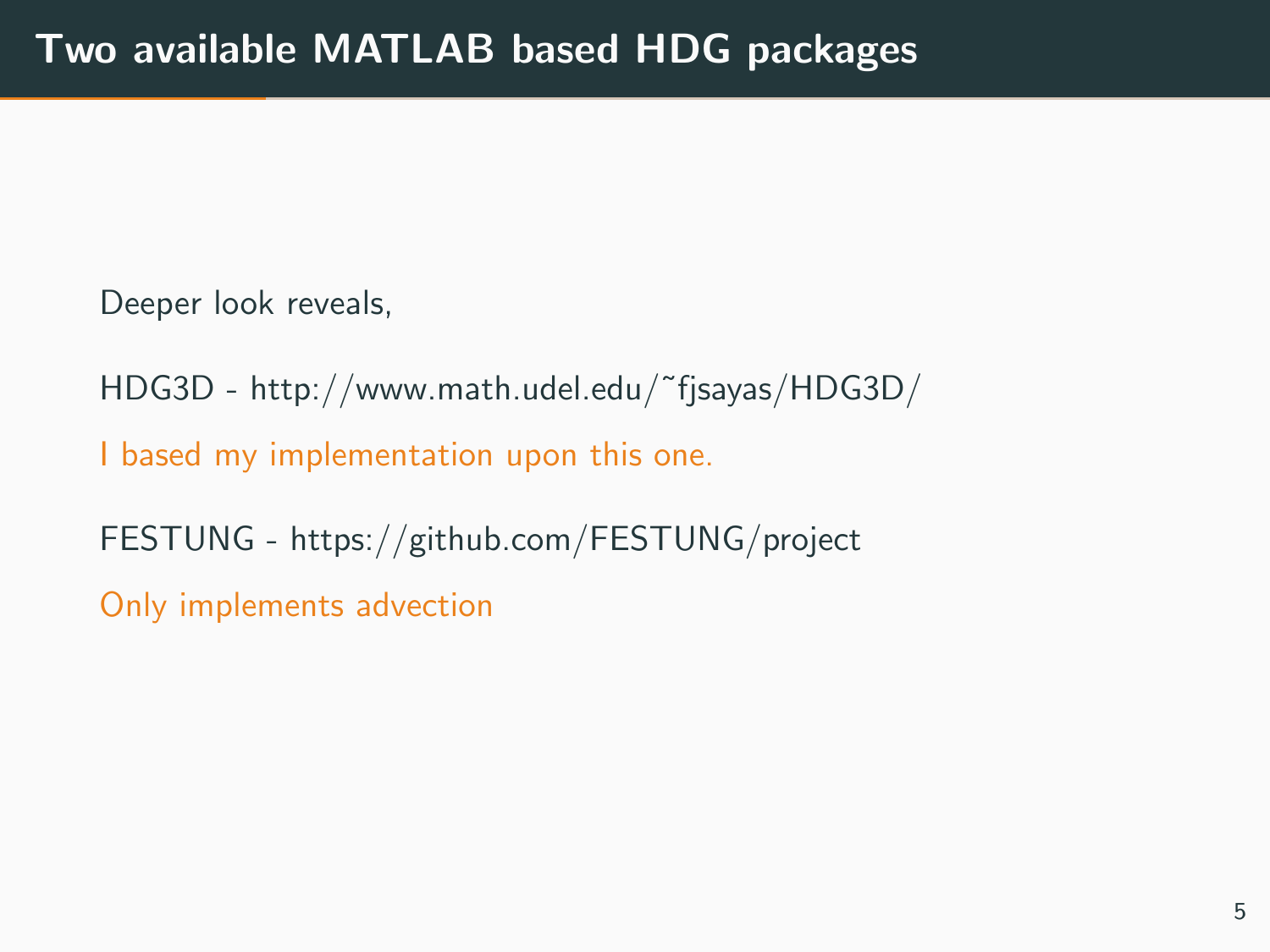HDG3D - http://www.math.udel.edu/˜fjsayas/HDG3D/

I based my implementation upon this one.

FESTUNG - https://github.com/FESTUNG/project

Only implements advection

Both implement LDG-H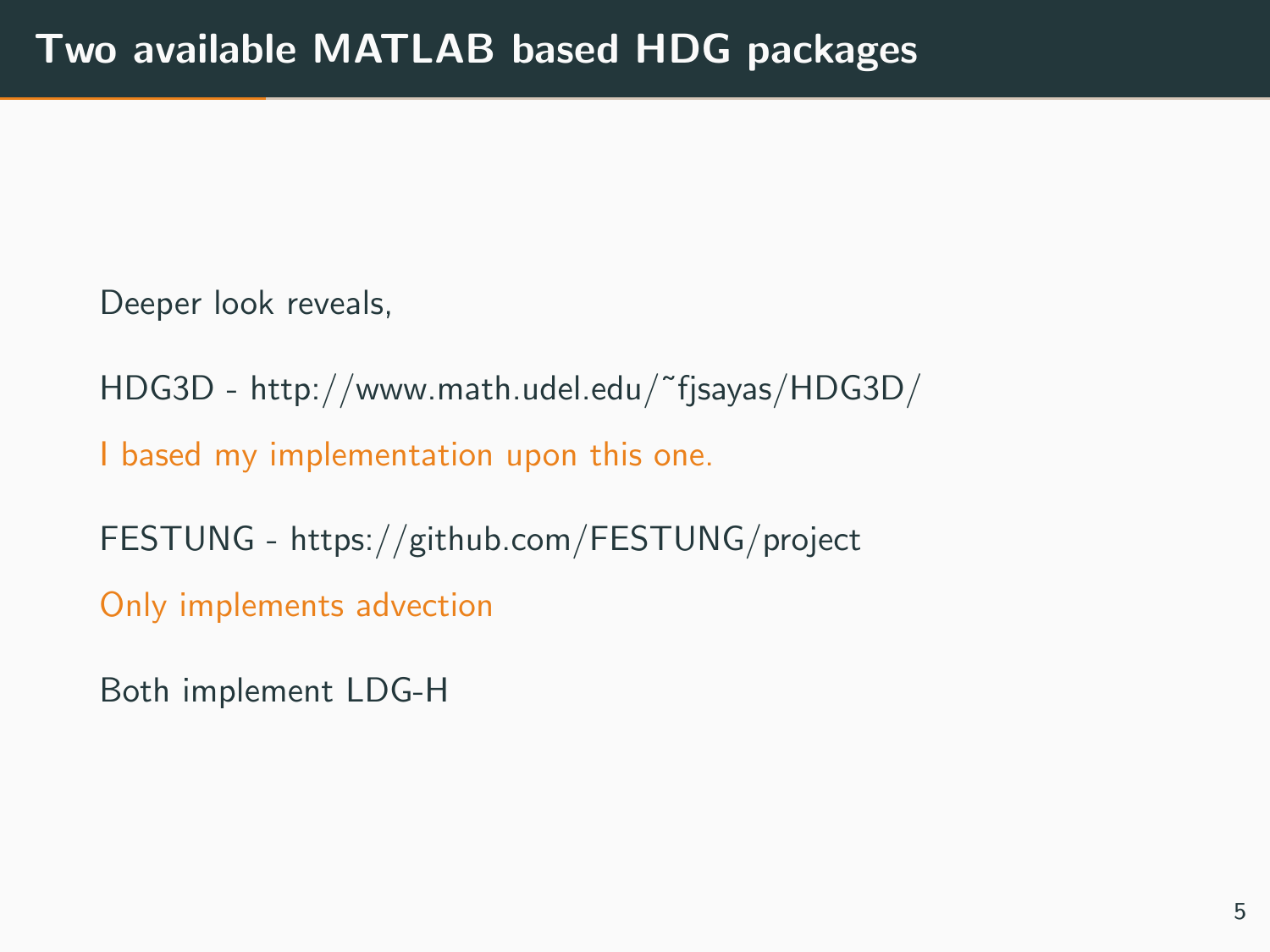# <span id="page-28-0"></span>[What did I do?](#page-28-0)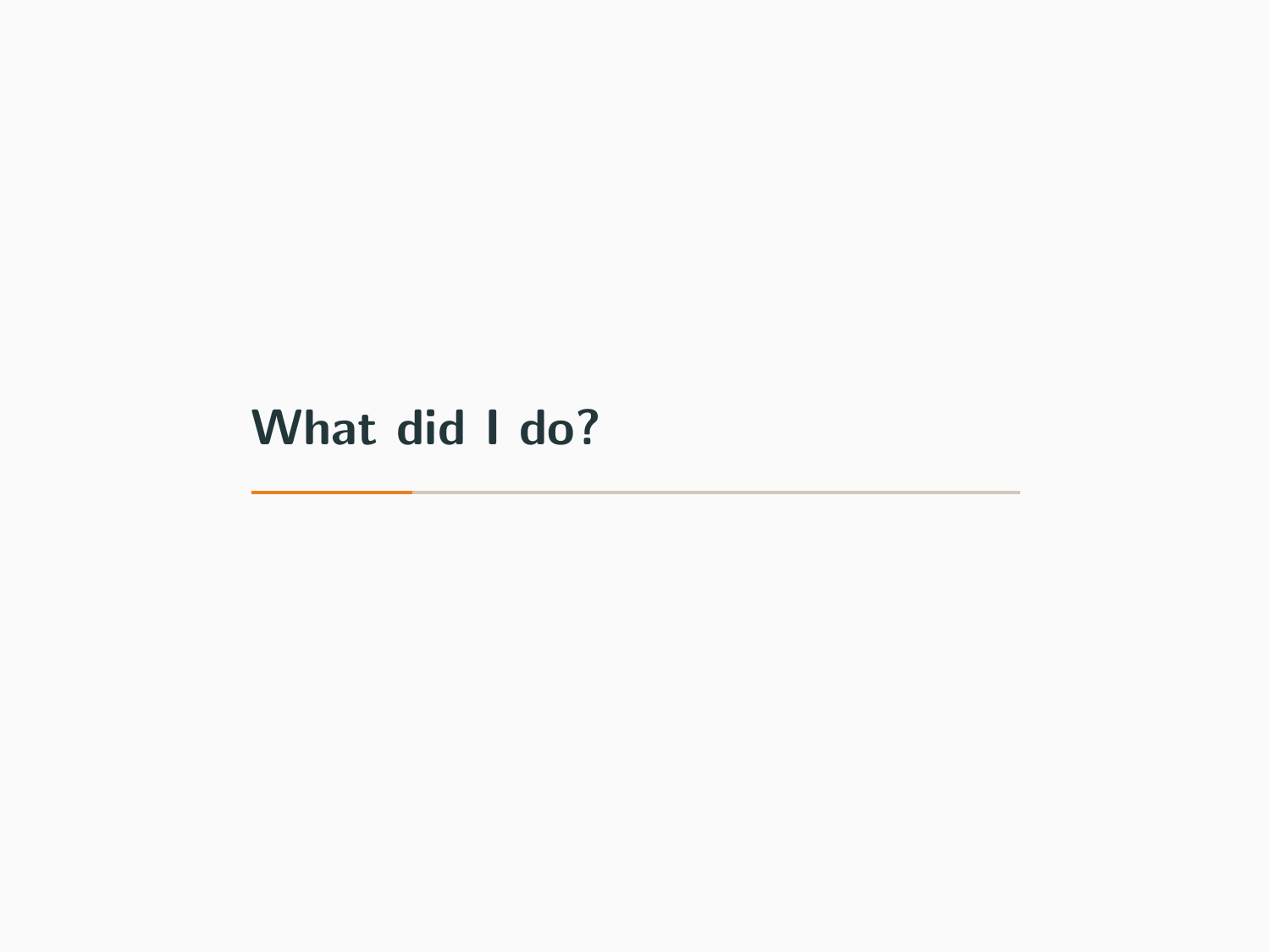Started from HDG3D to avoid

- creating a mesh structure
- writing quadrature rules
- implementing basis functions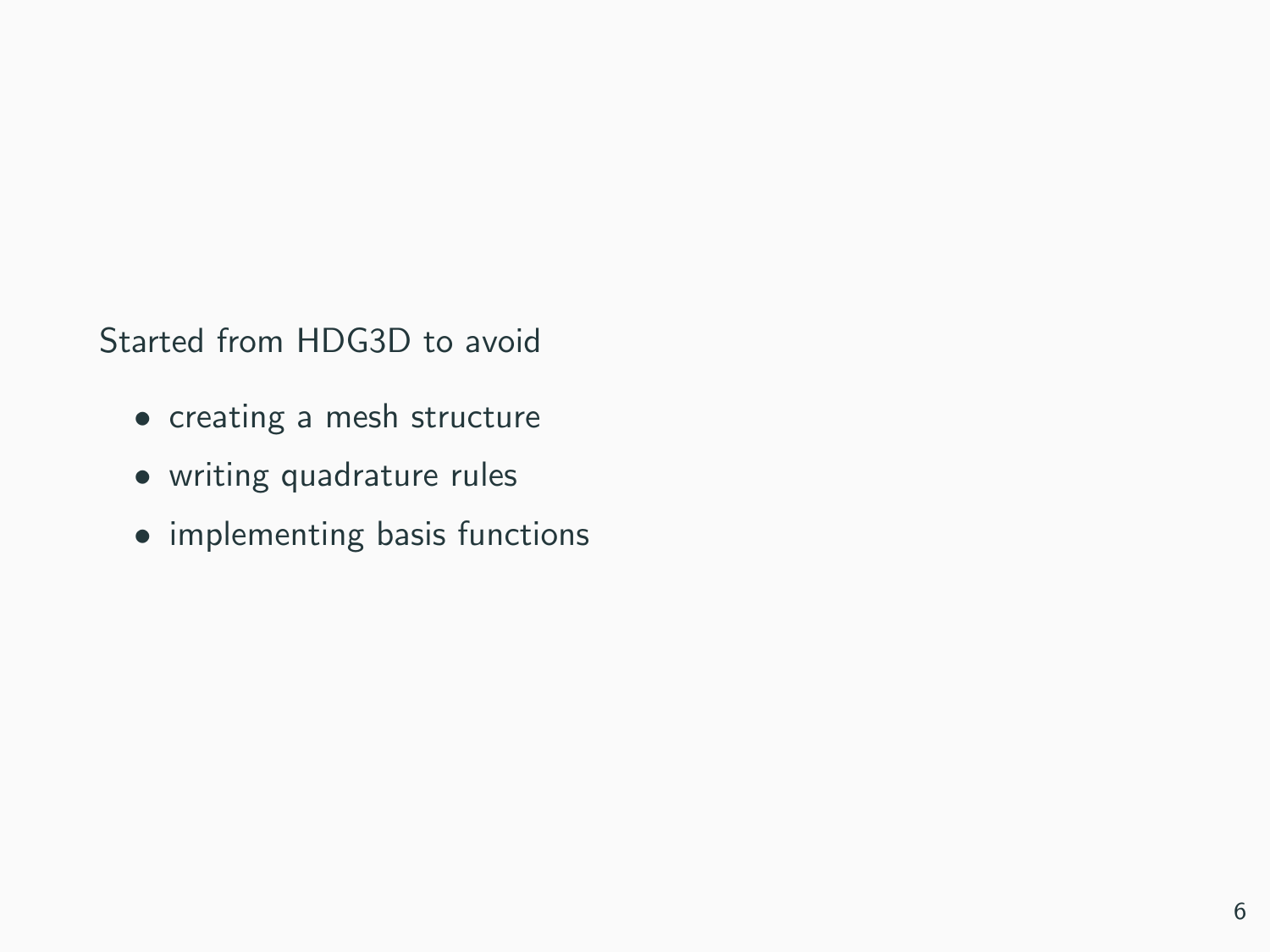### Mesh maketh the FEM package

 $T =$ 

coordinates: [48x3 double] elements: [108x4 double] dirichlet: [36x3 double] neumann: [48x3 double] faces: [258x4 double] dirfaces: [1x36 double] neufaces: [1x48 double] facebyele: [108x4 double] orientation: [108x4 double] perm: [108x4 double] volume: [108x1 double] area: [258x1 double] normals: [108x12 double]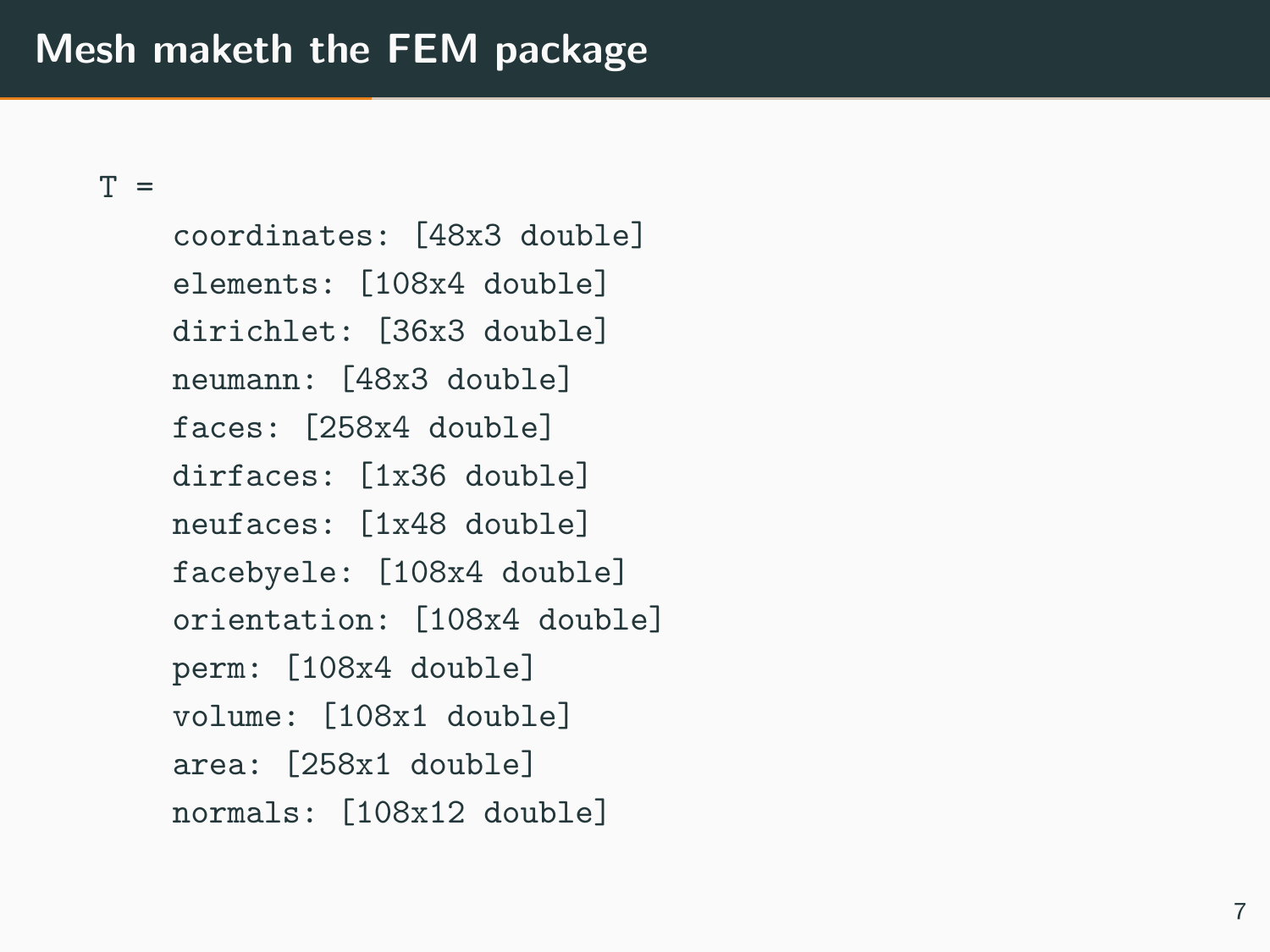On the reference element  $\hat{K}$ ,

$$
\int_{\hat{K}} \phi = \frac{1}{6} \sum_q \omega_q \phi(p_q)
$$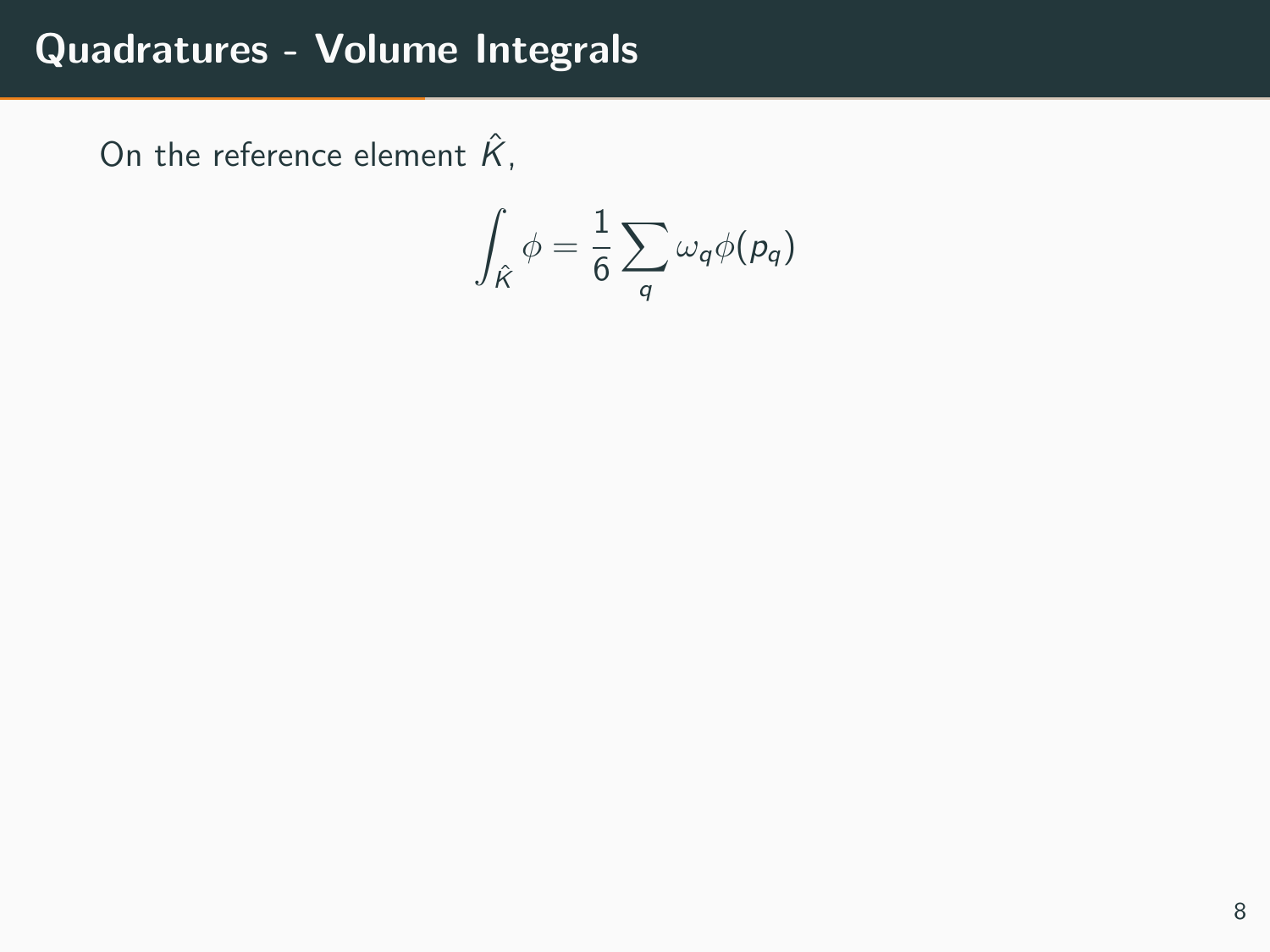On the reference element  $\hat{K}$ ,

$$
\int_{\hat K}\phi=\frac{1}{6}\sum_q\omega_q\phi(p_q)
$$

Given tetrahedron  $(v_1, v_2, v_3, v_4)$ , transformation from the reference element to a general element,

$$
F_K(x) = B_K x + v_1
$$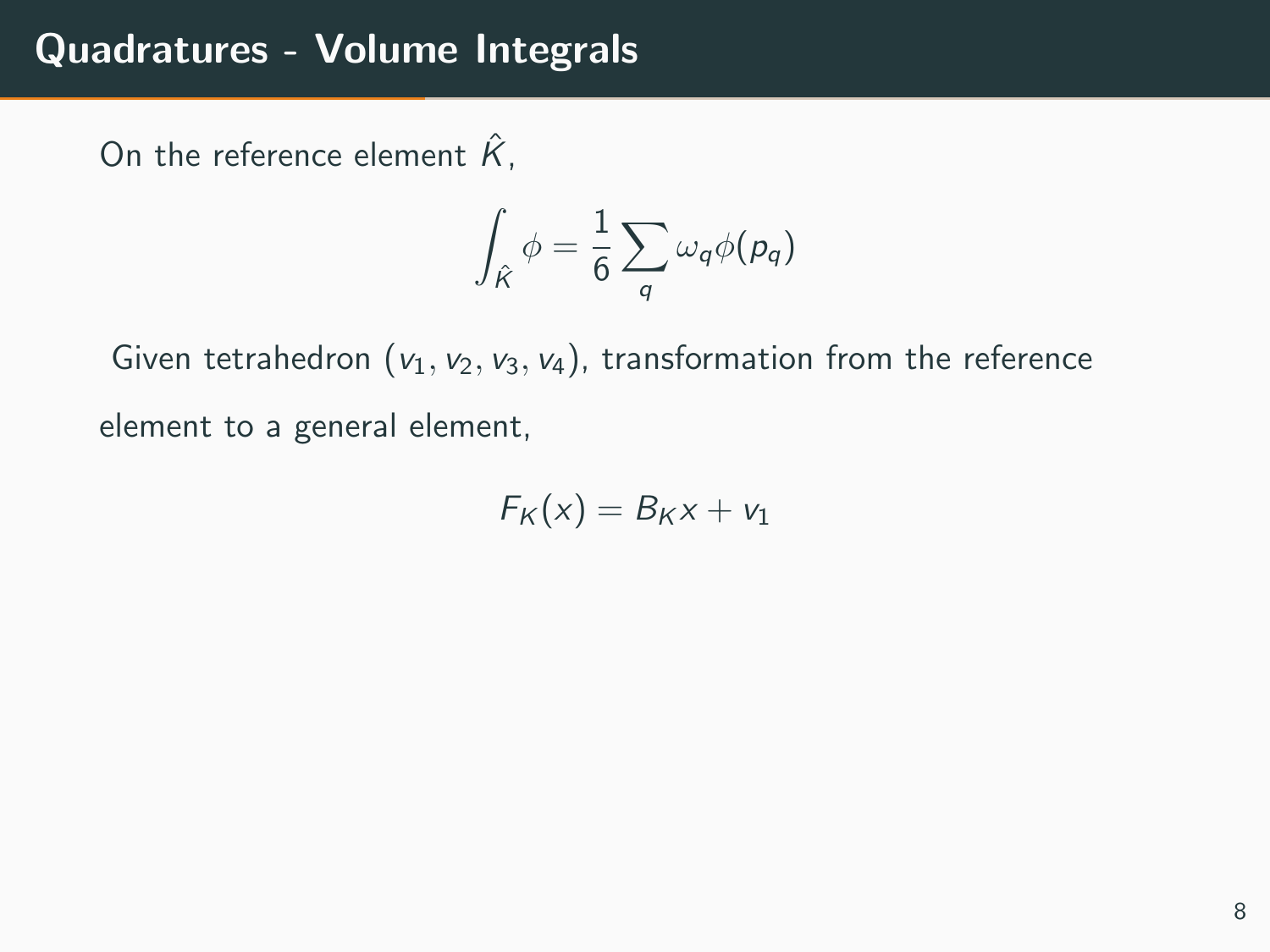On the reference element  $\hat{K}$ ,

$$
\int_{\hat K}\phi=\frac{1}{6}\sum_q\omega_q\phi(p_q)
$$

Given tetrahedron  $(v_1, v_2, v_3, v_4)$ , transformation from the reference element to a general element,

$$
F_K(x) = B_K x + v_1
$$

On general tetrahedra

$$
\int_{K} \phi = |B_{K}| \int_{\hat{K}} \phi \circ F_{K} = |K| \sum_{q} \omega_{q} \phi(F_{K}(p_{q}))
$$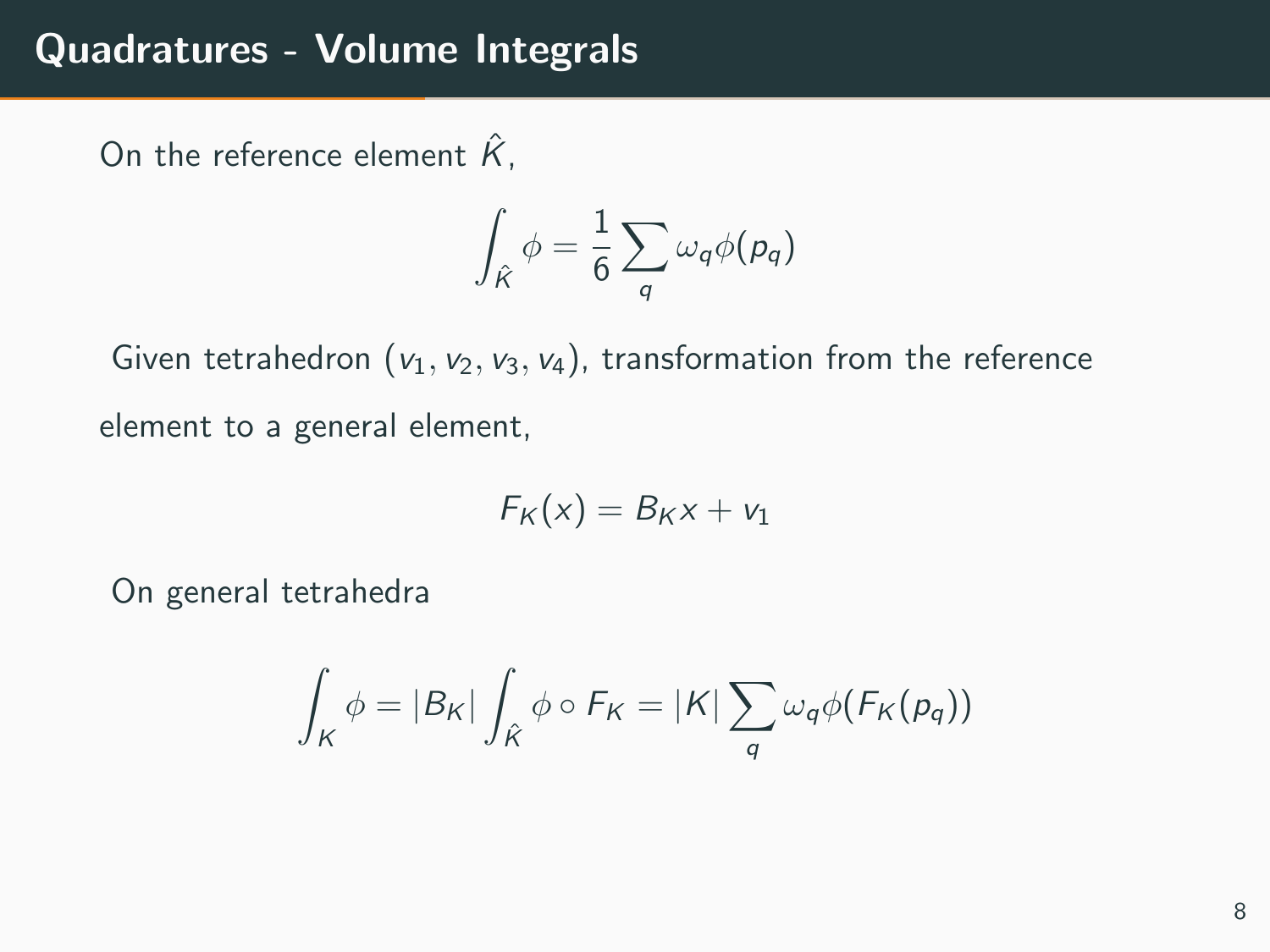On the reference element  $\hat{K}$ .

$$
\int_{\hat{K}} \phi = \frac{1}{6} \sum_q \omega_q \phi(p_q)
$$

Given tetrahedron  $(v_1, v_2, v_3, v_4)$ , transformation from the reference element to a general element,

$$
F_K(x) = B_K x + v_1
$$

On general tetrahedra

$$
\int_{K} \phi = |B_{K}| \int_{\hat{K}} \phi \circ F_{K} = |K| \sum_{q} \omega_{q} \phi(F_{K}(p_{q}))
$$

Construct  $F_K$  s.t.  $|B_K| = 6|K|$ .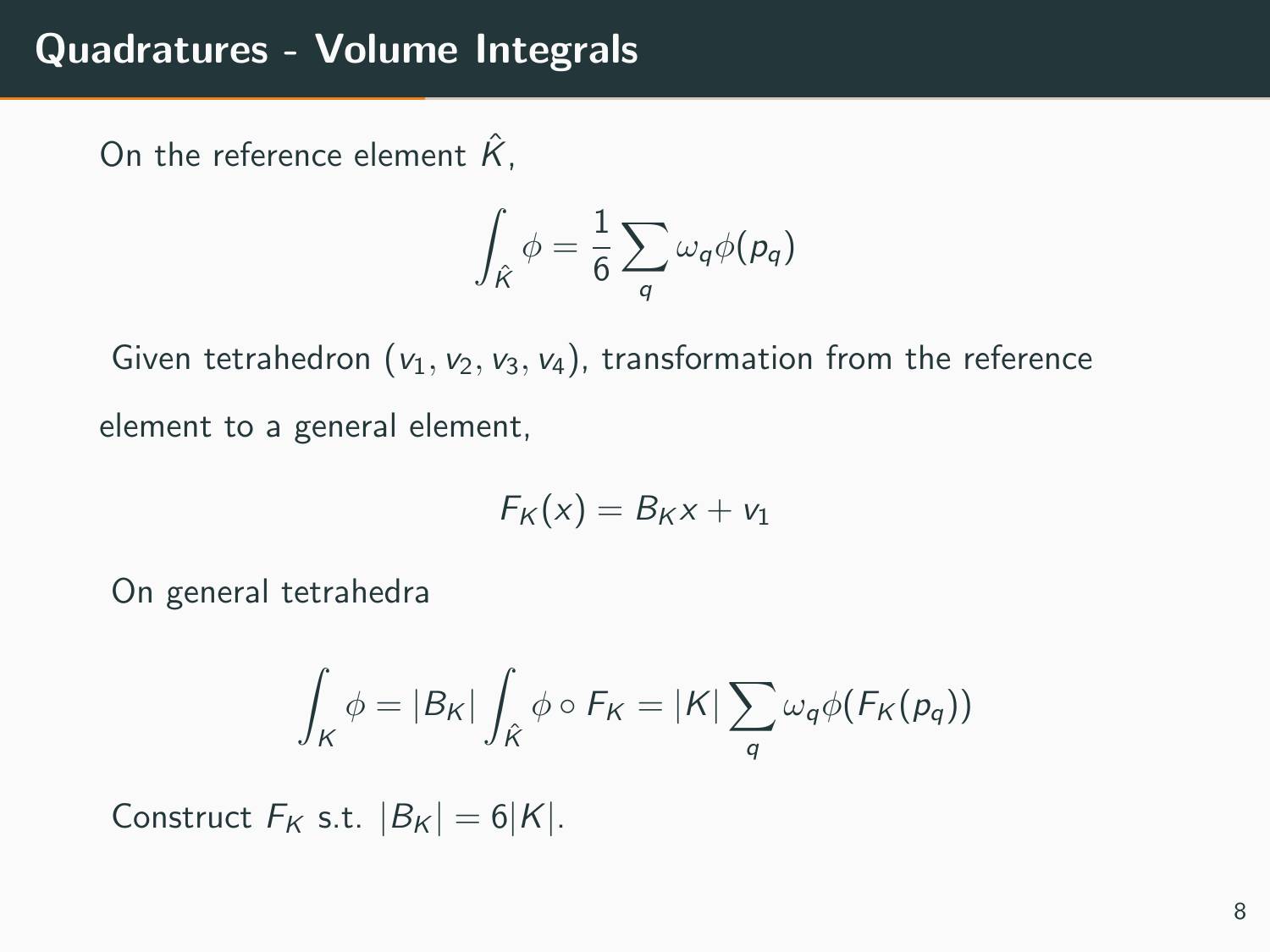An example,

$$
\int_{K} f \phi = 6|K| \int_{\hat{K}} \phi \circ F_K = |K| \sum_{q} f(F_K(p_q)) \omega_q \phi(F_K(p_q))
$$

Rewrite in more MATLAB friendly notation

vol  $\overline{I} \odot ((w \odot P) \overline{I} f(X, Y, Z))$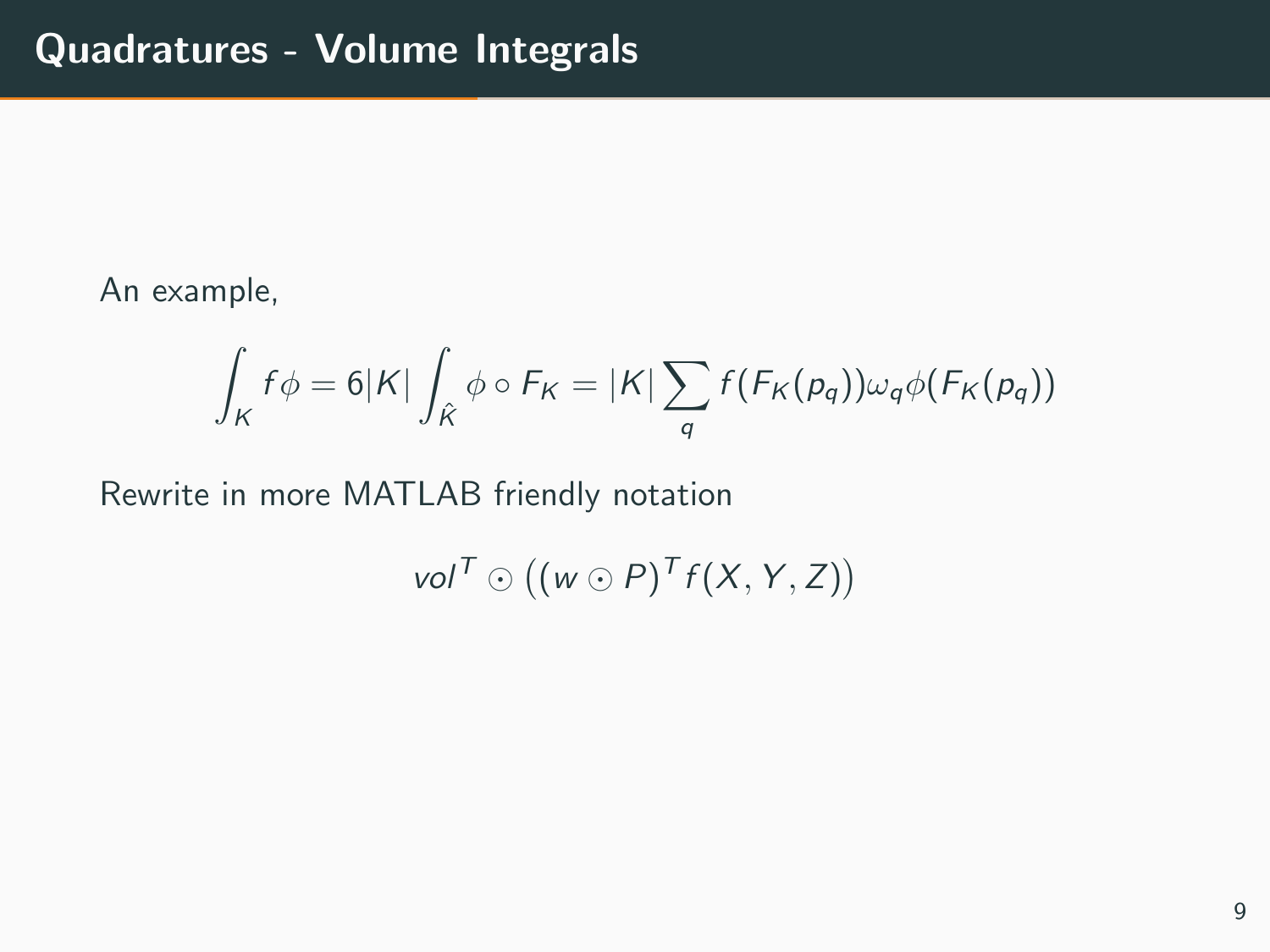#### An example,

$$
\int_{K} f \phi = 6|K| \int_{\hat{K}} \phi \circ F_K = |K| \sum_{q} f(F_K(p_q)) \omega_q \phi(F_K(p_q))
$$

Rewrite in more MATLAB friendly notation

vol  $\overline{I} \odot ((w \odot P) \overline{I} f(X, Y, Z))$ 

where  $(\mu^{\mathcal T} \odot \mathcal A)_{ij} = \iota_{j} A_{ij}$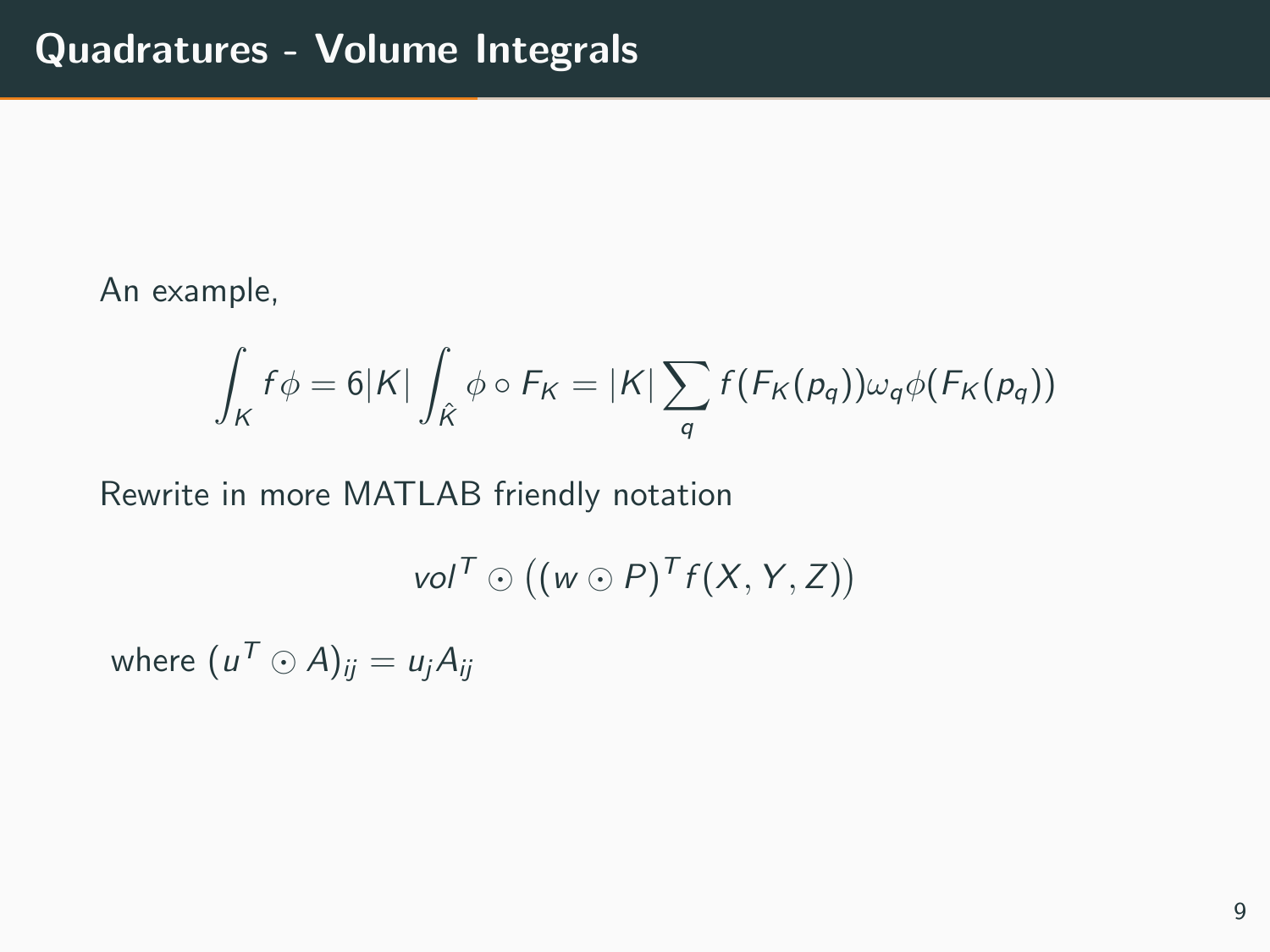#### An example,

$$
\int_{K} f \phi = 6|K| \int_{\hat{K}} \phi \circ F_K = |K| \sum_{q} f(F_K(p_q)) \omega_q \phi(F_K(p_q))
$$

Rewrite in more MATLAB friendly notation

$$
vol^T \odot ((w \odot P)^T f(X, Y, Z))
$$

where  $(u^{\mathcal T} \odot \mathcal A)_{ij} = u_j A_{ij}$  and  $(u \odot \mathcal A)_{ij} = u_i A_{ij}$ .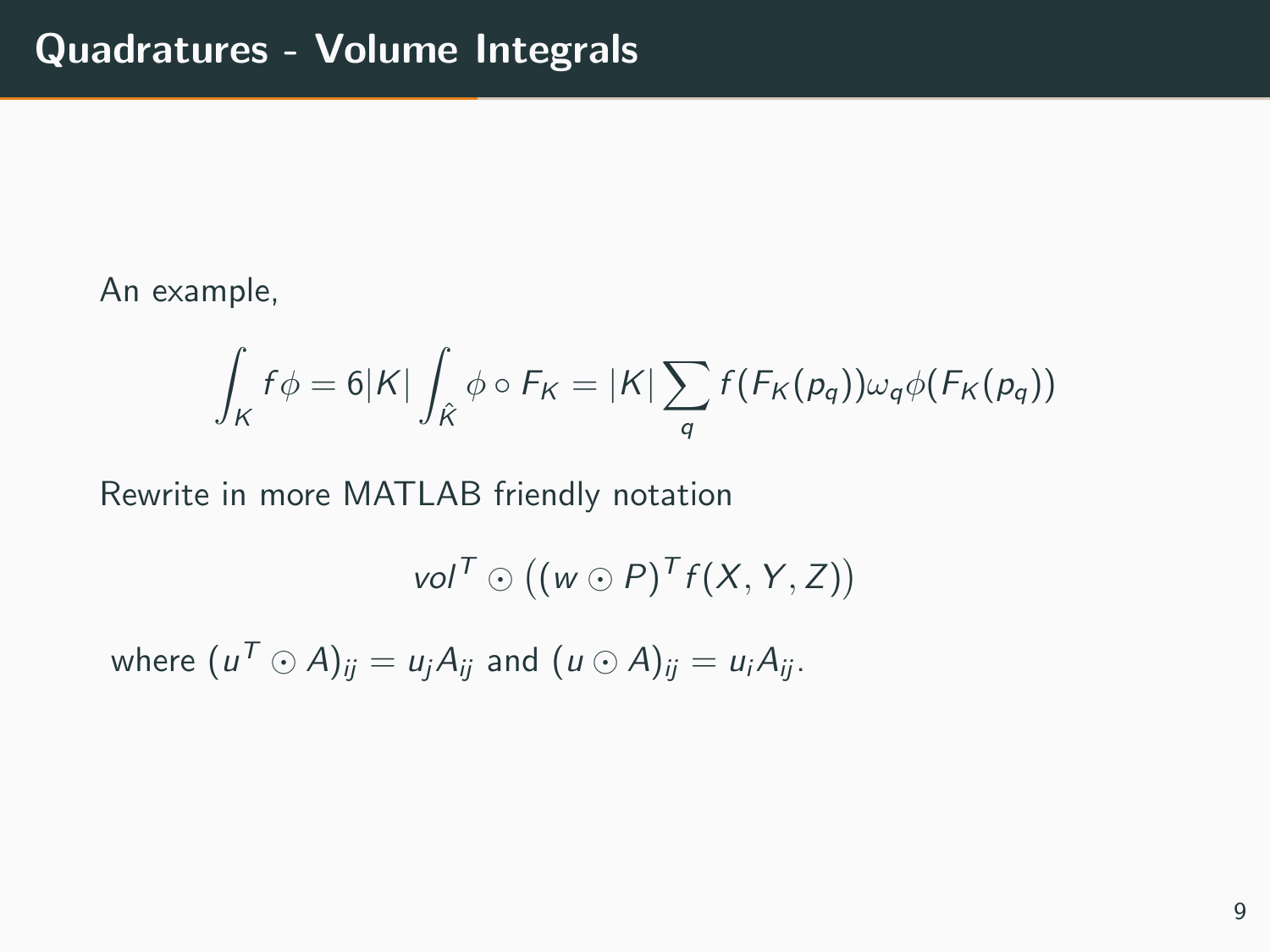$$
vol^T \odot ((w \odot P)^T f(X, Y, Z))
$$

P=basisf3d(2\*xhat-1,2\*yhat-1,2\*zhat-1,k); wP=bsxfun(@times,weights,P);

Ints=bsxfun(@times,T.volume',wP'\*f(x,y,z));

Highlights: bsxfun, dot product \*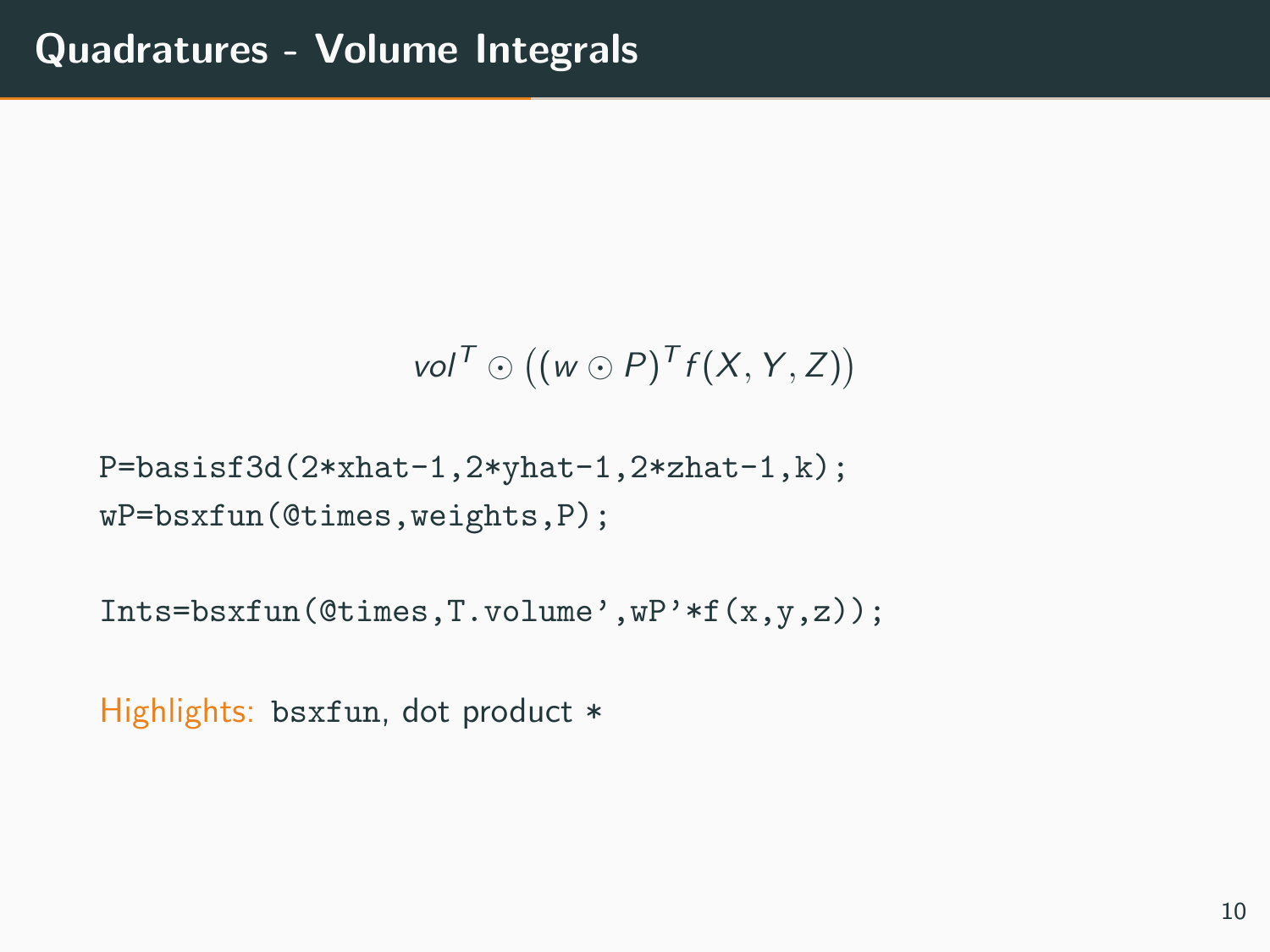On the reference element  $\hat{F}$ ,

$$
\int_{\hat{\digamma}} \phi = \frac{1}{2} \sum_q \omega_q \phi(p_q)
$$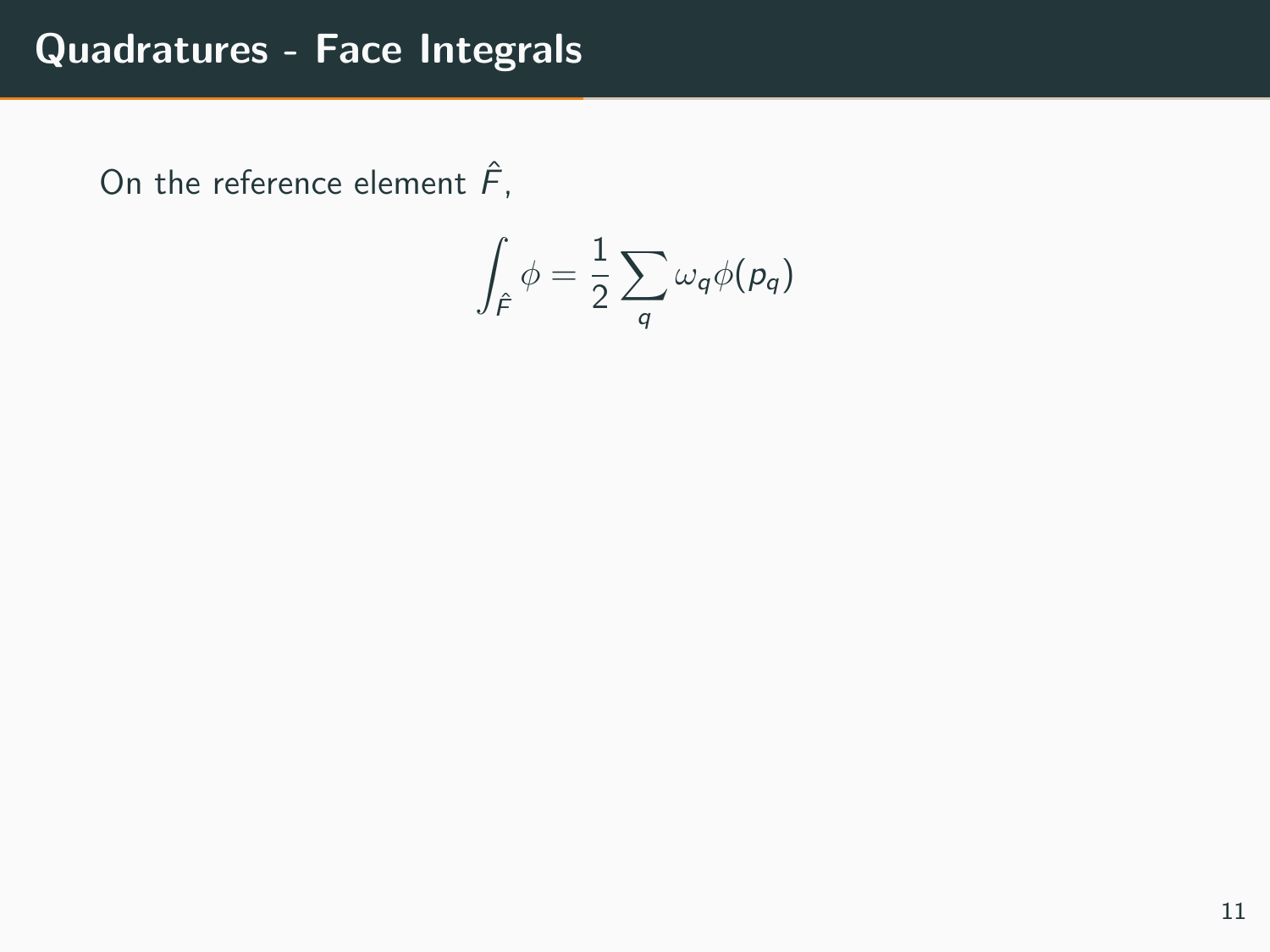On the reference element  $\hat{F}$ ,

$$
\int_{\hat{\digamma}} \phi = \frac{1}{2} \sum_q \omega_q \phi(p_q)
$$

Given triangle  $e = (w_1, w_2, w_3)$ , parametrization from the reference face to a general face,

$$
\varphi(s,t)=s(w_2-w_1)+t(w_3-w_1)+w_1,\varphi:\hat{\digamma}\rightarrow e, (s,t)\in \hat{\digamma}
$$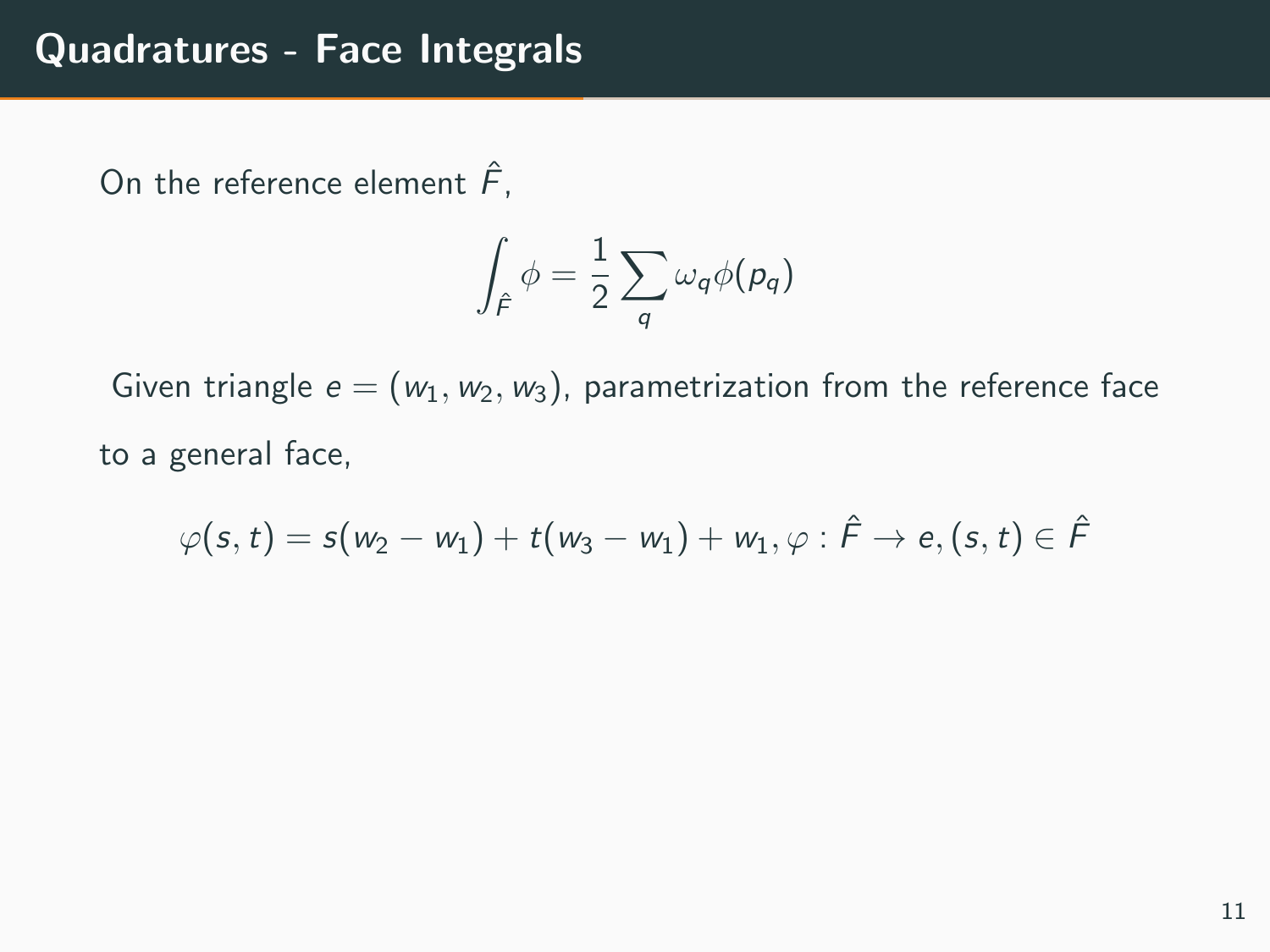On the reference element  $\hat{F}$ ,

$$
\int_{\hat{F}} \phi = \frac{1}{2} \sum_q \omega_q \phi(p_q)
$$

Given triangle  $e = (w_1, w_2, w_3)$ , parametrization from the reference face to a general face,

$$
\varphi(s,t)=s(w_2-w_1)+t(w_3-w_1)+w_1,\varphi:\hat{\digamma}\rightarrow e, (s,t)\in \hat{\digamma}
$$

Note that,  $|\partial_s \varphi \times \partial_t \varphi| = 2|e|$ . On general triangle

$$
\int_{e} \phi = 2|e| \int_{\hat{K}} \phi \circ \varphi = |e| \sum_{q} \omega_{q} \phi(\varphi(p_{q})).
$$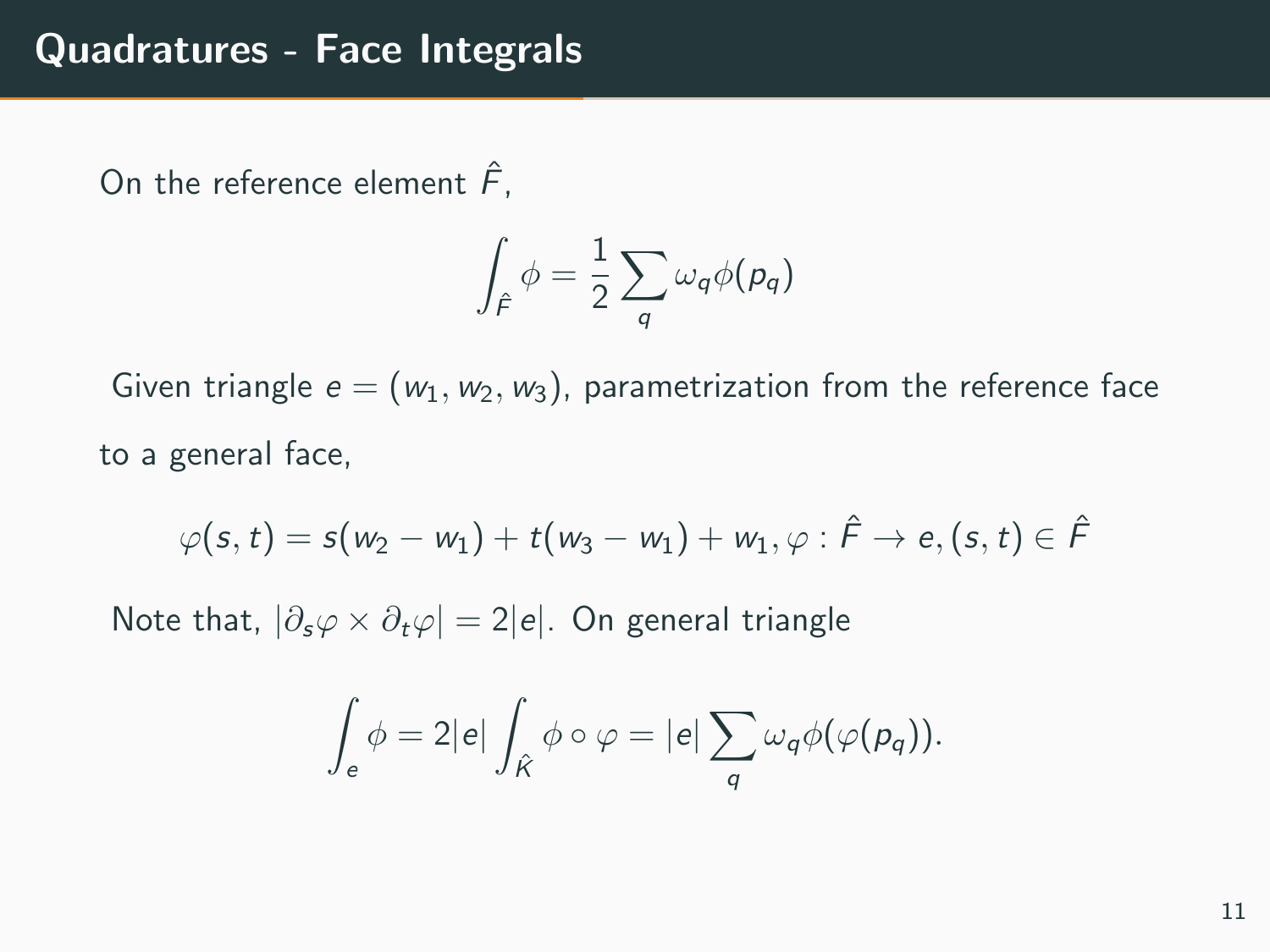An example,  $< (h_K)^{-1} \sigma \kappa \lambda, \mu >_\mathrm{e}$ ,

$$
\frac{\sigma\kappa}{h_K}\int_e \lambda\mu = 2\sigma\kappa \int_F \lambda \circ \varphi\mu \circ \varphi = \sum_q \omega_q \lambda(\varphi(p_q))\mu(\varphi(p_q))
$$

Rewrite in more MATLAB friendly notation, but with a loop over faces,

$$
\kappa \sum_{l=1}^4 \sigma_l^T \otimes \left( \left( \omega \odot P_l \right)^T P_l \right), \quad \sigma_l^T = \text{row}(\sigma, l)
$$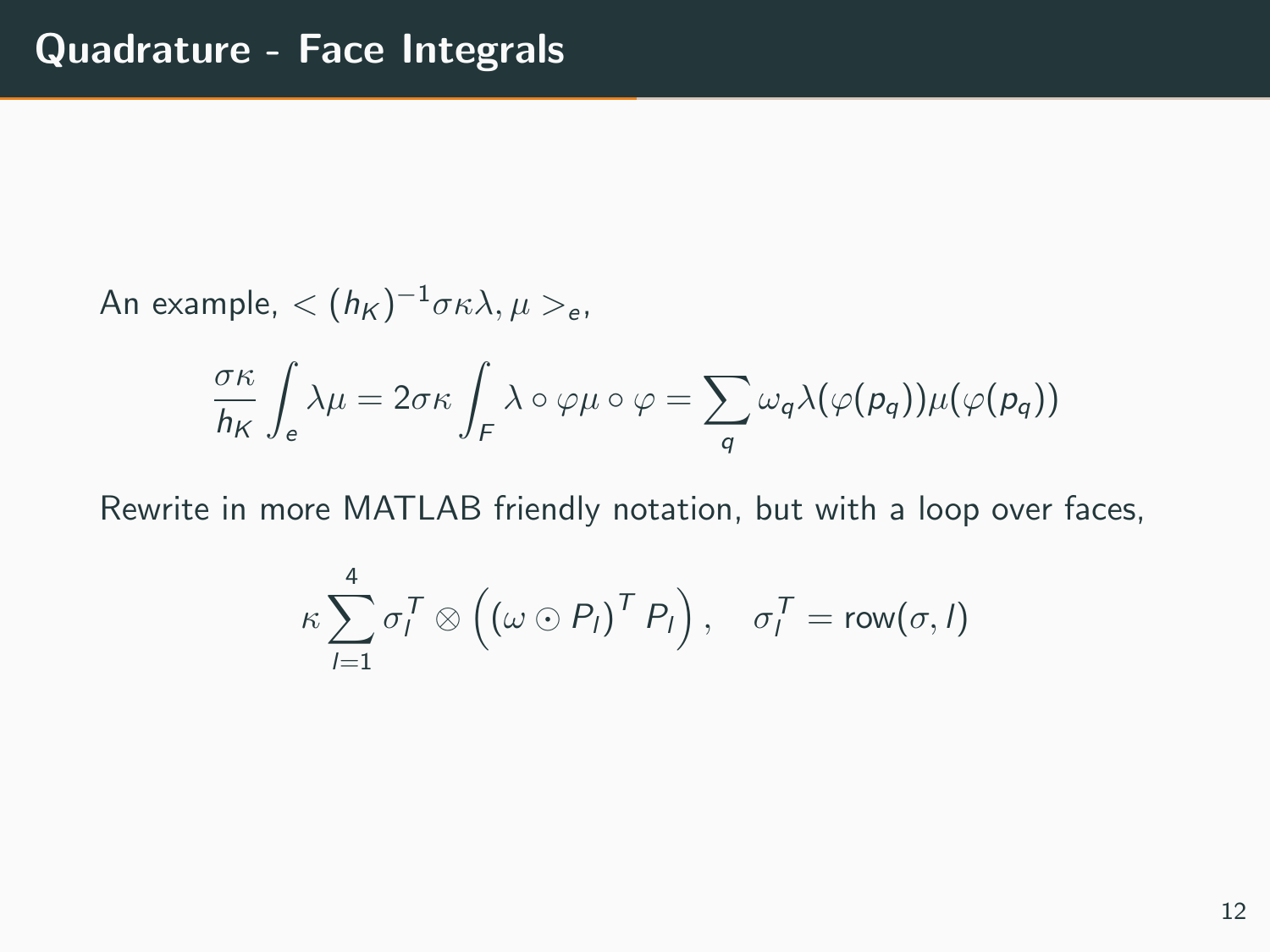```
\kappa \sum_{ }^{4}l=1\sigma_l^{\mathcal T} \otimes \left( \left( \omega \odot P_l \right)^{\mathcal T} P_l \right), \quad \sigma_l^{\mathcal T} = \mathsf{row}(\sigma,l)
```

```
d=basisf2d(2*s-1,2*t-1,k);
dweights=bsxfun(@times,d,weights);
dwd=dweights'*d;
HDGInterface=zeros(4*d2,4*d2,Nelts);
for 1=1:4HDGInterface(block2(1),block2(1),:)=reshape(kron(sigmakappa(1,:),dwd),.
                                              [d2,d2,Nelts]:
```
end

Highlights: kron, :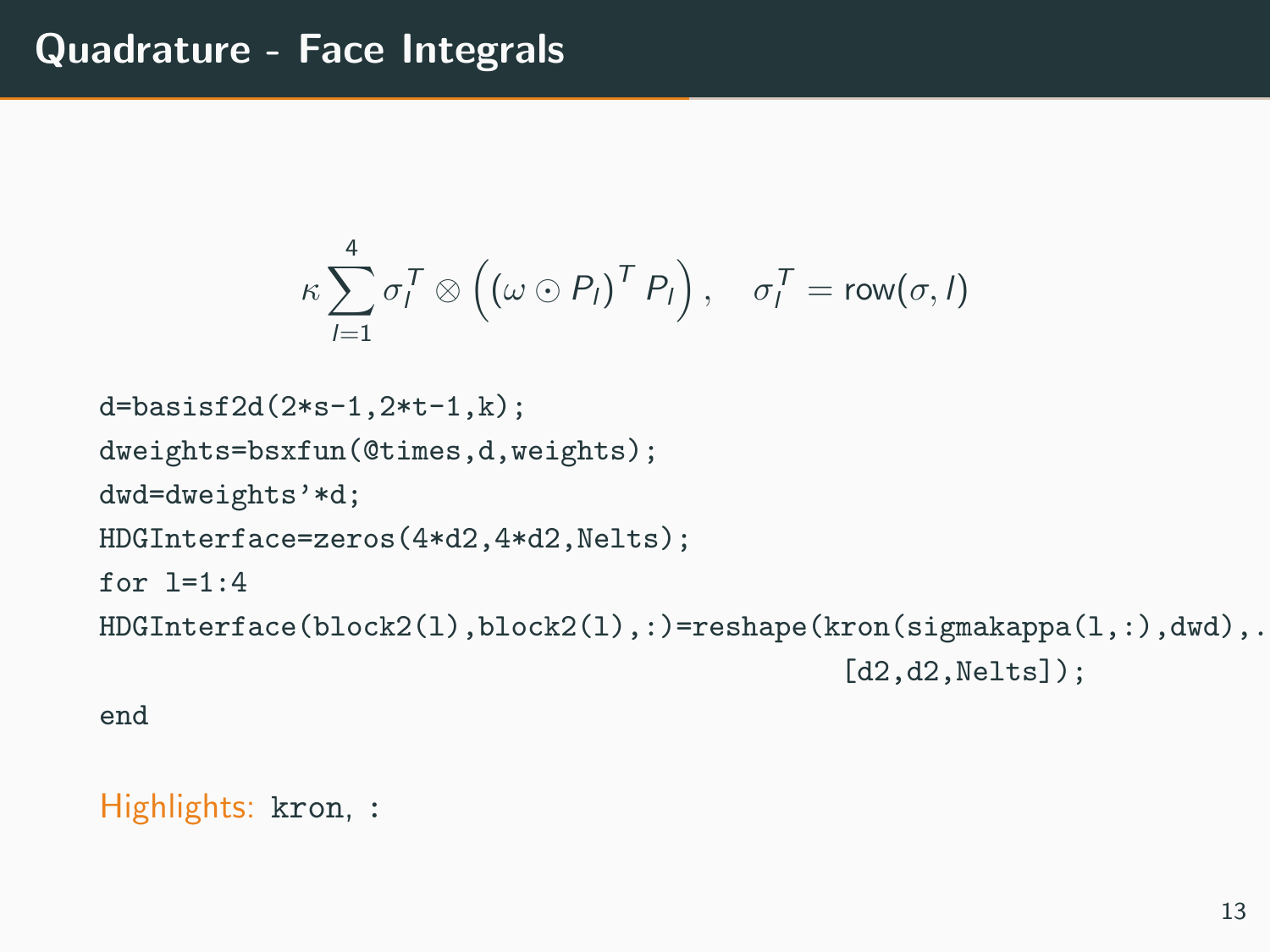There are two other face integrals, namely,

$$
<\kappa \nabla u \cdot n, \mu>_{e} - <(h_{K})^{-1} \sigma \kappa u, \mu>_{e}
$$

and

$$
-_{\partial K}-<\kappa\nabla u\cdot n,v>_{\partial K}+<(h_K)^{-1}\sigma\kappa u,v>_{\partial K}.
$$

First one: HDGMixedDiffusion

Second one: HDGDiffusion

Both are similar to above example, just more complicated.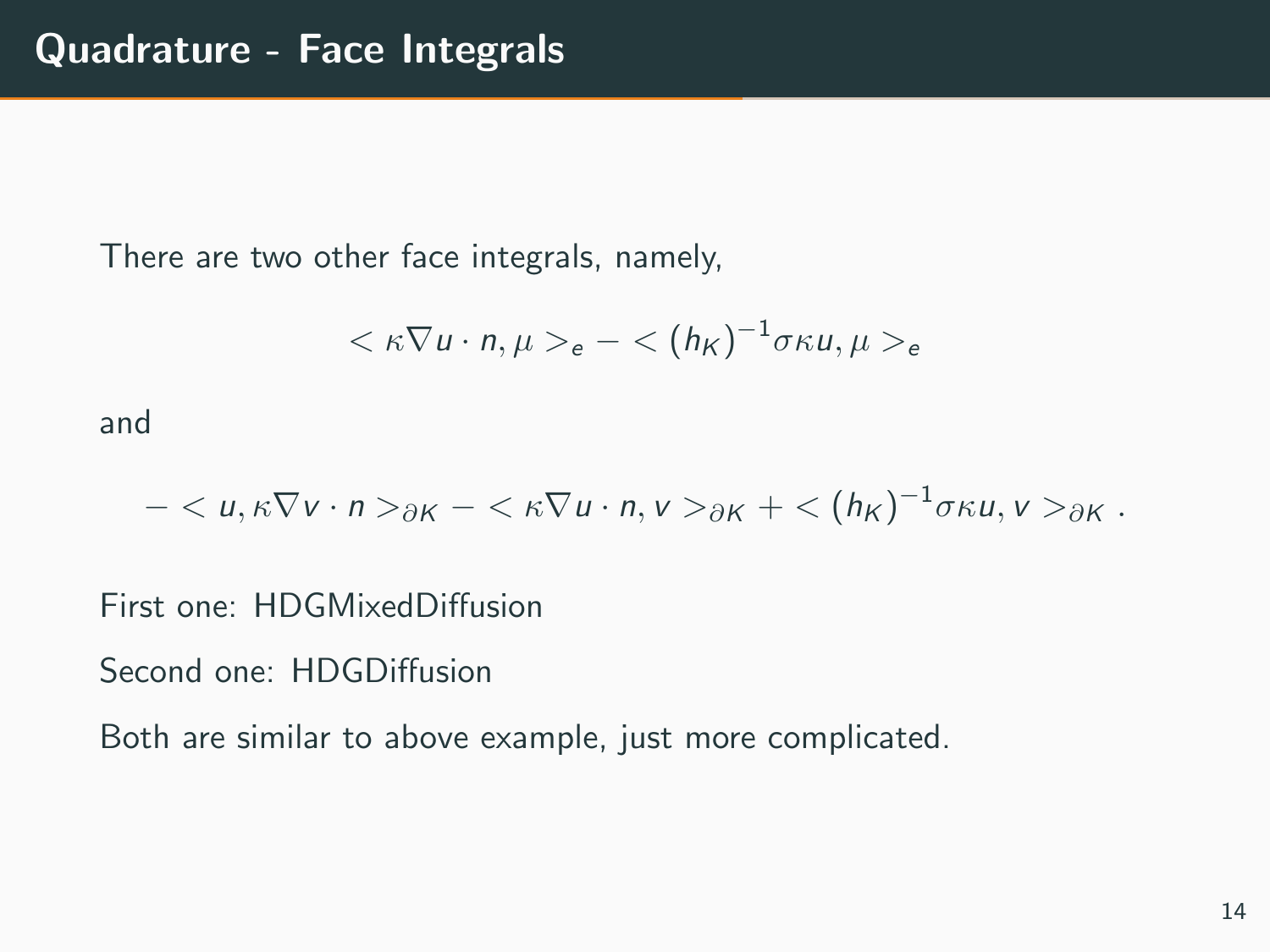#### Consider reaction-diffusion equation with all Dirichlet b.c.s,

$$
u - \kappa \Delta u = f, \quad \text{in } \Omega
$$

$$
u = g_D, \quad \text{on } \partial \Omega
$$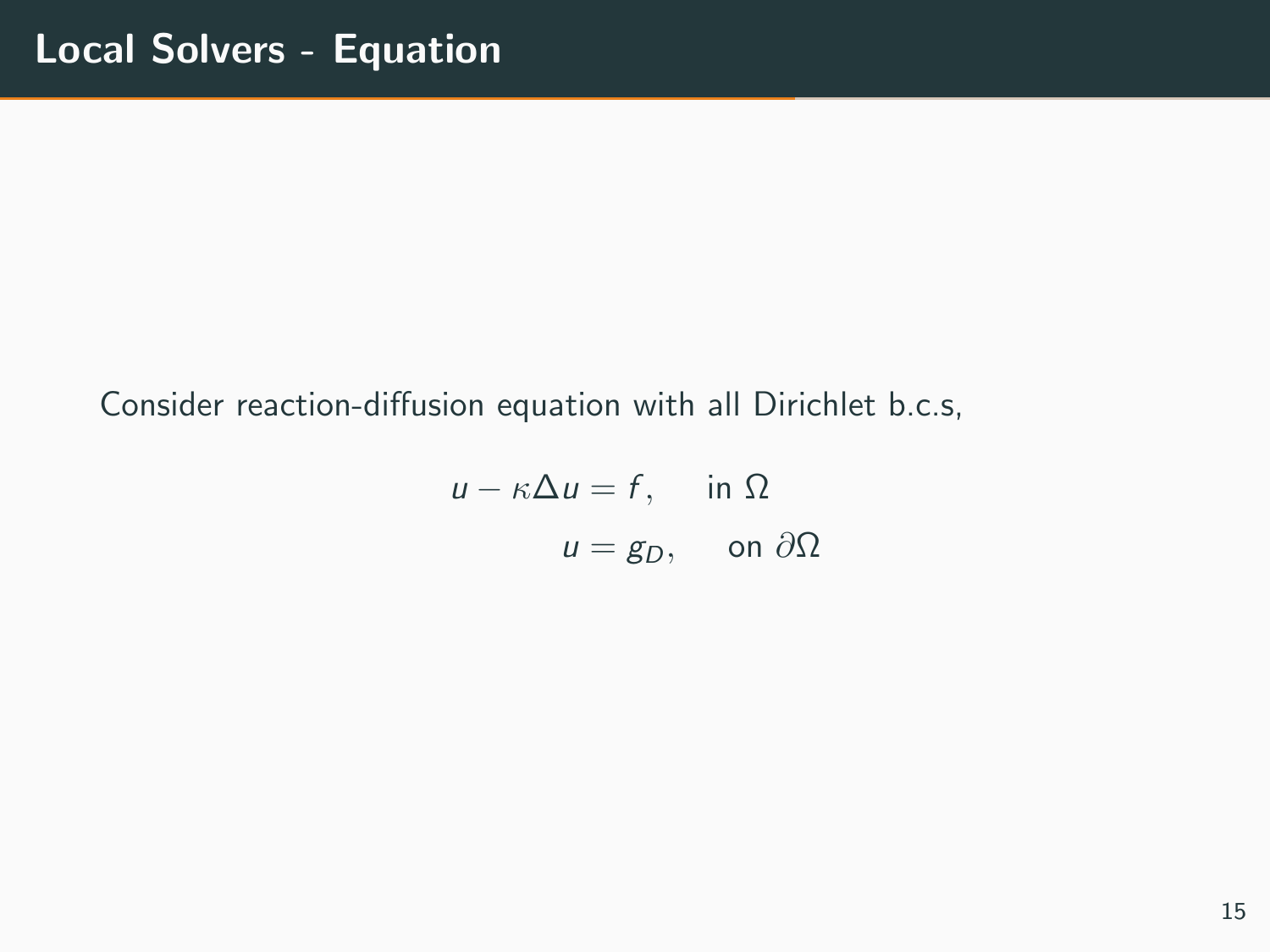Find  $(u, \lambda) \in V_h \times M_h$  s.t.  $\forall (v, \mu) \in V_h \times M_h$ ,

$$
(\kappa \nabla u, \nabla v)_{\Omega} - \langle u, \kappa \nabla v \cdot n \rangle_{\partial \Omega} + \langle \lambda, \kappa \nabla v \cdot n \rangle_{\partial \Omega} - \langle \frac{\alpha}{h_K} \kappa \lambda, v \rangle_{\partial \Omega} + \langle -\kappa \nabla u \cdot \vec{n} + \frac{\alpha}{h_K} \kappa u, v \rangle_{\partial \Omega} + (u, v)_{\Omega} = (f, v)_{\Omega},
$$

and,

$$
-\left( <-\kappa \nabla u \cdot \vec{n}+\frac{\alpha}{h_K}\kappa u, \mu>_{\partial\Omega}-<\frac{\alpha}{h_K}\kappa \lambda, \mu>_{\partial\Omega}\right)=0.
$$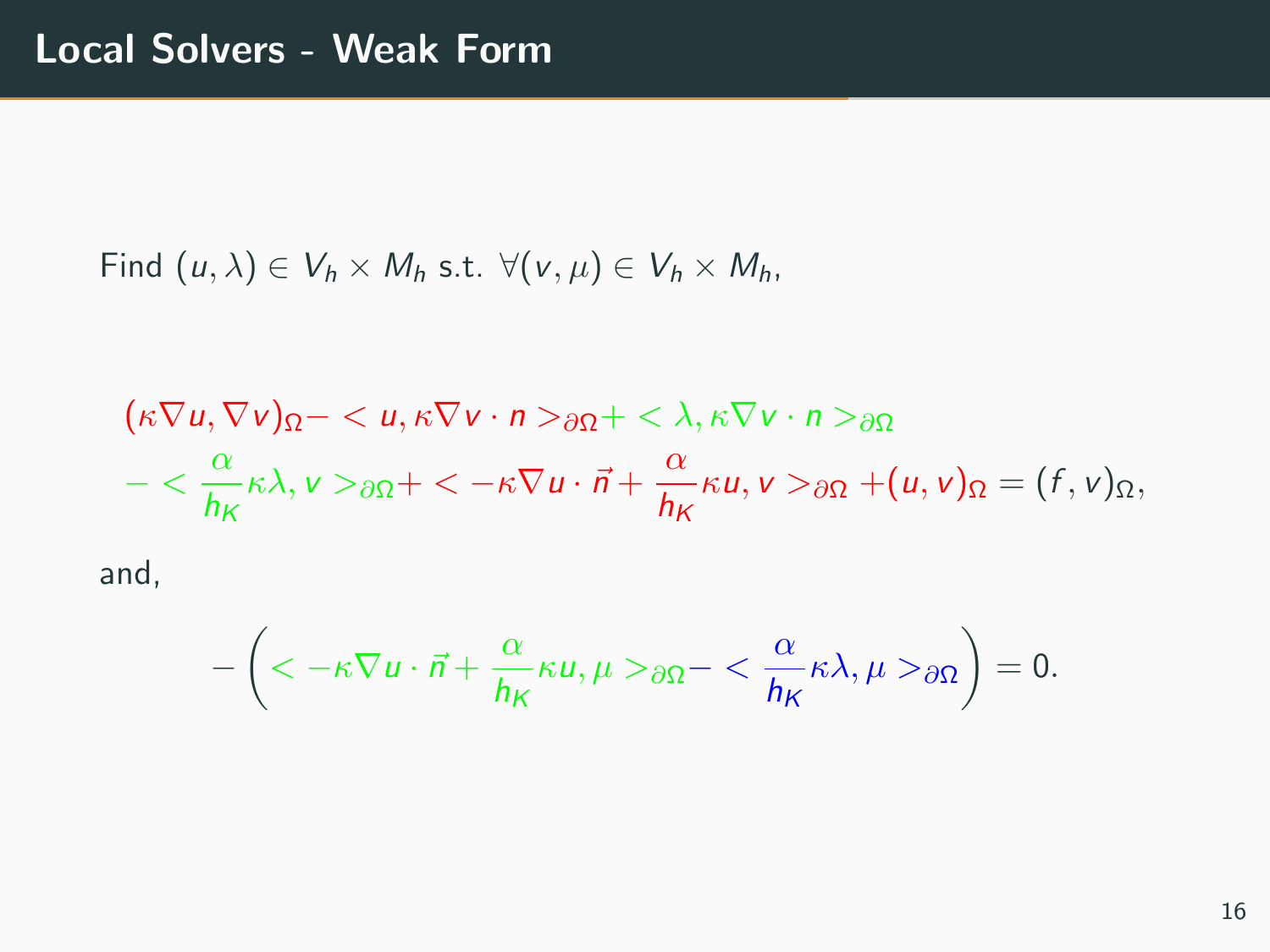```
% Create the element matrices
[HDGDiffusion,HDGMixedDiff,HDGInterface]=...
           matricesFace(T,sigma,kappa,k,formulas{3});
diffusion=Diffusion(T,k,kappa,formulas{1});
mass=MassMatrix(T,k,formulas{1});
```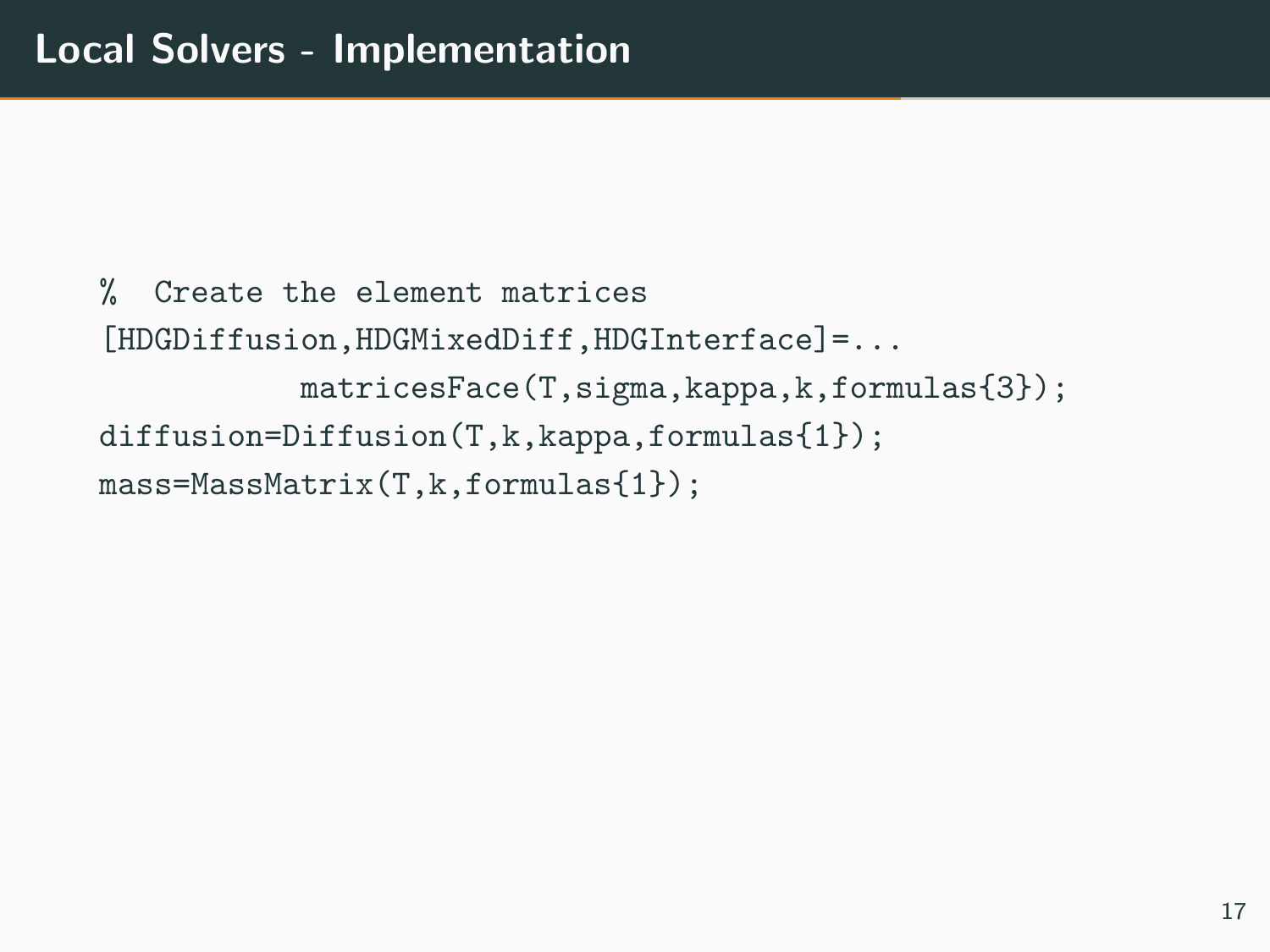```
% Create the element matrices
[HDGDiffusion,HDGMixedDiff,HDGInterface]=...
           matricesFace(T,sigma,kappa,k,formulas{3});
diffusion=Diffusion(T,k,kappa,formulas{1});
mass=MassMatrix(T,k,formulas{1});
```
diffusion, mass and HDGDiffusion are of size  $n_{\text{eff}} \times n_{\text{eff}} \times n_{\text{eff}}$ .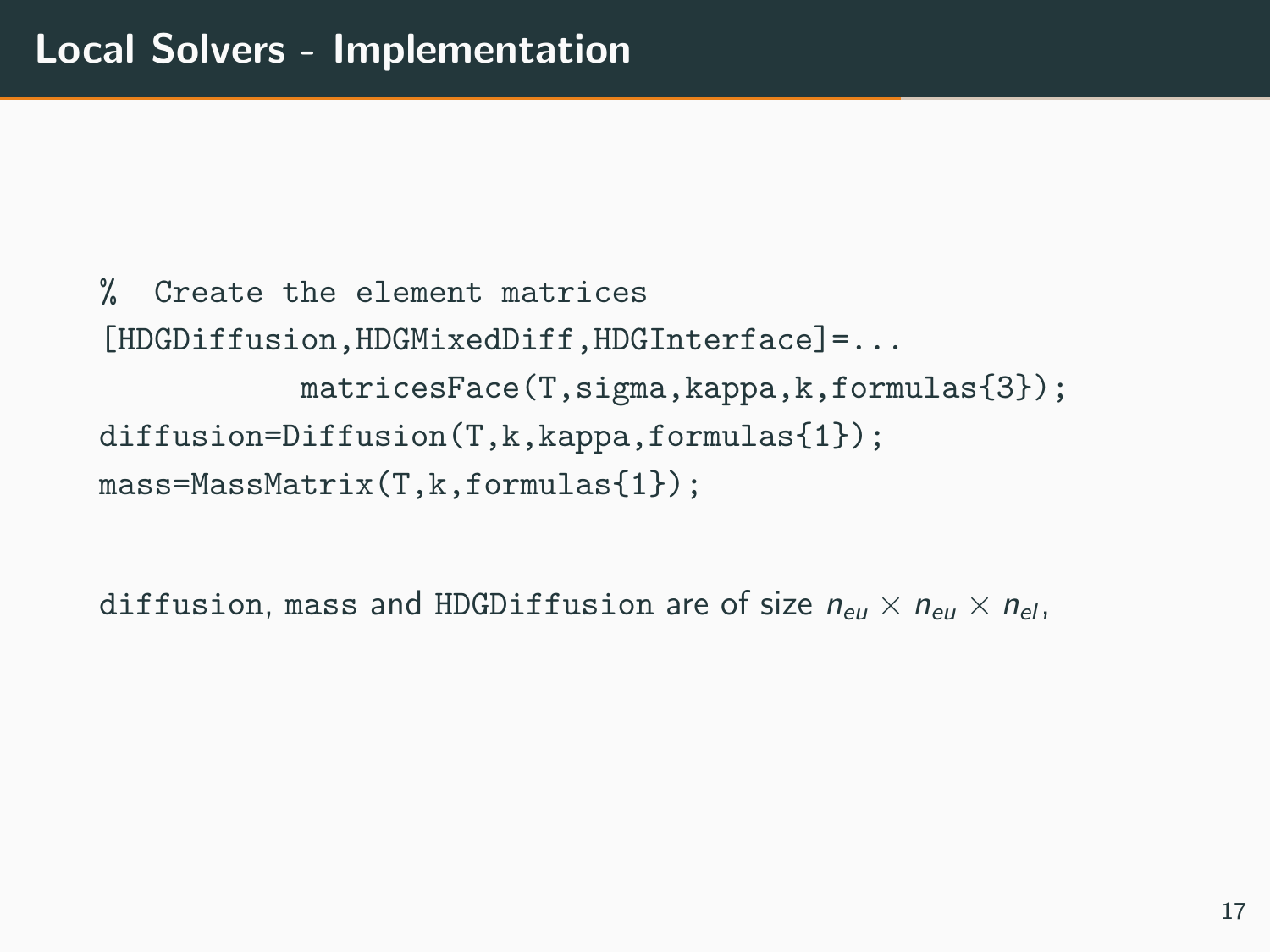```
% Create the element matrices
[HDGDiffusion,HDGMixedDiff,HDGInterface]=...
           matricesFace(T,sigma,kappa,k,formulas{3});
diffusion=Diffusion(T,k,kappa,formulas{1});
mass=MassMatrix(T,k,formulas{1});
```
diffusion, mass and HDGDiffusion are of size  $n_{\text{eff}} \times n_{\text{eff}} \times n_{\text{eff}}$ . HDGMixedDiff is of size  $4n_{\text{f}u} \times n_{\text{eff}} \times n_{\text{eff}}$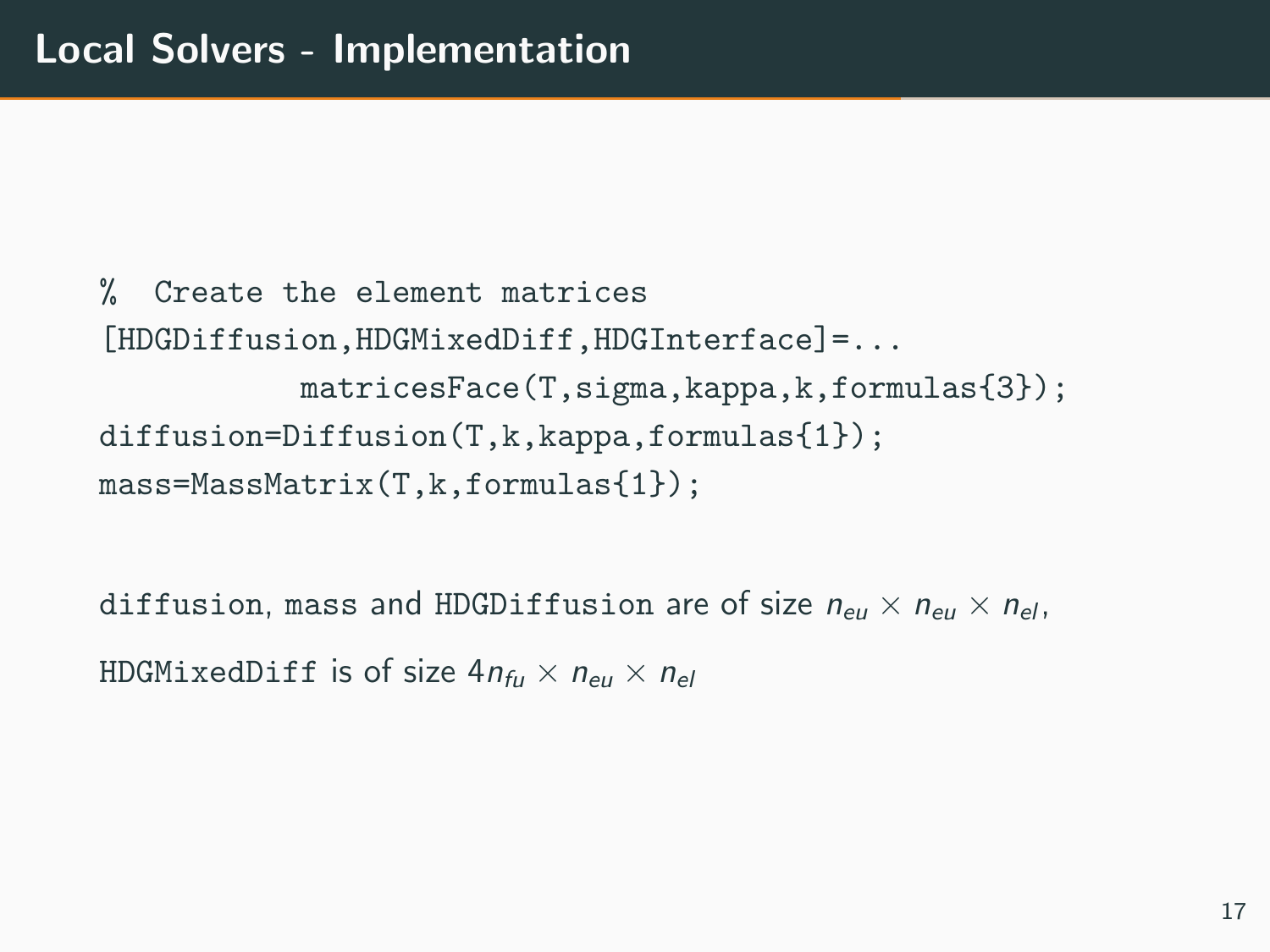% Create the element matrices [HDGDiffusion,HDGMixedDiff,HDGInterface]=... matricesFace(T,sigma,kappa,k,formulas{3}); diffusion=Diffusion(T,k,kappa,formulas{1}); mass=MassMatrix(T,k,formulas{1});

diffusion, mass and HDGDiffusion are of size  $n_{\text{eff}} \times n_{\text{eff}} \times n_{\text{eff}}$ . HDGMixedDiff is of size  $4n_{\text{fit}} \times n_{\text{est}} \times n_{\text{el}}$  and HDGInterface is of size  $4n_{\rm fu} \times 4n_{\rm fu} \times n_{\rm el}$ .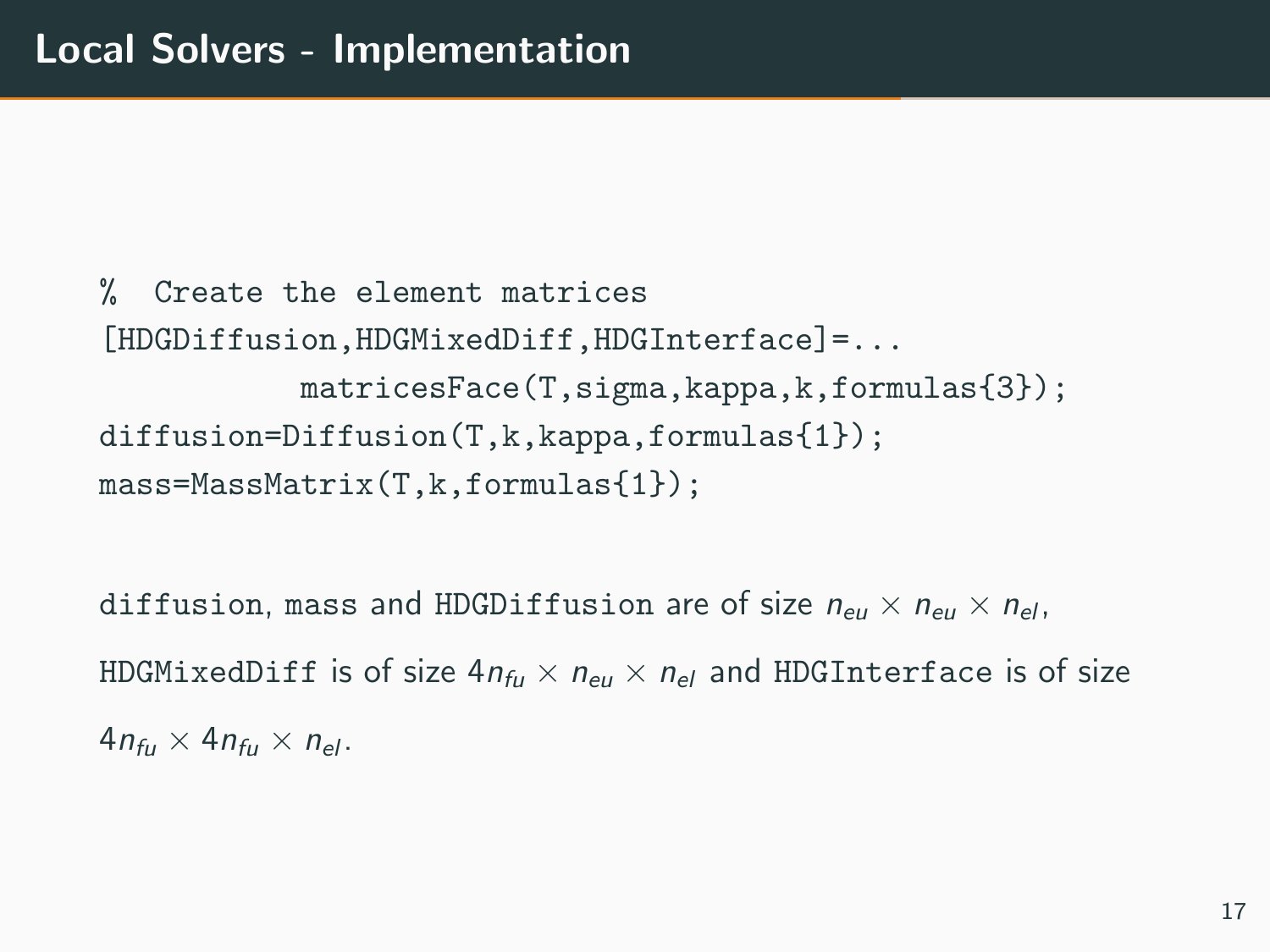```
% A = [[UV LV ] b = [f
% [ UM LM ]], 0 ]
UV = mass + diffusion + HDGDiffusion;
UM = HDGMixedDiff;
LV = permute(UM, [2 1 3]);
LM = HDGInterface;
```
f=testElem(f,T,k,formulas{1});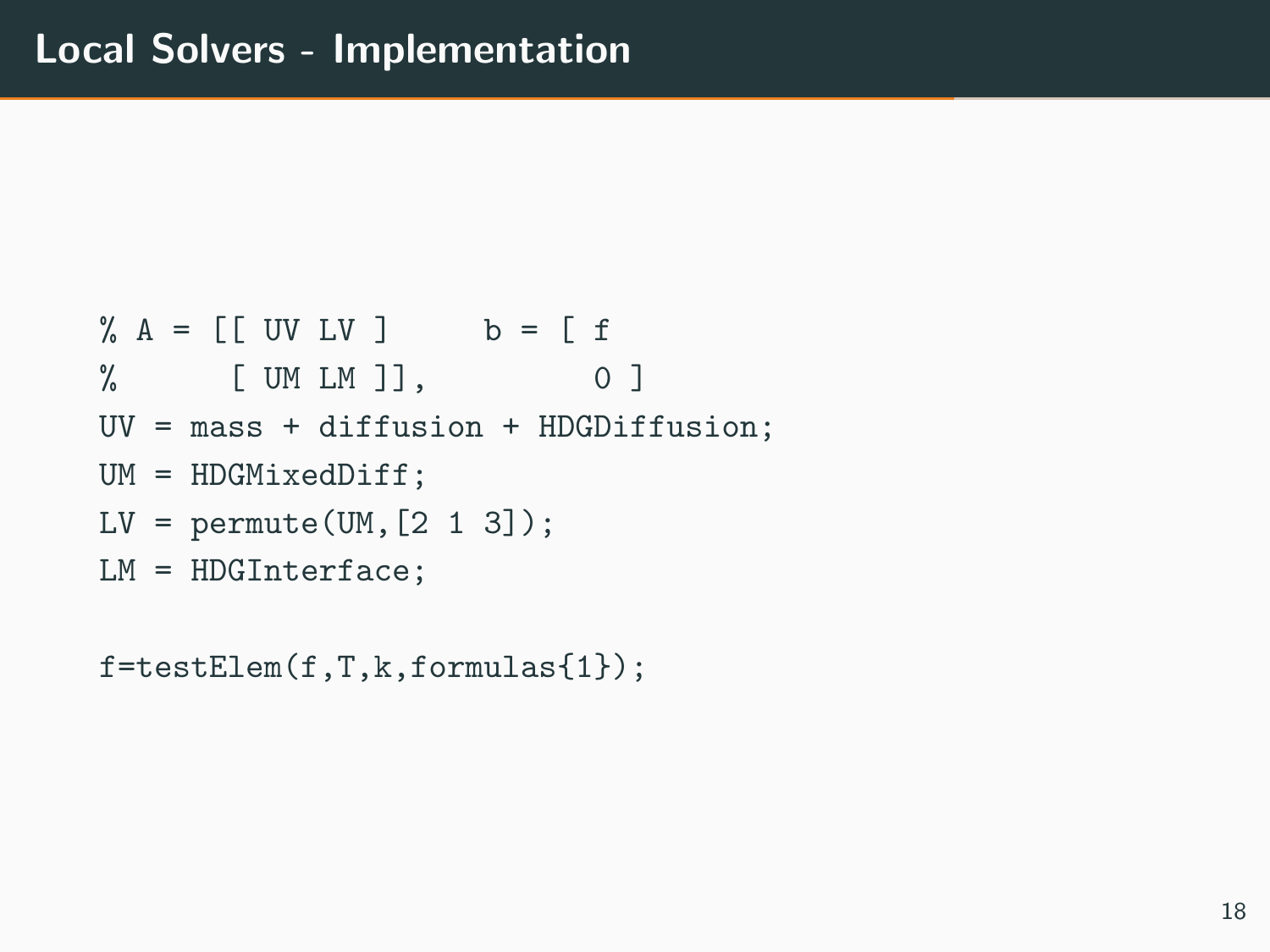```
for i=1:Nelts
  A(:,:,i) = LM(:,:,i) - UM(:,:,i)*inv(UV(:,:,i)) * LV(:,:,i);b(:,i) = -UM(:,,:,i)*inv(UV(:,,:,i))*f(:,i));end
```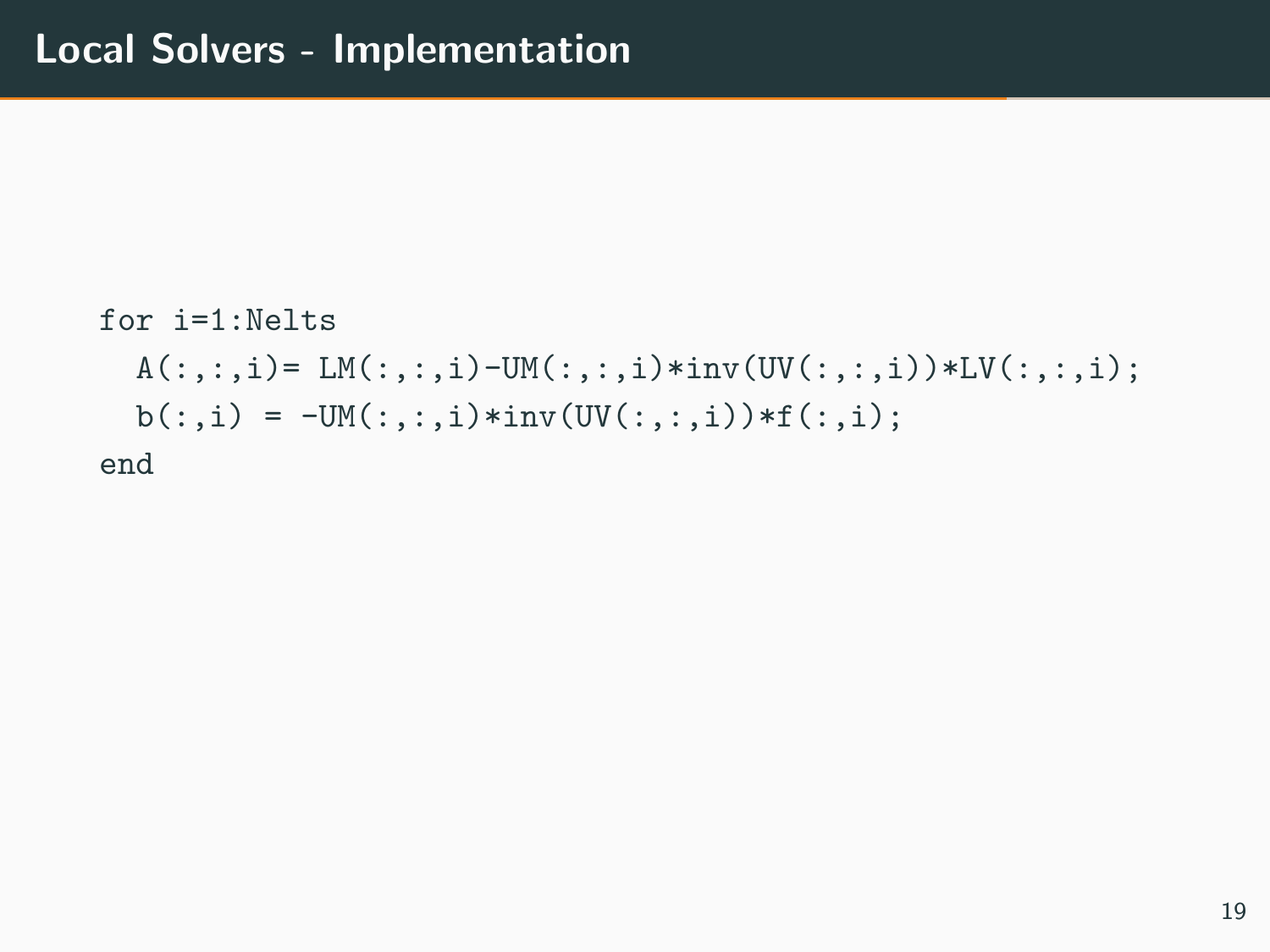```
for i=1:Nelts
 A(:,:,i) = LM(:,:,i) - UM(:,:,i)*inv(UV(:,:,i)) * LV(:,:,i);b(:,i) = -UM(:,:,i)*inv(UV(:,,:,i))*f(:,i));end
```
Loop over elements? Isn't it bad?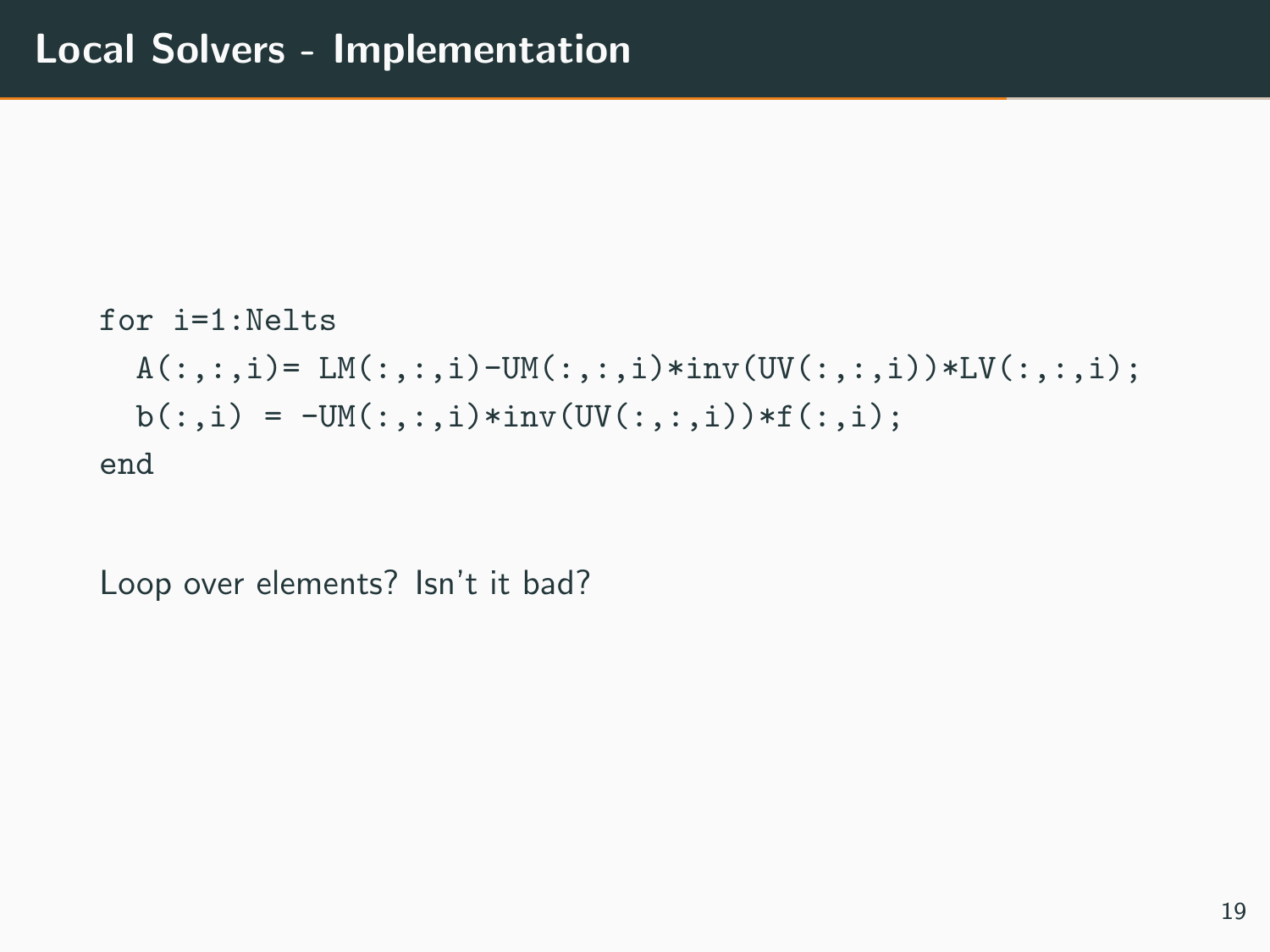```
for i=1:Nelts
 A(:,:,i) = LM(:,:,i) - UM(:,:,i)*inv(UV(:,:,i)) * LV(:,:,i);b(:,i) = -UM(:,:,i)*inv(UV(:,,:,i))*f(:,i));end
```
Loop over elements? Isn't it bad? Yes.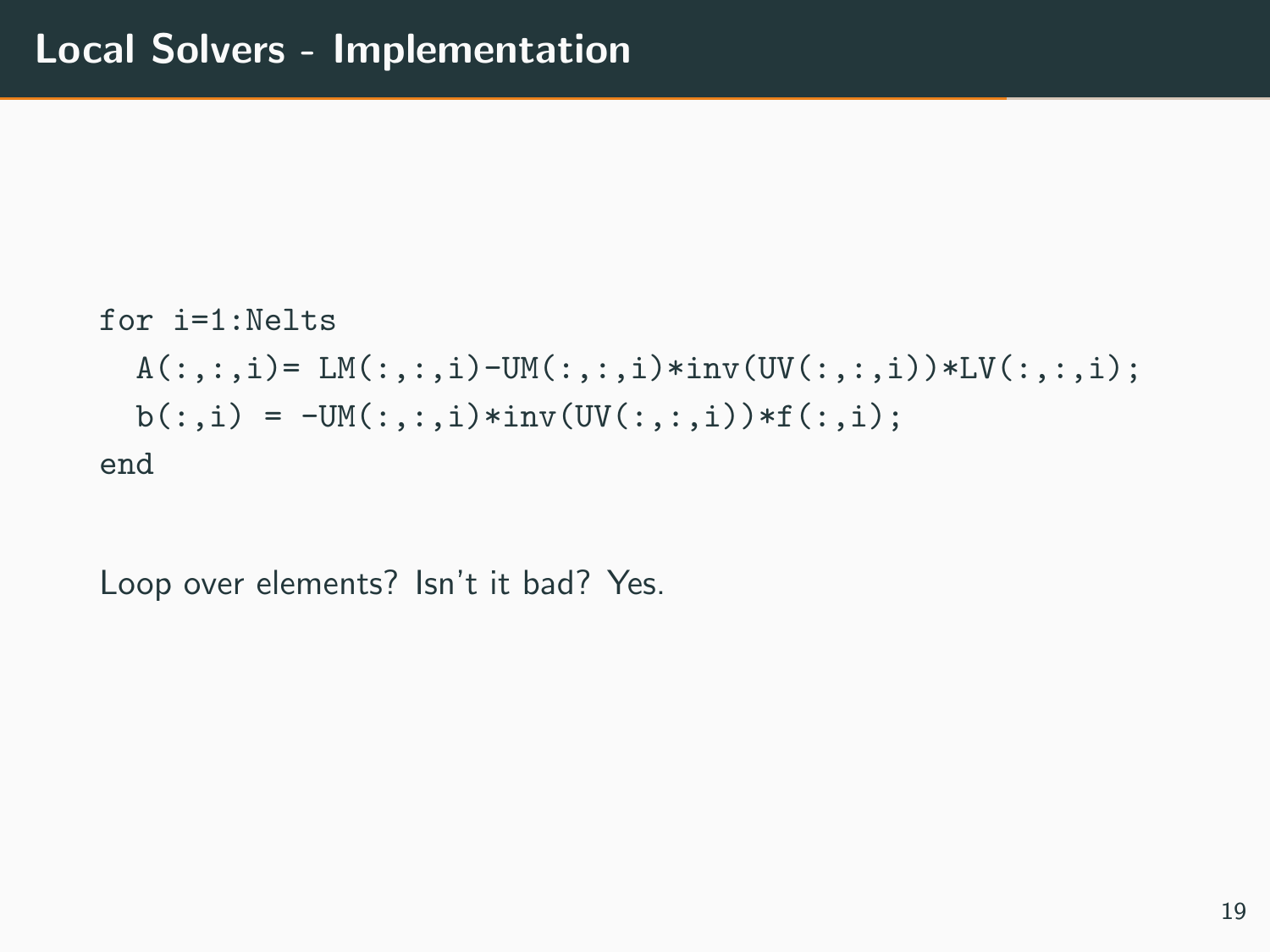```
for i=1:Nelts
 A(:,:,i) = LM(:,:,i) - UM(:,:,i)*inv(UV(:,:,i)) * LV(:,:,i);b(:,i) = -UM(:,:,i)*inv(UV(:,,:,i))*f(:,i));end
```
Loop over elements? Isn't it bad? Yes.

Easily parallelizable. How?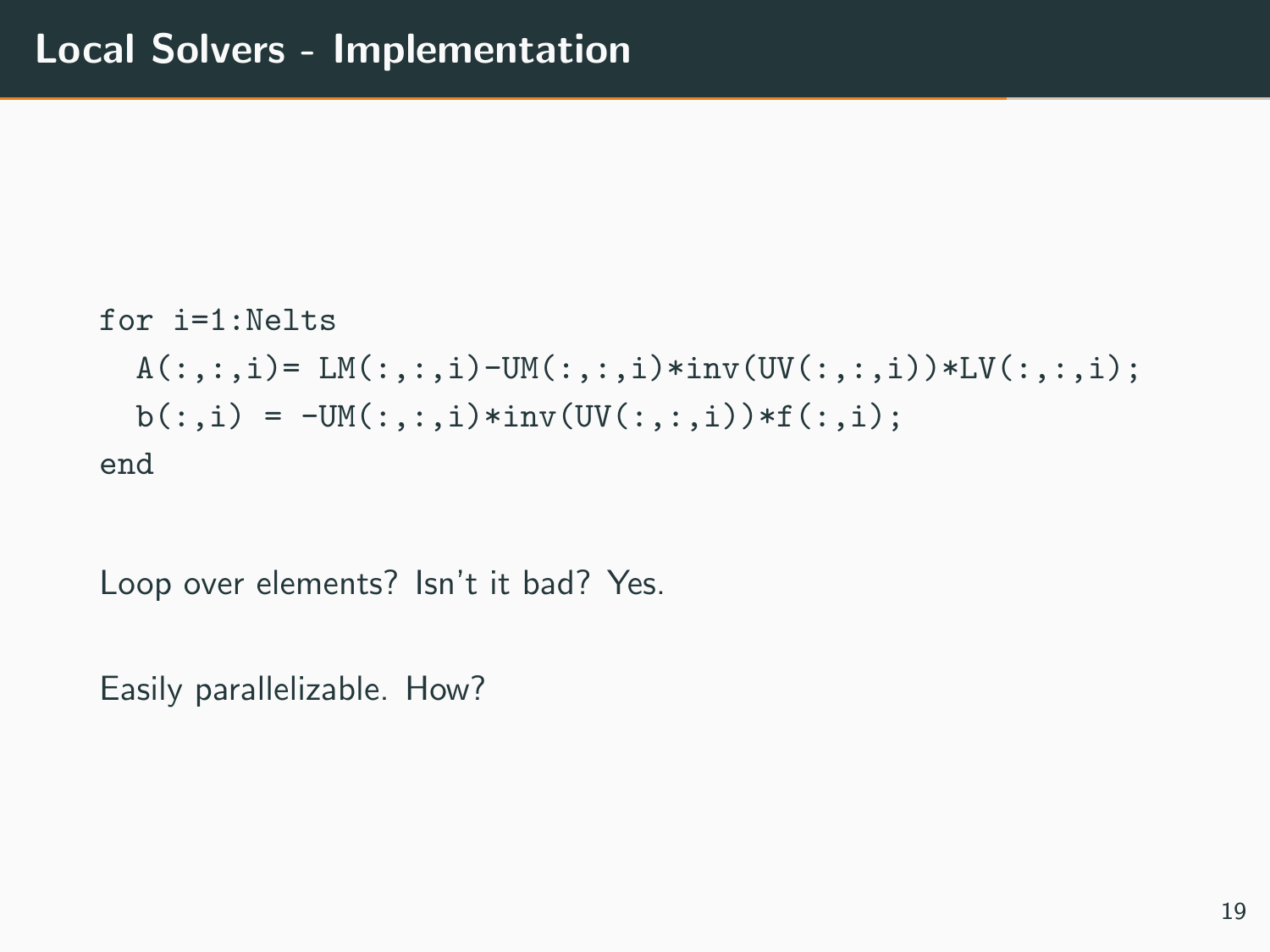```
for i=1:Nelts
 A(:,:,i) = LM(:,:,i) - UM(:,:,i)*inv(UV(:,:,i)) * LV(:,:,i);b(:,i) = -UM(:,:,i)*inv(UV(:,,:,i))*f(:,i));end
```
Loop over elements? Isn't it bad? Yes.

Easily parallelizable. How? Write parfor instead of for.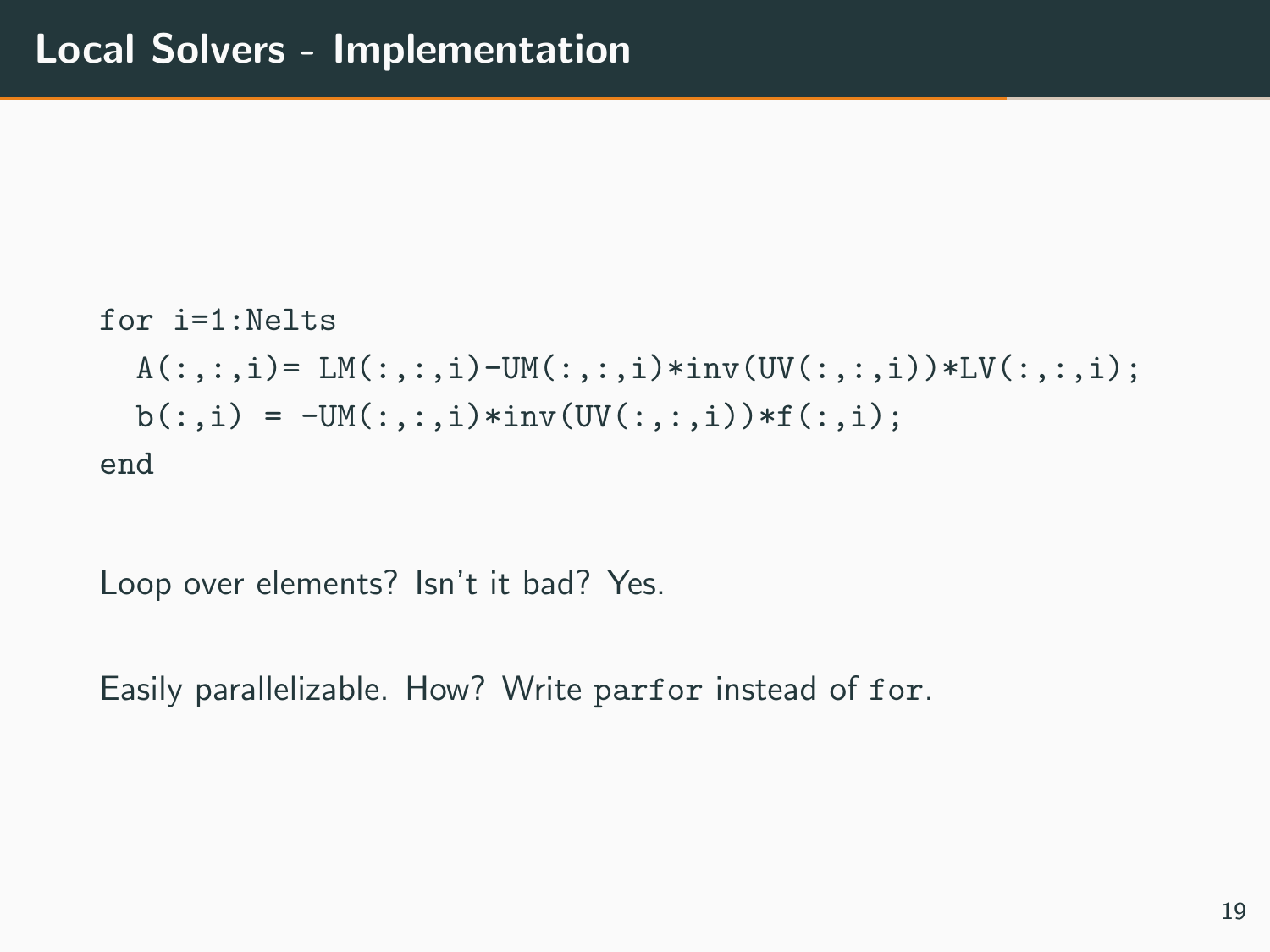```
% Assemble the system
A = sparse(R(:,),C(:,),A(:,));phif=accumarray(RowsRHS,b(:));
```
uhatD=BC3d(uD,T,k,formulas{3}); % Dirichlet B.C.

```
%Dirichlet BC
Uhatv=zeros(d2*Nfaces,1);
Uhatv(dirfaces)=uhatD; %uhat stored as a vector: d2*Nfaces
```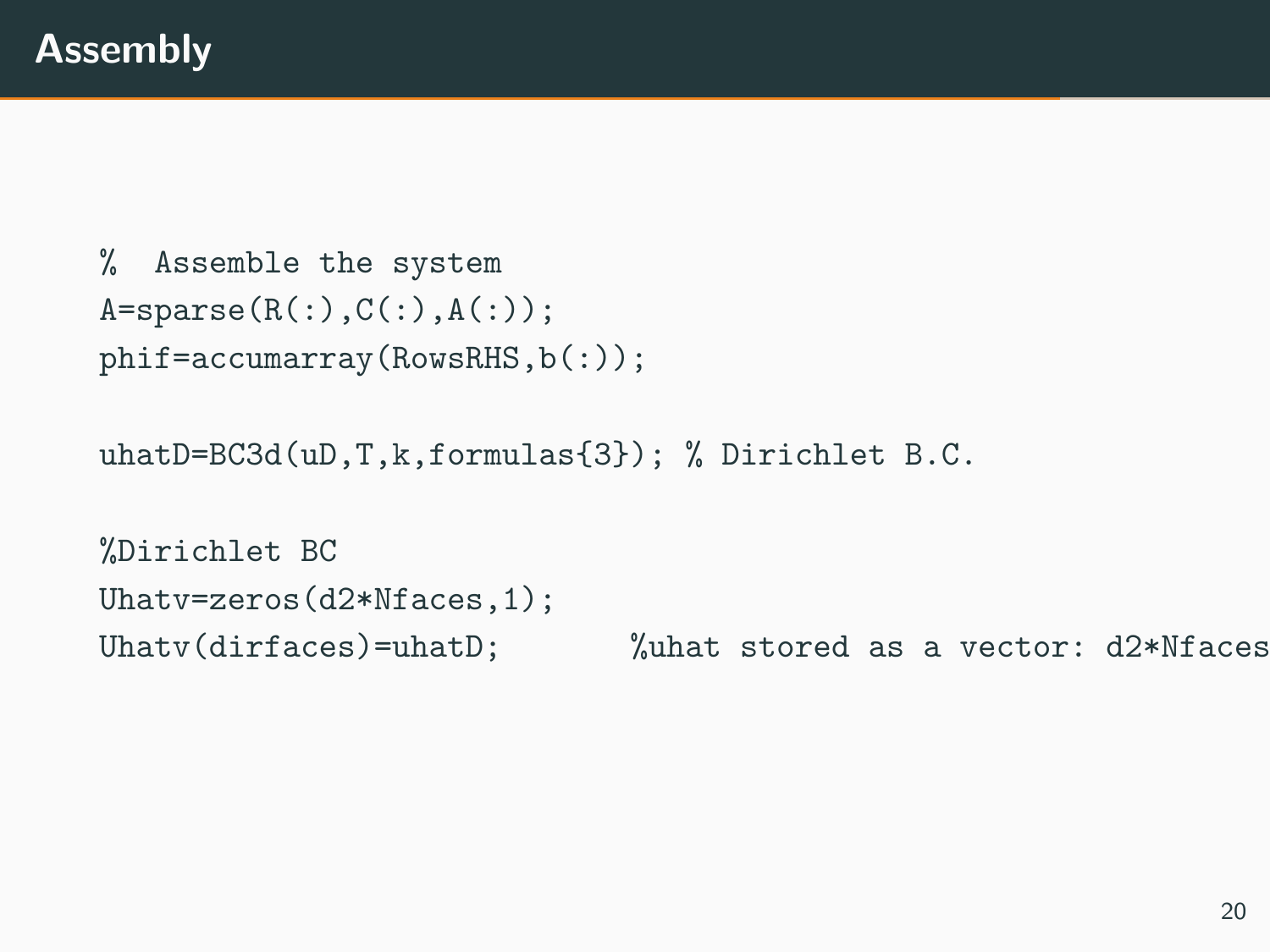```
% Assemble the system
A = sparse(R(:),C(:),A(:));phif=accumarray(RowsRHS,b(:));
```
uhatD=BC3d(uD,T,k,formulas{3}); % Dirichlet B.C.

```
%Dirichlet BC
Uhatv=zeros(d2*Nfaces,1);
Uhatv(dirfaces)=uhatD; %uhat stored as a vector: d2*Nfaces
```
Highlights: sparse and accumarray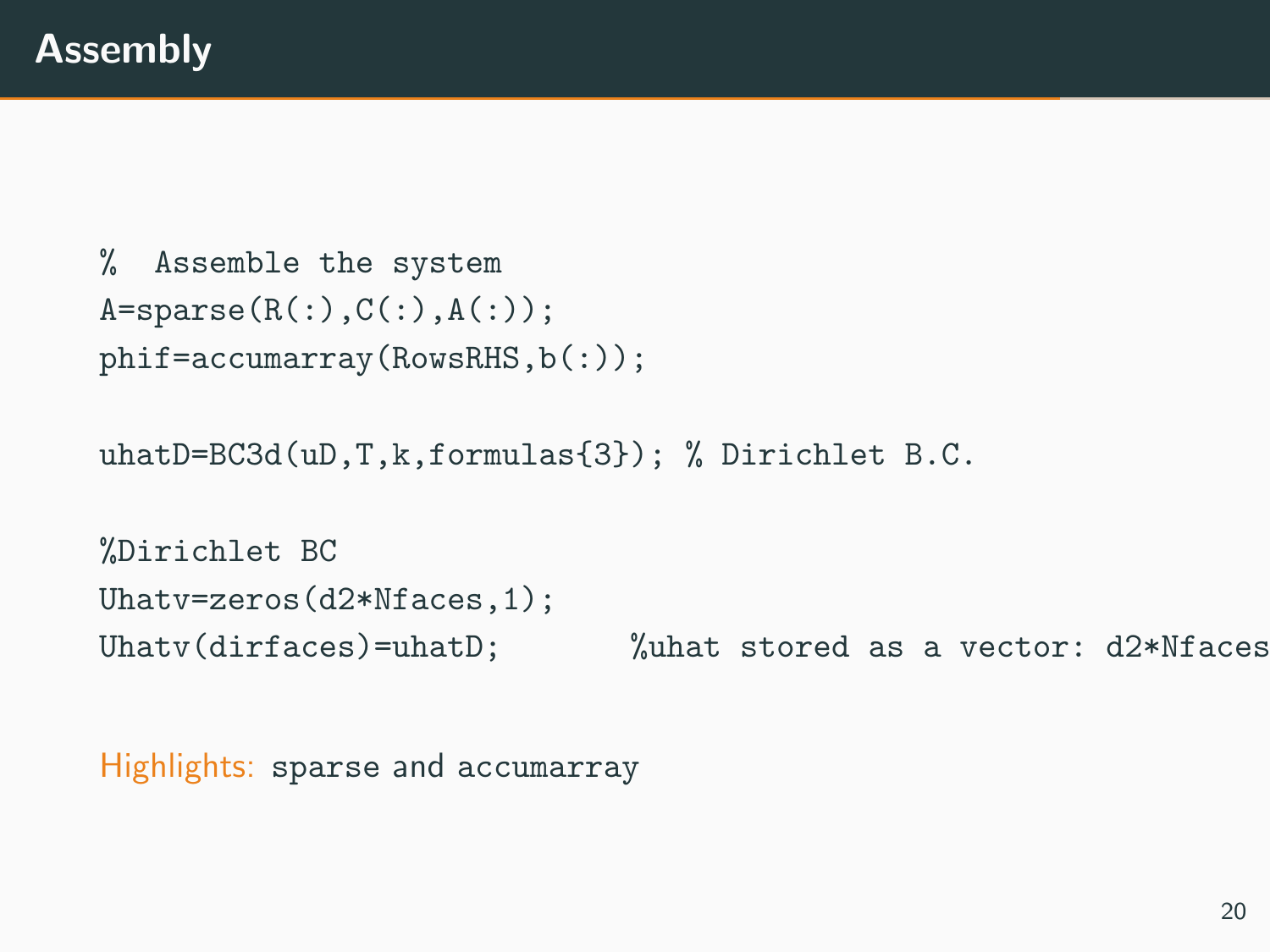```
%RHS
rhs=zeros(d2*Nfaces,1);
rhs(free)=phif(free);
rhs=rhs-A(:,dirfaces)*Uhatv(dirfaces);
```

```
% Solve the system
Uhatv(free)=A(free,free)\rhs(free);
Uhat=reshape(Uhatv,d2,Nfaces);
```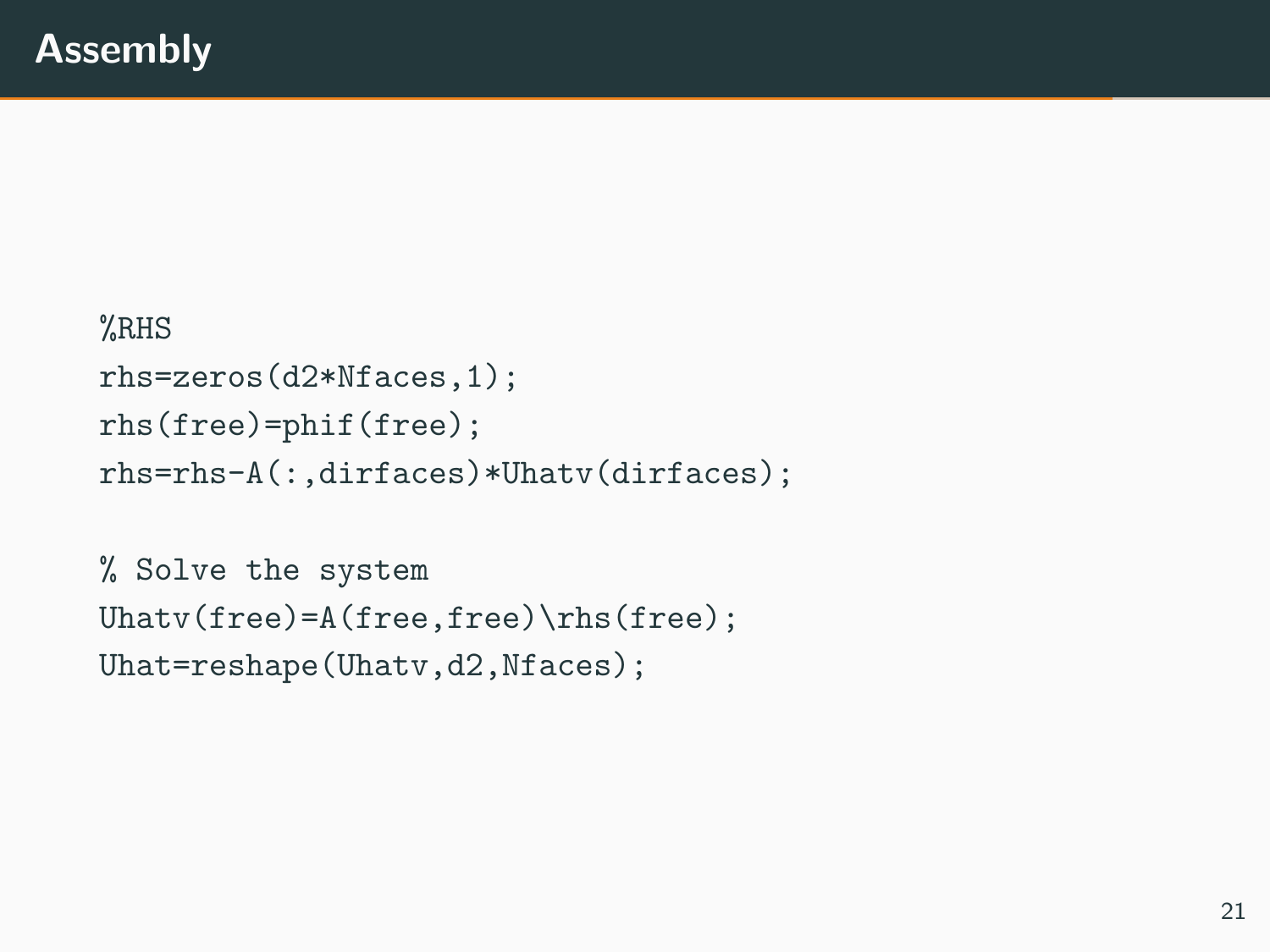```
% Reconstruct the solution
faces=T.facebyele'; faces=faces(:);
uhhataux=reshape(Uhat(:,faces),[4*d2,Nelts]);
Uh=zeros(d3,Nelts);
for K=1:Nelts
Uh(:,K)=inv(UV(:,(:,K))*(f(:,K)-LV(:,:,K)*uhhataux(:,K));end
```
Loop over elements again, but it is not a problem.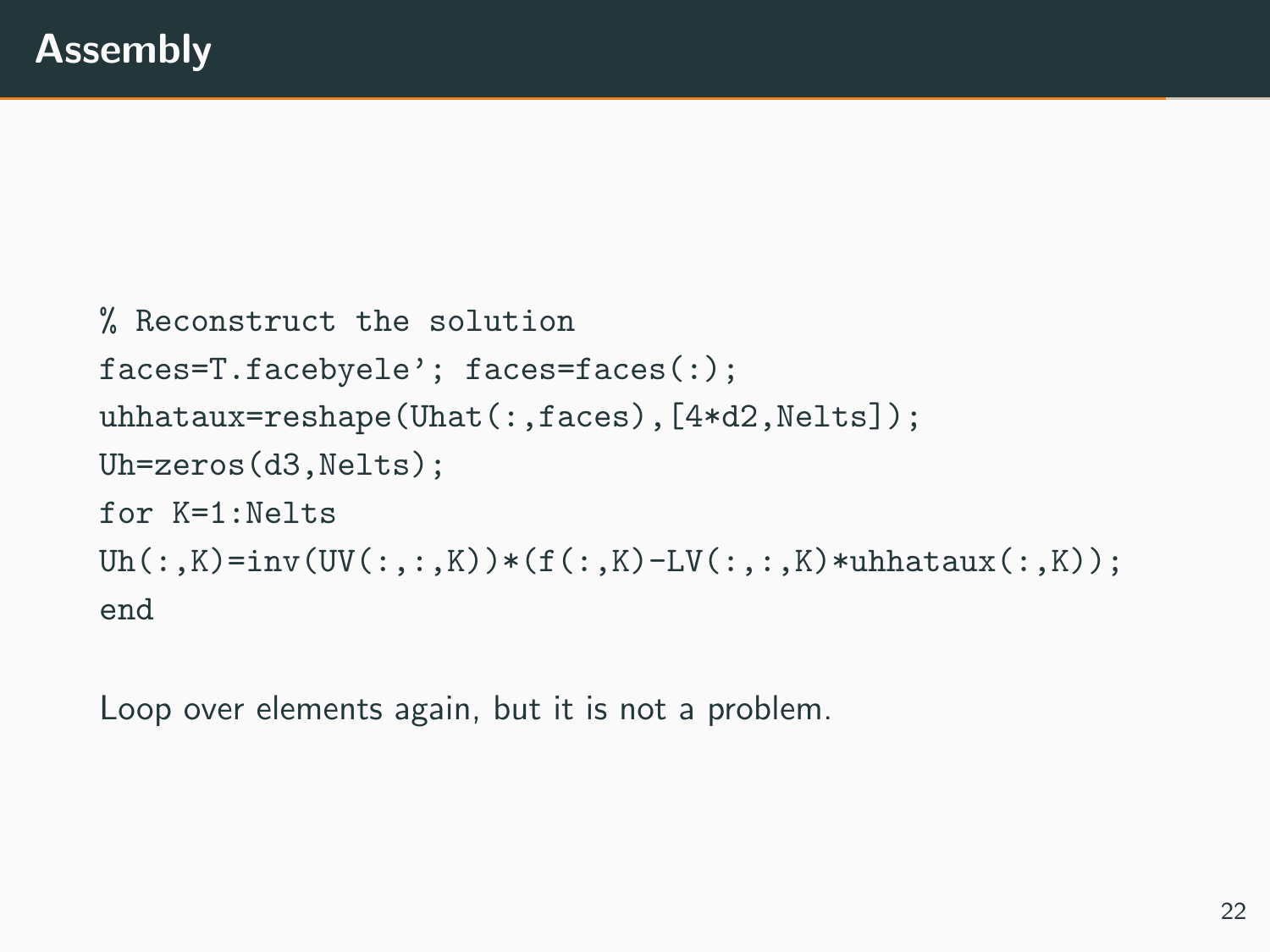This slide is left blank intentionally.